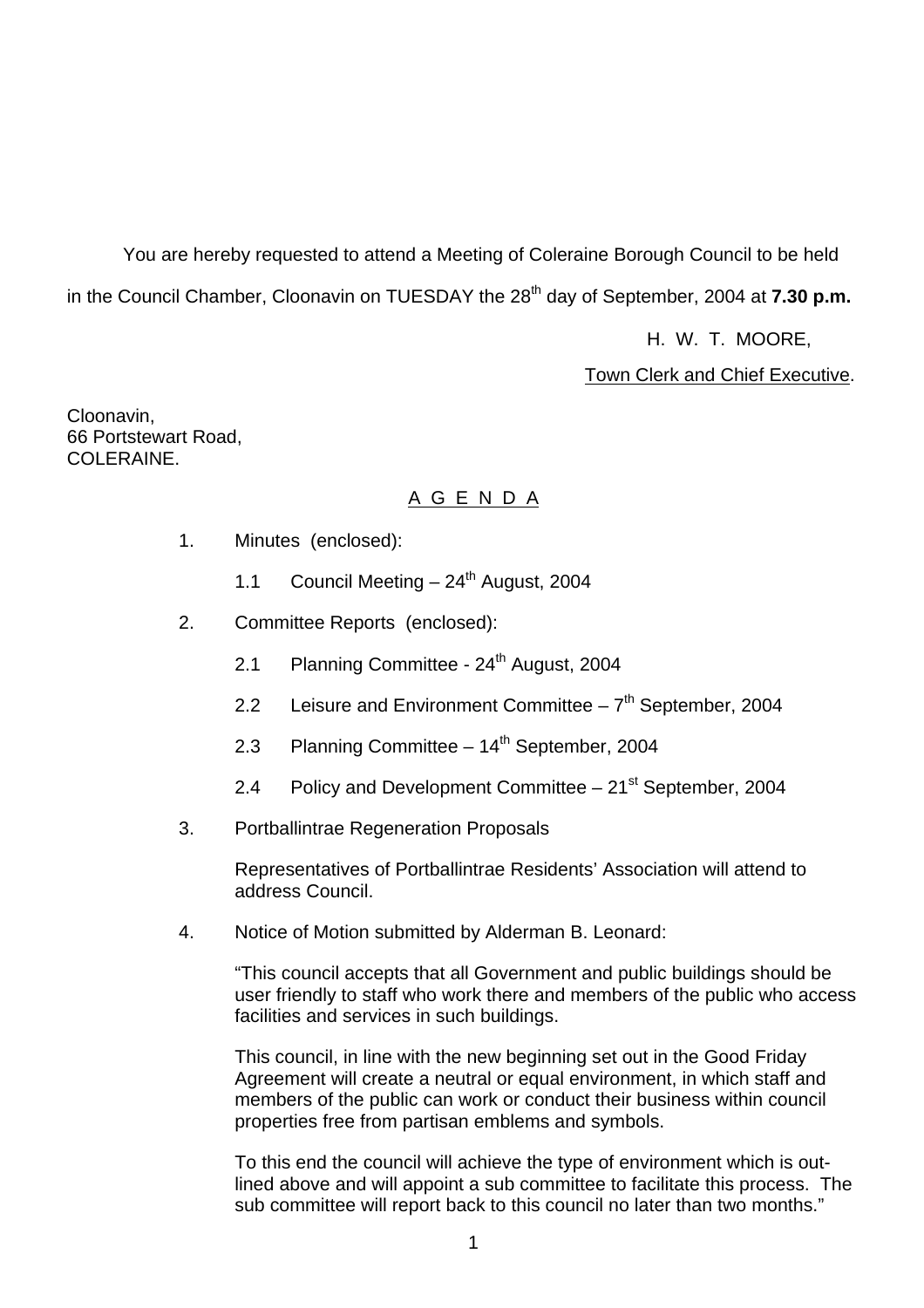5. Consultation on Planning Policy Statement 14 - Issue Paper - "Sustainable Development in the Countryside" (previously supplied)

NILGA Response (enclosed)

- 6. Consultation List (enclosed)
- 7. Correspondence
- 8. Documents for Sealing

#### **Enclosed for Information:**

- (a) Letter dated  $6<sup>th</sup>$  September, 2004 from Royal Mail Group plc
- (b) NILGA Full Members Meeting and AGM September 2004 Members Briefing - Summary of Outcomes
- (c) Minutes of the Northern Health and Social Services Council dated 2<sup>nd</sup> June, 2004
- (d) Northern Health and Social Services Board First Annual Review of the Northern Childcare Partnership - Second Childcare Plan 2003/04 - 2005/06

# To: Each Member of Council. 24<sup>th</sup> September, 2004.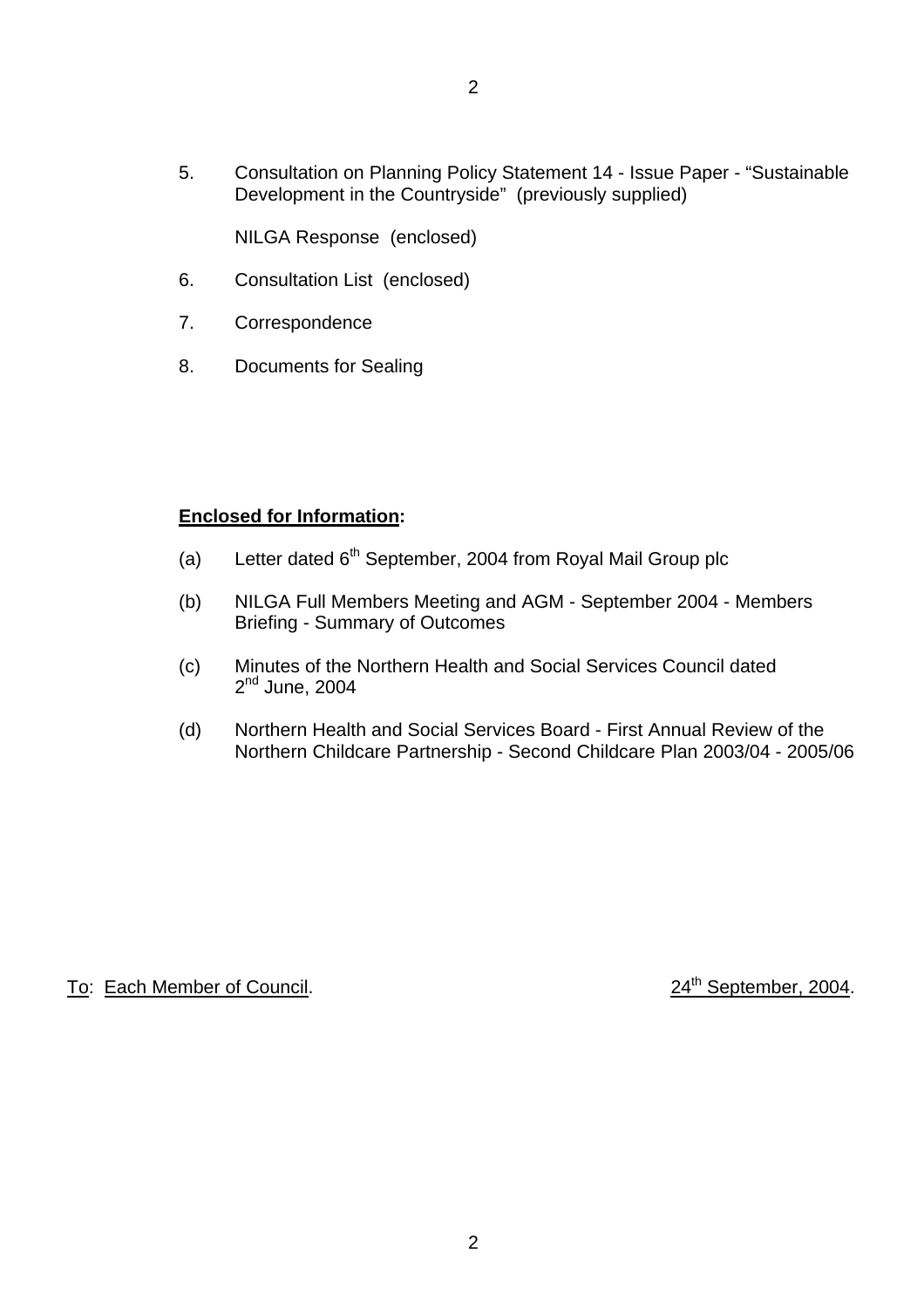#### **COLERAINE BOROUGH COUNCIL**

 Minutes of proceedings of Coleraine Borough Council held in the Council Chamber, Cloonavin on Tuesday, 24<sup>th</sup> August, 2004 at 6.30 p.m.

|                        |     | Convened:                                                                                                                                      | As per notice attached<br>The Mayor, Councillor R. A. McPherson in the Chair                                                                                                                                                             |                                                                                                                        |                                                                                                                                                   |
|------------------------|-----|------------------------------------------------------------------------------------------------------------------------------------------------|------------------------------------------------------------------------------------------------------------------------------------------------------------------------------------------------------------------------------------------|------------------------------------------------------------------------------------------------------------------------|---------------------------------------------------------------------------------------------------------------------------------------------------|
|                        |     | <b>Present:</b>                                                                                                                                |                                                                                                                                                                                                                                          |                                                                                                                        |                                                                                                                                                   |
|                        |     |                                                                                                                                                | <b>Aldermen</b>                                                                                                                                                                                                                          |                                                                                                                        |                                                                                                                                                   |
|                        |     |                                                                                                                                                | P. E. A. Armitage (Mrs.)<br>E. T. Black (Mrs.)<br><b>B.</b> Leonard                                                                                                                                                                      |                                                                                                                        | W. T. Creelman                                                                                                                                    |
|                        |     |                                                                                                                                                | <b>Councillors</b>                                                                                                                                                                                                                       |                                                                                                                        |                                                                                                                                                   |
|                        |     | C. S. Alexander (Ms.)<br>D. D. Barbour<br>O. M. Church (Mrs.)<br>T. J. Deans<br>E. P. Fielding (Mrs.)<br>N. F. Hillis<br>E. A. Johnston (Mrs.) |                                                                                                                                                                                                                                          | W. A. King<br>G. L. McLaughlin<br>A. McQuillan<br>(Items $1.0 - 19.0$ )<br>E. M. Mullan<br>R. D. Stewart<br>W. J. Watt |                                                                                                                                                   |
|                        |     | <b>Officers in</b><br><b>Attendance:</b>                                                                                                       | Town Clerk and Chief Executive, Director of Technical<br>Services, Director of Corporate Services, Head of Development<br>Services, Leisure Services Officer (Facilities), Administrative<br><b>Officer and Administrative Assistant</b> |                                                                                                                        |                                                                                                                                                   |
|                        |     | Apologies:                                                                                                                                     | <b>McClarty</b>                                                                                                                                                                                                                          |                                                                                                                        | Alderman McClure and Councillors Bradley, Dallat and                                                                                              |
| 1.0<br><b>SYMPATHY</b> |     |                                                                                                                                                |                                                                                                                                                                                                                                          |                                                                                                                        |                                                                                                                                                   |
|                        | 1.1 | Mr. George McIlrath                                                                                                                            |                                                                                                                                                                                                                                          |                                                                                                                        | The Mayor referred to the recent death of Mr.<br>George McIlrath and paid tribute to his work<br>as a former Mayor and Councillor of the Borough. |

The Mayor extended sympathy to Mrs. McIlrath and the family circle. Members stood in silent tribute.

 1.2 Head of Development Services The Mayor and members extended sympathy to Ms. Moira Mann, Head of Development Services, on the recent loss of her mother.

1.3 Mr. Harry Chambers The Mayor also referred to the recent death of Mr. Harry Chambers, a former Service Engineer with Council, and extended sympathy to his wife and family circle.

# **2.0 MINUTES**

The Minutes of the Council Meeting of 27<sup>th</sup> July, 2004 were confirmed and signed.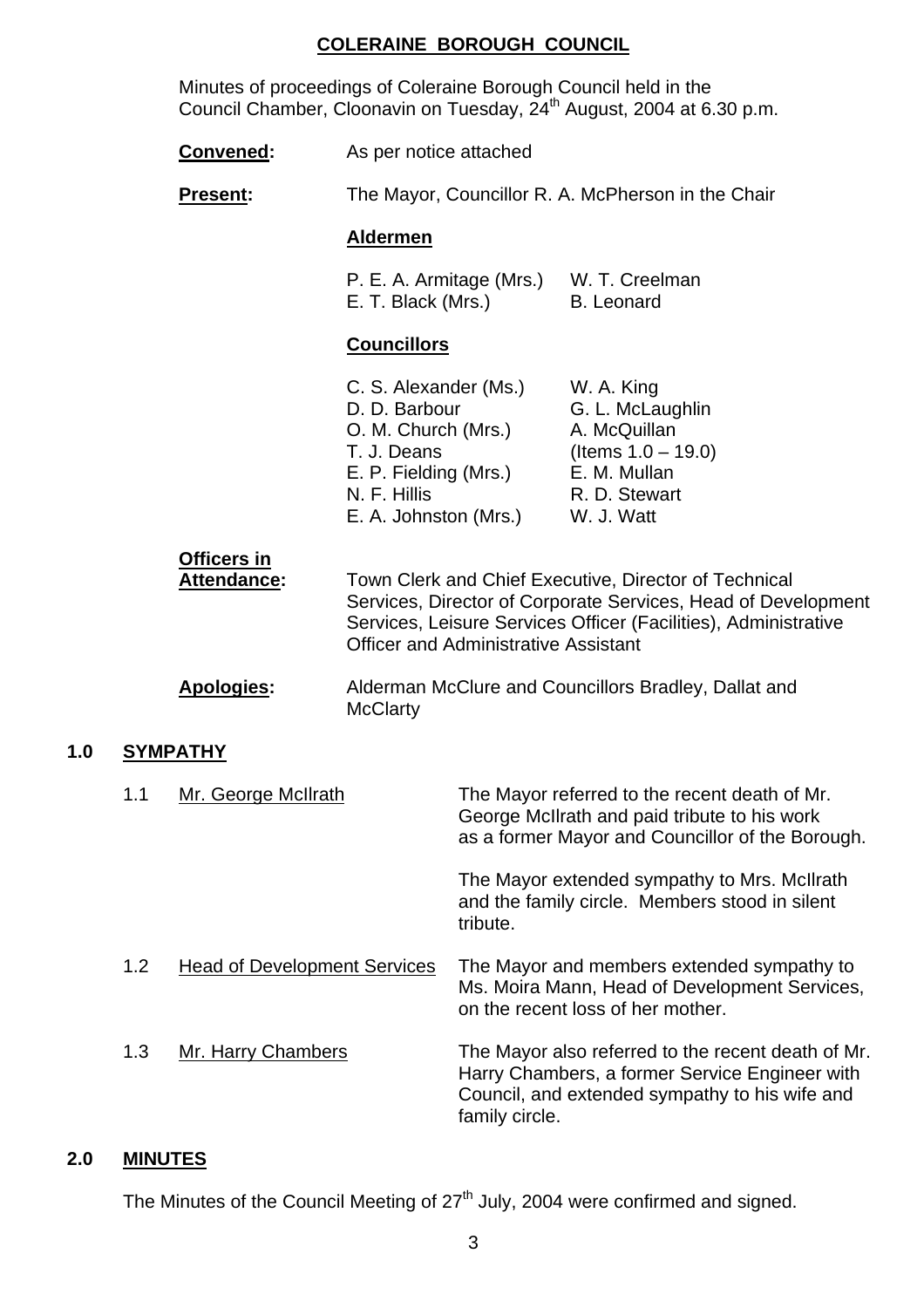Matters arising:

 2.1 New Building at the Arcadia, The Director of Technical Services reported Portrush that some minor damage would be rectified by the developers on completion of the work.

#### **3.0 TECHNICAL SERVICES REPORT**

The report of the Director of Technical Services was considered (previously supplied).

Matters arising:

**Fields, Coleraine** *Coleraine Construction of footpaths:* 

3.1 Tenders – Resurfacing of In response to public advertisement the following Footpath at Crescent Playing tenders had been received for the resurfacing and

| <b>Contractor</b>                   | <b>Total Cost</b> |
|-------------------------------------|-------------------|
| M. P. Coleman, Stewartstown         | £43,353.55        |
| R. J. Maxwell & Son Ltd., Coleraine | £48,465.35        |
| Patrick Bradley Ltd., Kilrea        | £49,563.55        |
| R. Hogg & Sons Ltd., Magherafelt    | £50,032.00        |
| Kennedy Quarries Ltd., Macosquin    | £50,786.17        |
| T. D. McKane & Son, Castlederg      | £57,509.20        |

Agreed:

 That Council accept the lowest tender received from M. P. Coleman, Stewartstown in the sum of £43,353.55.

#### 3.2 Entertainments Licences

3.2.1 The Heckler's Bar, An application for a transfer of licence had been Bishops Gate, Bishops received from Mr. T. McGilligan and Ms. M. Road, Castlerock McGraw, c/o 81 Craigmore Road, Coleraine.

Agreed:

That Council grant a transfer of licence.

3.2.2 The Golf Hotel, An application for the grant of an Entertainments 17 Main Street, Licence had been received from Mrs. P. Castlerock McLaughlin, 41 Finvoy Road, Ballymoney.

Agreed:

That Council grant an Entertainments Licence subject to the special conditions regarding emergency exit doors, noise complaints and door supervisors, as contained in the report.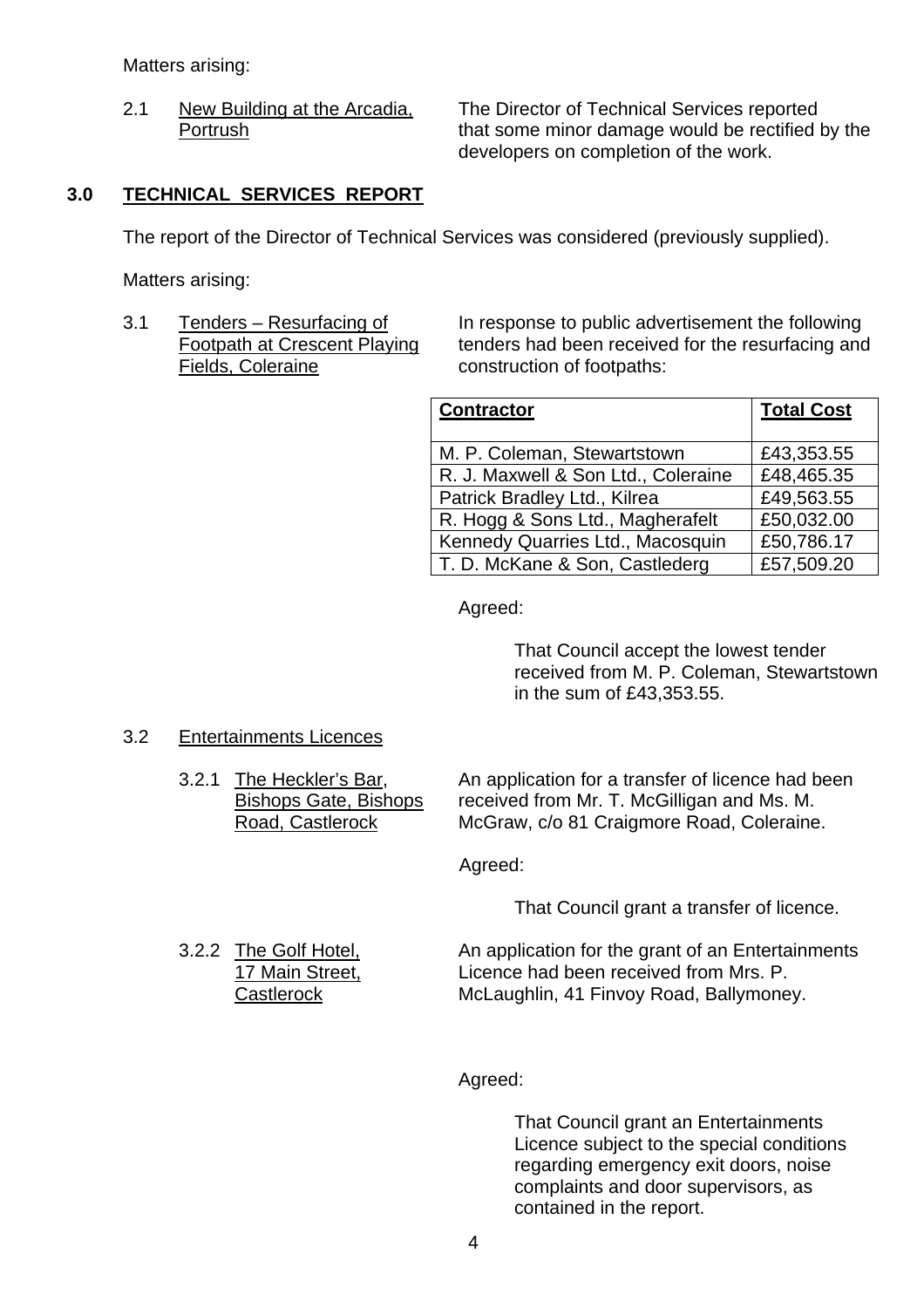# **4.0 LEISURE SERVICES REPORT**

The report of the Director of Leisure Services was considered (previously supplied).

Matters arising:

| 4.1 | <b>Lough Neagh and Lower Bann</b><br><b>Management Structure</b>                                       | The Department of Culture, Arts and Leisure had<br>requested the appointment of one member to<br>serve on the Lower Bann Advisory Committee.                |
|-----|--------------------------------------------------------------------------------------------------------|-------------------------------------------------------------------------------------------------------------------------------------------------------------|
|     |                                                                                                        | It was proposed by Councillor Mullan and<br>seconded by Councillor Ms. Alexander:                                                                           |
|     |                                                                                                        | That Councillor McLaughlin be nominated<br>to this position.                                                                                                |
|     |                                                                                                        | It was further proposed by Councillor Mrs.<br>Johnston and seconded by Councillor Hillis:                                                                   |
|     |                                                                                                        | That Councillor Mrs. Church be nominated<br>to this position.                                                                                               |
|     |                                                                                                        | On being put to the meeting, Councillor Mrs.<br>Church was appointed to the Lower Bann Advisory<br>Committee by eleven votes to five.                       |
| 4.2 | Kilrea Golf Club -<br><b>Evian Ladies Golf Competition:</b><br>Wednesday 25 <sup>th</sup> August, 2004 | It was proposed by Councillor Watt, seconded by<br><b>Councillor Mullan and agreed:</b>                                                                     |
|     |                                                                                                        | That Council host a drinks reception and<br>meal for the competitors and officials of this<br>tournament at an approximate cost of £250.                    |
| 4.3 | <b>Kilrea Sports Week</b>                                                                              | It was agreed that Council provide a grant of £850<br>to Kilrea Enterprise Group for the community<br>sports week held on $16^{th} - 20^{th}$ August, 2004. |

# **5.0 DEVELOPMENT SERVICES REPORT**

The report of the Head of Development Services was considered (previously supplied).

Matters arising:

| 5.1<br><b>Tender for Beach Improvement</b><br>Scheme | Eight tenders had been received for the production<br>of educational and promotional materials for north<br>coast beaches and these had been scored by an<br>inter-departmental panel of officers. |
|------------------------------------------------------|----------------------------------------------------------------------------------------------------------------------------------------------------------------------------------------------------|
|                                                      | It was, therefore, proposed by Councillor Watt,<br>seconded by Councillor Deans and agreed:                                                                                                        |

 That Council appoint Leslie Stannage Design for the project.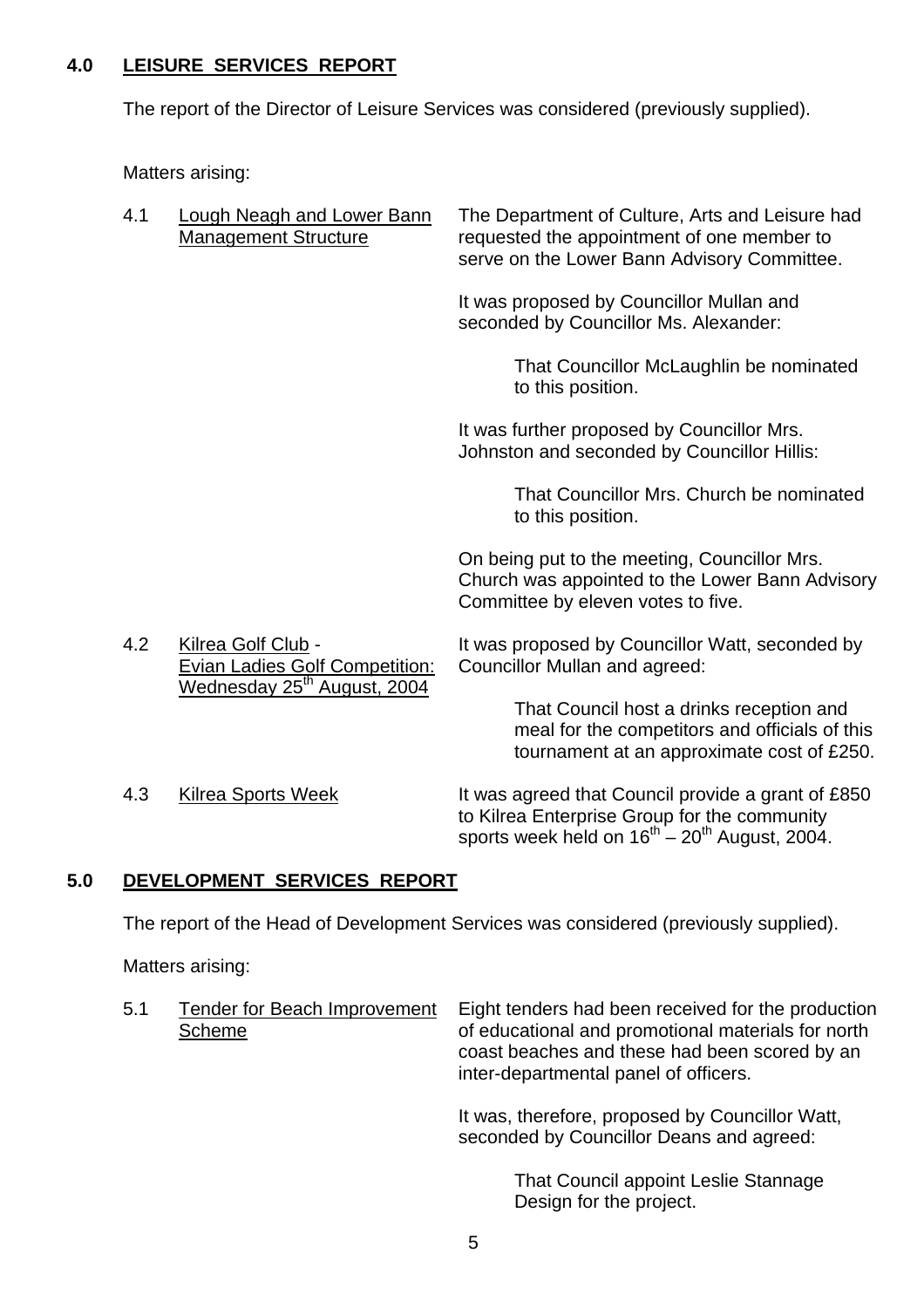5.2 Coleraine and District Road Agreed: Safety Project

 That Council contribute £1,000 towards the first stage of this project.

# **6.0 CORPORATE SERVICES REPORT**

The report of the Director of Corporate Services was considered (previously supplied).

Matters arising:

6.1 Proposed Hardship Relief for Members' comments on this consultation paper Non-Domestic Ratepayers (previously supplied) were noted by the Director of Corporate Services who would incorporate them in his response to the document whilst welcoming, in principle, the proposals contained therein.

# **7.0 COLERAINE TOWN CENTRE DEVELOPMENT STRATEGY PROPOSAL**

Consideration was given to this proposed development strategy (previously supplied) and, following discussion, it was agreed:

That Council contribute £5,000 to the costs of this study.

#### **8.0 REVISED DRAFT CODE OF PRACTICE FOR APPOINTMENT OF INDEPENDENT MEMBERS TO DISTRICT POLICING PARTNERSHIPS**

Consideration was given to this draft Code of Practice (previously supplied) and the contents noted.

# **9.0 ENVIRONMENT AND HERITAGE SERVICE**

 Read letter advising the appointment of Julie Martin Associates to conduct a review of the boundary of the Sperrin and North Derry Areas of Outstanding Natural Beauty.

Noted.

### **10.0 NORTHERN HEALTH AND SOCIAL SERVICES BOARD**

 Read letter advising that, from December 2004, the Board would take over responsibility for providing urgent care out-of-hours.

A public information session would be held in the Lodge Hotel on Thursday  $26<sup>th</sup>$  August, 2004, 7.00 pm – 9.00 pm. Information on other dates and venues would be available from the Town Clerk and Chief Executive.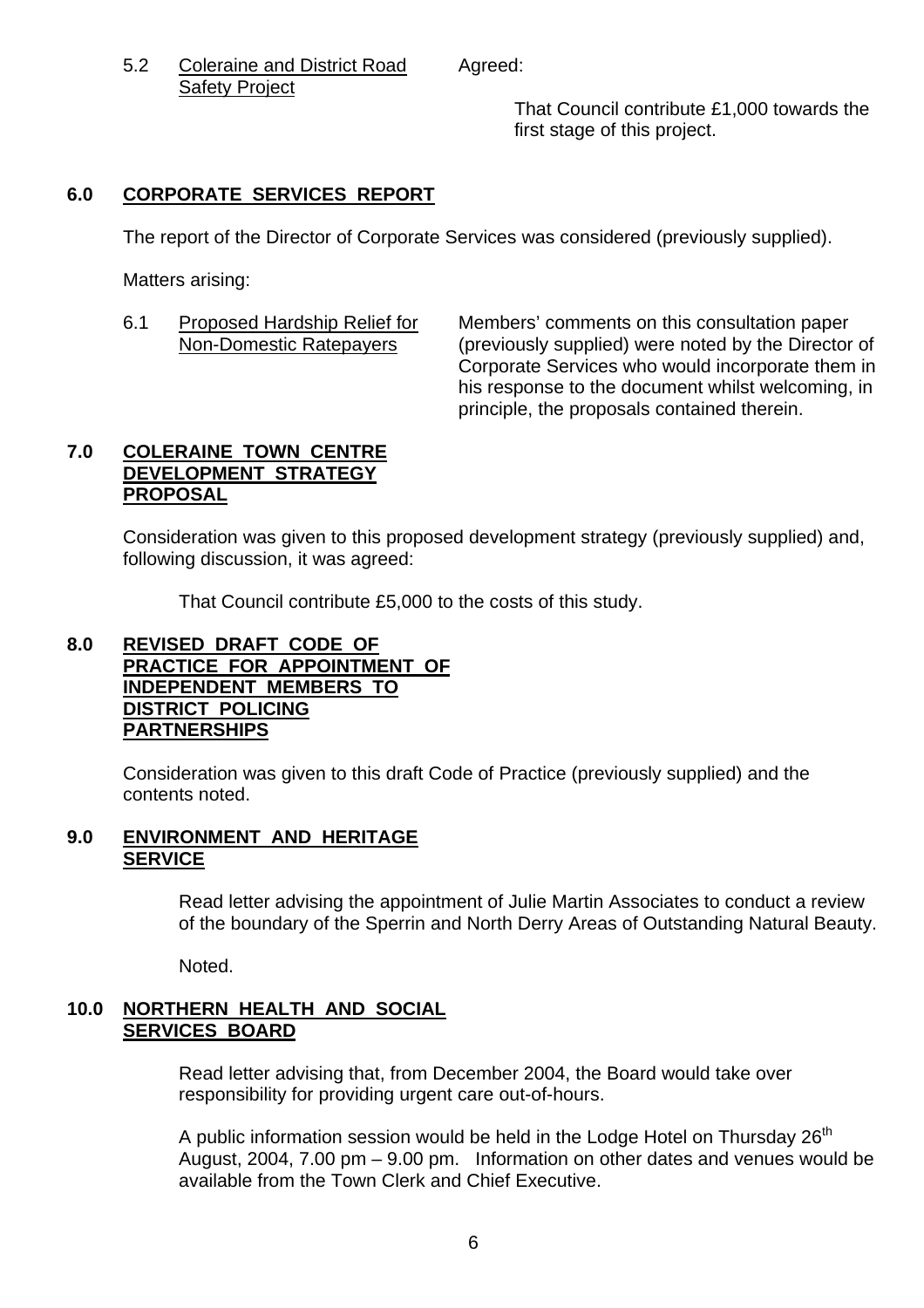#### **11.0 NORTHERN IRELAND COMMITTEE, I.C.T.U.**

Agreed:

 That the Northern Ireland Committee, I.C.T.U. be invited to address a future meeting of Council on Water Reform Proposals.

### **12.0 NORTHERN IRELAND AFFAIRS COMMITTEE**

 Read letter from the Northern Ireland Affairs Committee advising the Government's response to the Committee's report on 'Hate Crime': the Draft Criminal Justice (Northern Ireland) Order 2004.

Noted.

#### **13.0 NATIONAL ASSOCIATION OF COUNCILLORS - A.G.M. – N.I. BRANCH**

Agreed:

That Councillors Hillis, McLaughlin and Stewart attend the Annual General Meeting on Friday,  $24^{th}$  September and Saturday,  $25^{th}$  September 2004 in the Burrendale Hotel, Newcastle.

#### **14.0 CAUSEWAY LOCAL HEALTH AND SOCIAL CARE GROUP**

 Read letter advising that a public consultation event would be held in the Lodge Hotel on Monday  $13^{th}$  September, 2004, 6.15 pm – 8.30 pm.

Interested members were asked to contact the Town Clerk and Chief Executive.

#### **15.0 NORTHERN IRELAND MILK CUP COMMITTEE**

 Council noted that the 2005 competition of the Northern Ireland Cup (presently known as the Northern Ireland Milk Cup) would take place from Sunday 31<sup>st</sup> July to Friday 5<sup>th</sup> August, 2005.

# **16.0 DOCUMENTS FOR SEALING**

Resolved:

That the following documents be sealed:

| 1. | Surrender and<br>Counterpart | G. Campbell, 11a Bushtown Road, Coleraine<br>Robert Downes, 36 New Row, Coleraine and<br>S. McNeill, 176 Farranseer Park, Macosquin (the<br>tenants) and Council - Macosquin Football Pitch. |
|----|------------------------------|----------------------------------------------------------------------------------------------------------------------------------------------------------------------------------------------|
| 2. | Indenture and<br>Counterpart | N.I. Housing Executive and Council – informal<br>open space at Darkfort Drive, Portballintrae.                                                                                               |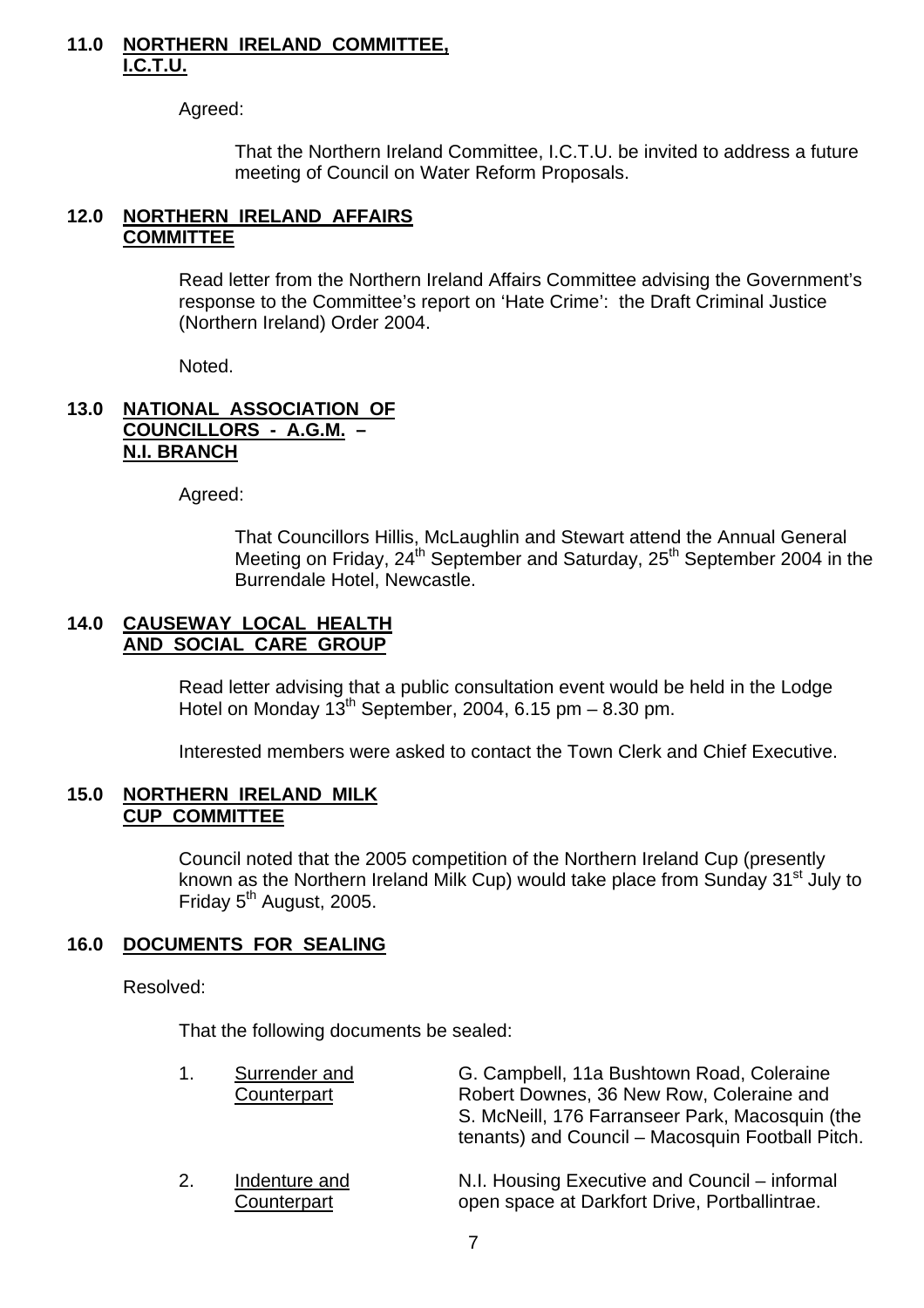3. Cemetery Titles Grant of Right of Burial – Deeds Register Nos.  $3024 - 3032$  (inclusive):

|  | <b>UULT</b> UUUL (IIIUIUJIVU). |                          |
|--|--------------------------------|--------------------------|
|  | Agherton                       |                          |
|  | <b>Ballywillan</b>             | 3                        |
|  | Coleraine                      | 3                        |
|  | Kilrea                         | $\overline{\phantom{0}}$ |
|  | Portstewart                    | $\overline{2}$           |
|  |                                |                          |

 Advanced Deeds – Register Nos. 0085 – 0087 (inclusive):

| Agherton           |                          |
|--------------------|--------------------------|
| <b>Ballywillan</b> |                          |
| Coleraine          |                          |
| Portstewart        | $\overline{\phantom{0}}$ |

- - **Counterpart**

4. (a) Lease and Counterpart Portrush Town Hall, Mark Street, Portrush -(b) Project Agreement and Council to Hearth Revolving Fund.

# **17.0 NORTH EASTERN EDUCATION AND LIBRARY BOARD - INVITATION TO THE CHIEF EXECUTIVE**

Agreed:

 That the Chief Executive of the North Eastern Education and Library Board be invited to address Council on current proposals for Education Reform.

# **18.0 COLERAINE SHOWGROUNDS**

In response to a member's query the Town Clerk and Chief Executive advised that it was hoped that the Consultant's report on the Coleraine Showgrounds would be available in September 2004. He confirmed that no commitment to become involved in the takeover of the Showgrounds had been made by Council.

# **19.0 UPDATE ON NORTH COAST WATER TREATMENT WORKS**

 The proposed date for commencement of the Water Treatment Works was January 2005; the Water Service hoped to address a meeting of Council within the next few months.

# **20.0 BOROUGH FLORAL DISPLAYS**

Members commented formally on the high standard of floral displays prepared by members of Council's Parks Department. Council's appreciation would be relayed to staff.

### **20.0 SEA ANGLING - ARTIFICIAL REEFS**

 The Town Clerk and Chief Executive was asked to investigate how the use of artificial reefs might be explored to encourage sea angling within the Borough.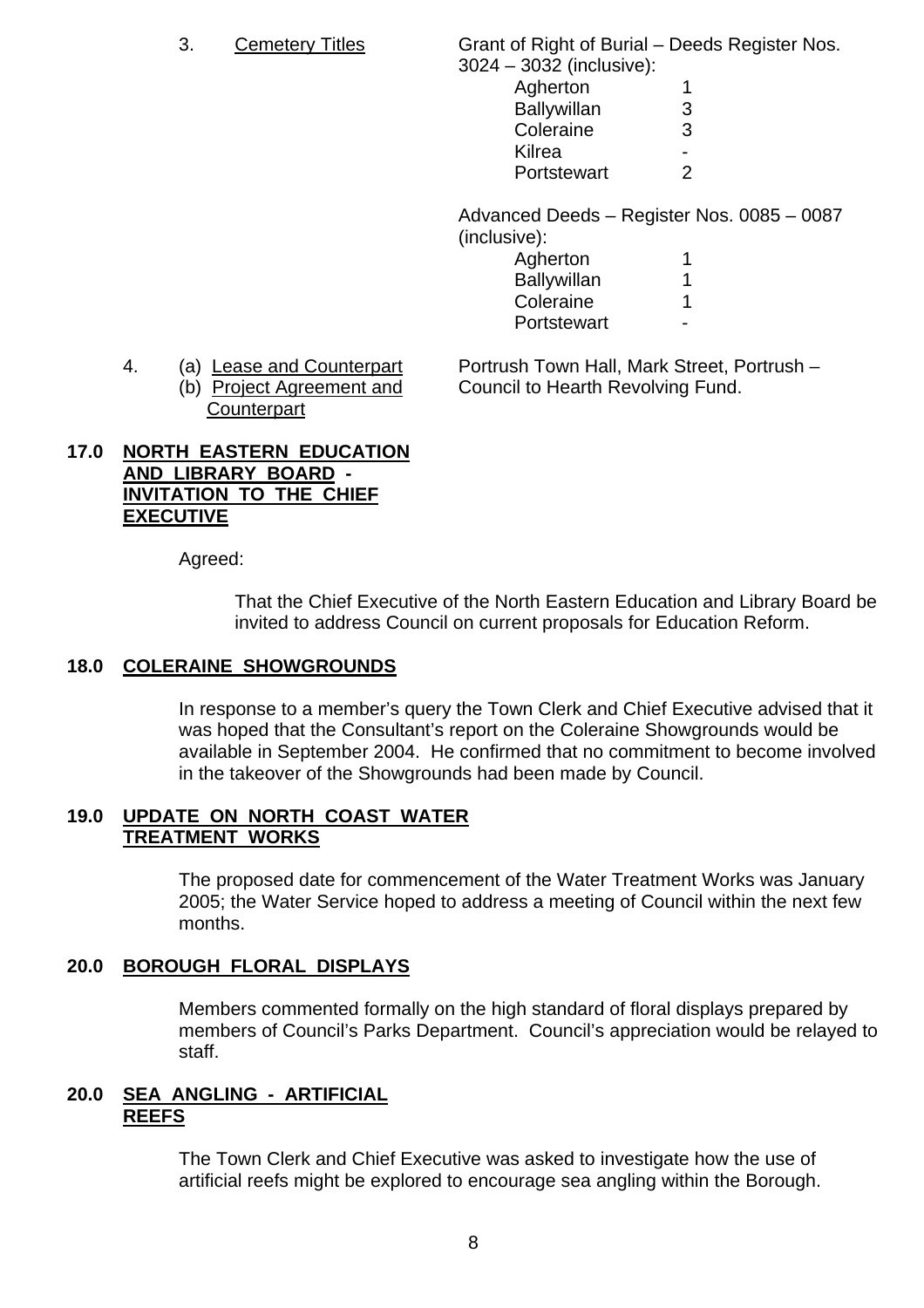#### **21.0 'LEADERSHIP FOR DEMOCRATIC SOCIETY' PROGRAMME**

The Local Government Training Group had advised that the selection process for the 2005 'Leadership for Democratic Society' Programme would begin in Autumn 2004. One place had been allocated for a Northern Ireland participant and Council's Director of Environmental Health had expressed an interest in competing for the position; the cost to Council if he was successful would be 50% of the total fee, viz circa £3,500 plus travel costs.

Following discussion it was proposed by Councillor Deans, seconded by Alderman Leonard and agreed:

 That in the event of Mr.Doherty being awarded a place on the programme, Council would meet the costs involved.

#### **22.0 I.C.M.A. CONFERENCE - OCTOBER 2004**

Council approved the Town Clerk and Chief Executive's request to attend the I.C.M.A. Conference in the U.S.A. in October, 2004.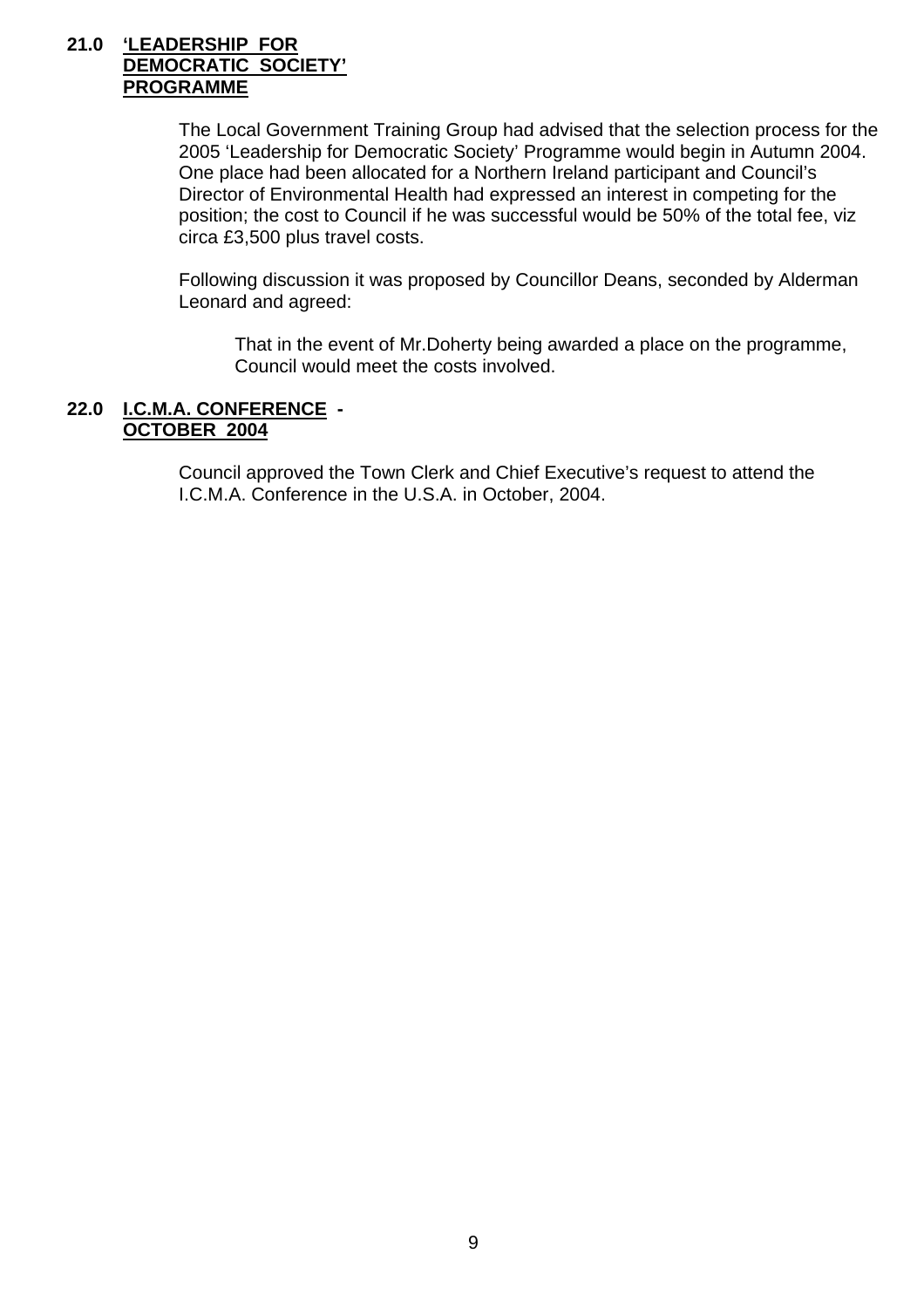## **PLANNING COMMITTEE**

# **24th August, 2004.**

| <b>Present:</b> |                                          | Councillor W. A. King in the Chair                                                                                    |                                                                                                          |
|-----------------|------------------------------------------|-----------------------------------------------------------------------------------------------------------------------|----------------------------------------------------------------------------------------------------------|
|                 |                                          | The Mayor, Councillor R. A. McPherson                                                                                 |                                                                                                          |
|                 |                                          | The Deputy Mayor, Alderman W. J. McClure                                                                              |                                                                                                          |
|                 |                                          | <b>Aldermen</b>                                                                                                       |                                                                                                          |
|                 |                                          | P. E. A. Armitage (Mrs.)<br>E. T. Black (Mrs.)                                                                        | W. T. Creelman                                                                                           |
|                 |                                          | <b>Councillors</b>                                                                                                    |                                                                                                          |
|                 |                                          | C. S. Alexander (Ms.)<br>D. D. Barbour<br>O. M. Church (Mrs.)<br>T. J. Deans<br>E. P. Fielding (Mrs.)<br>N. F. Hillis | E. A. Johnston (Mrs.)<br>G. L. McLaughlin<br>A. McQuillan<br>E. M. Mullan<br>R. D. Stewart<br>W. J. Watt |
| Also in         | <b>Attendance:</b>                       | Representatives from the Planning Service -<br>Mr. D. Blackwood and Mr. G. Walker                                     |                                                                                                          |
|                 | <b>Officers in</b><br><b>Attendance:</b> | Town Clerk and Chief Executive, Administrative Officer<br>and Administrative Assistant                                |                                                                                                          |
|                 | Apologies:                               | Alderman Leonard, Councillors Bradley, Dallat and McClarty                                                            |                                                                                                          |
|                 |                                          |                                                                                                                       |                                                                                                          |

# **1.0 ELECTION OF VICE CHAIRMAN**

It was proposed by Alderman McClure and seconded by Councillor Deans:

That Councillor Stewart be appointed Vice Chairman for the ensuing year.

There being no other nominations, Councillor Stewart was duly elected Vice Chairman for the ensuing year.

# **2.0 OFFICE MEETINGS/SITE VISITS**

 A general discussion ensued regarding the general principle of holding office meetings/site visits; general practice to date had tended to hold one or the other, although exceptional situations could necessitate both.

#### **3.0 PLANNING APPLICATIONS**

A list of ninety-two applications was considered (previously supplied).

#### **Applications Deferred From Previous Meeting**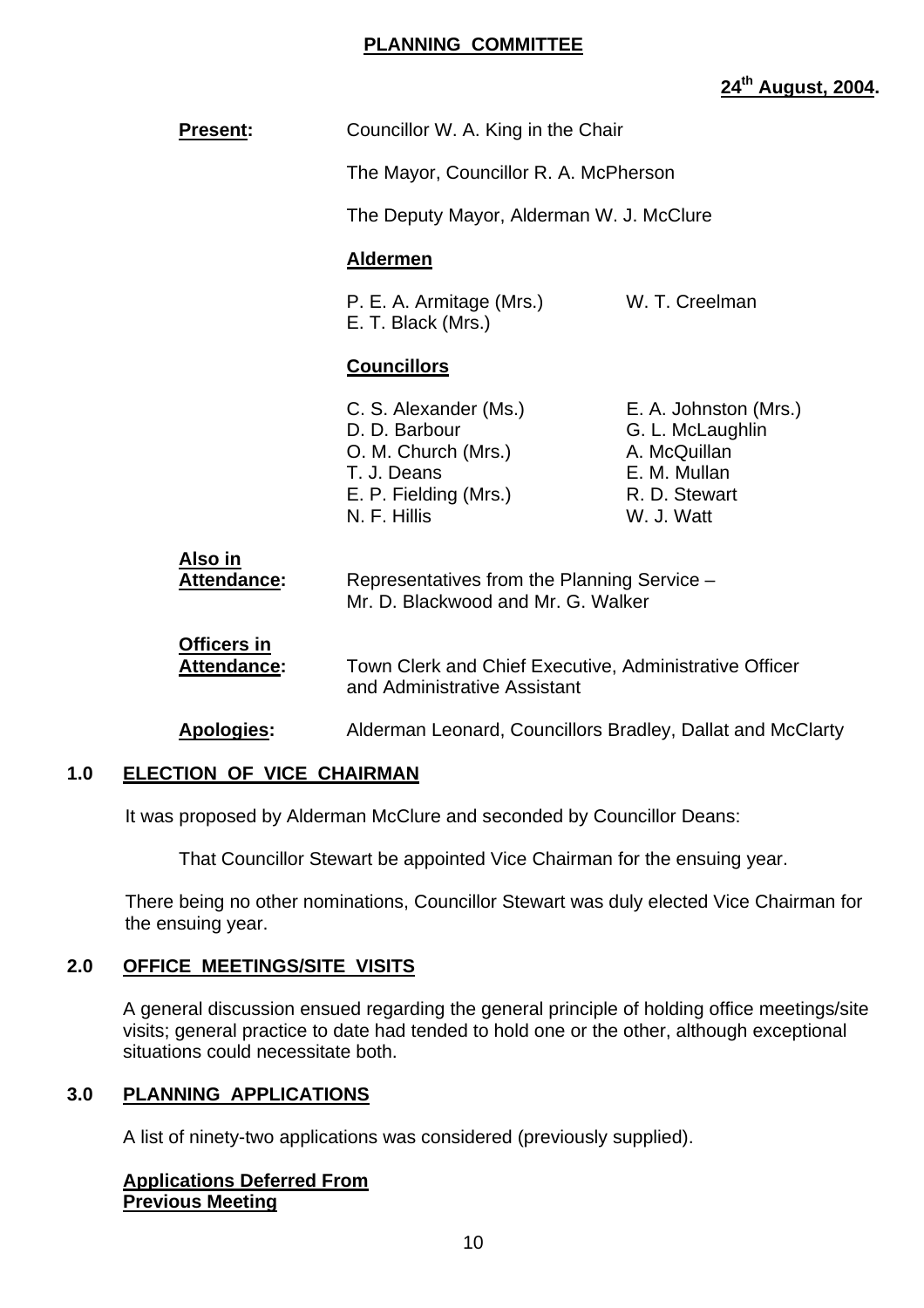- 3.1 Application No. D1 C/2002/0905/F Housing development comprising 51 dwellings - terrace, semidetached and detached at lands off Castleroe Road, Castleroe, Coleraine adjacent to Ballyness Park for Mr. A. McKeown
	- 3.2 Application No. D2 C/2003/0301/O Site for dwelling on land adjacent to 10 Balteagh Lane, Dunhill Road, Coleraine for Mr. W. Kelly
	- 3.3 Application No. D3 C/2003/0458/F Erection of 3 No. dwellings at 44 Strand Road, Portstewart (accessed off O'Hara Drive) for Mr. N. Lynas
	- 3.4 Application No. D4 C/2003/0815/O Site for dwelling at Laragh Road, Swatragh (east of no. 15) for Mr. M. Diamond
	- 3.5 Application No. D5 C/2003/0864/O Site for private dwelling adjacent to 28 Ballyagan Road, Garvagh for Ms. U. Kealy
	- 3.6 Application No. D6 C/2003/0875/O Site for dwelling east of 142 Drumcroon Road, Coleraine for Mr. A. Millar
	- 3.7 Application No. D7 C/2003/0939/F Erection of replacement dwelling at 53 Leeke Road, Portrush for Mr. and Mrs. J. Ferguson

The opinion of the Planning Service was to approve.

It was agreed that the application be approved.

The opinion of the Planning Service was to refuse.

It was unanimously agreed that the application be approved.

The opinion of the Planning Service was to refuse.

It was agreed that the application be deferred for two weeks to facilitate an office meeting.

The opinion of the Planning Service was to refuse.

It was agreed that the application be deferred for one month to facilitate an office meeting.

The opinion of the Planning Service was to refuse.

It was agreed that the application be deferred for one month to facilitate further discussions with the applicant.

The opinion of the Planning Service was to refuse.

It was agreed that the application be deferred for one month to facilitate an office meeting.

The opinion of the Planning Service was to refuse.

A letter dated  $17<sup>th</sup>$  August, 2004 from Site Express - agent for the applicant - had been previously supplied.

It was agreed that the application be refused.

3.8 Application No. D8 The opinion of the Planning Service was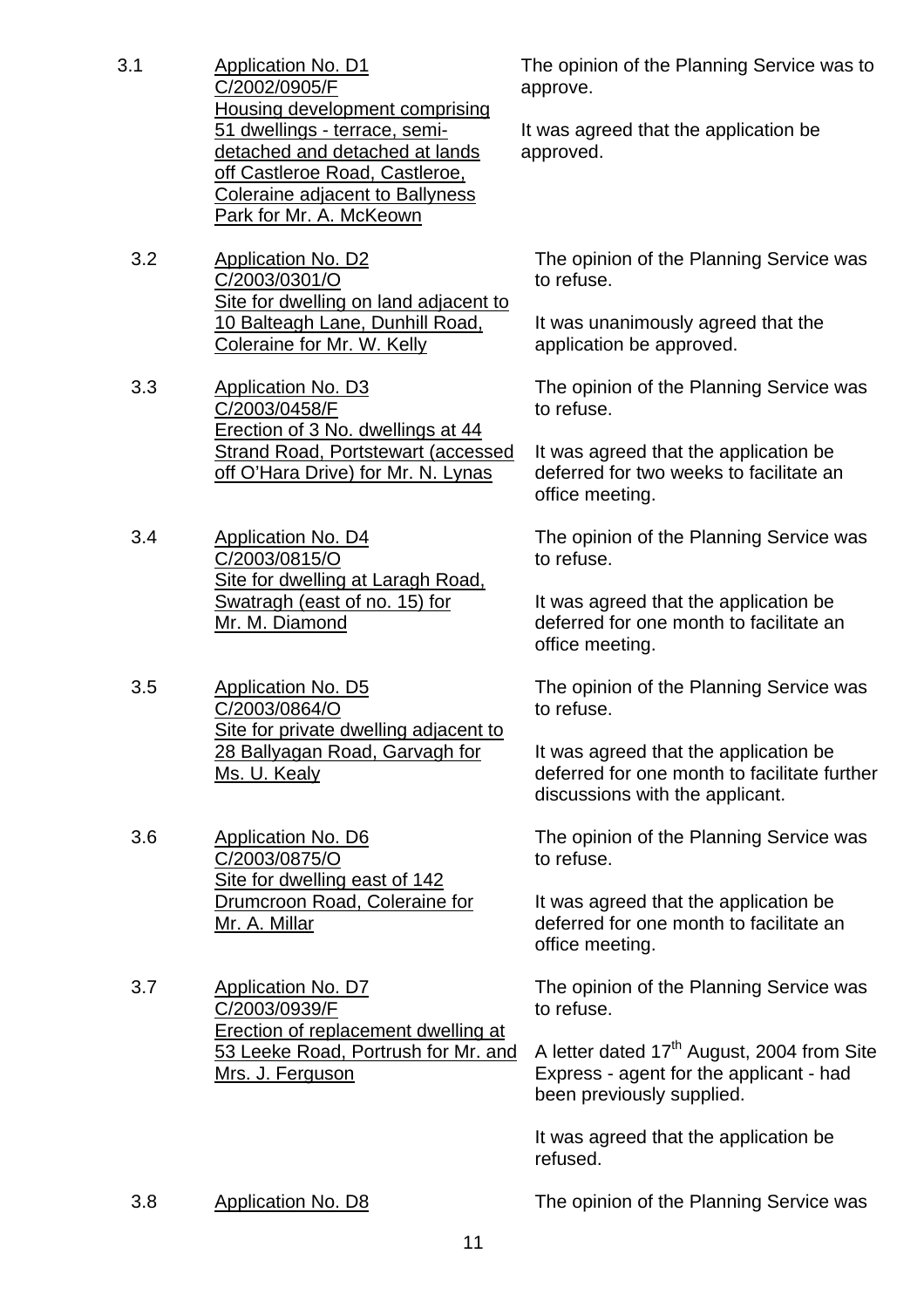C/2003/0946/O Proposed new dwelling adjacent to 172 and 174 Agivey Road, Coleraine for Ms. S. O'Neill

- 3.9 Application No. D9 C/2003/1102/O Site for dwelling with detached garage on site at Cam Road, 150m south of Cam Road/Shinny Road Junction, Coleraine for M. Steen
- 3.10 Application No. D10 C/2003/1266/O Site for two storey dwelling and garage 120m approx, South West of 141 Carrowreagh Road, Garvagh for Mr. T. Reid

3.11 Application No. D11 C/2003/1365/F Proposed dwelling at 130 Carhill Road, Swatragh for Mr. K. Neely

- 3.12 Application No. D12 C/2004/0004/F Erection of 2 no. semi-detached dwellings at 79 Prospect Road, Portstewart for Mrs. C. M. O'Kane
- 3.13 Application No. D13 C/2004/0014/O Proposed site for family dwelling on site South West of 54 Burrenmore Road, Castlerock for Mr. P. Cunning
- 3.14 Application No. D14 C/2004/0025/O Site of replacement dwelling 440m South of 31 Ballyrashane Road, Coleraine for Mr. J. Lyons
- 3.15 Application No. D15 C/2004/0042/O Site for dwelling at Glen Road (adjacent no. 58), Garvagh for Mr. K. McNicholl
- 3.16 Application No. D16 C/2004/0053/O Site for one-and-a-half storey

to refuse.

It was unanimously agreed that the application be approved.

The opinion of the Planning Service was to refuse.

It was agreed that the application be deferred for four weeks to facilitate the supply of additional information.

The opinion of the Planning Service was to refuse.

It was agreed that the application be deferred for two weeks to facilitate further discussions with the applicant.

The opinion of the Planning Service was to refuse.

It was agreed that the application be deferred for four weeks to facilitate further discussions with the applicant.

The opinion of the Planning Service was to refuse.

It was agreed that the application be refused.

The opinion of the Planning Service was to refuse.

It was agreed that the application be deferred for one month to facilitate an office meeting.

The opinion of the Planning Service was to refuse.

It was unanimously agreed that the application be approved.

The opinion of the Planning Service was to refuse.

It was unanimously agreed that the application be approved.

The opinion of the Planning Service was to approve.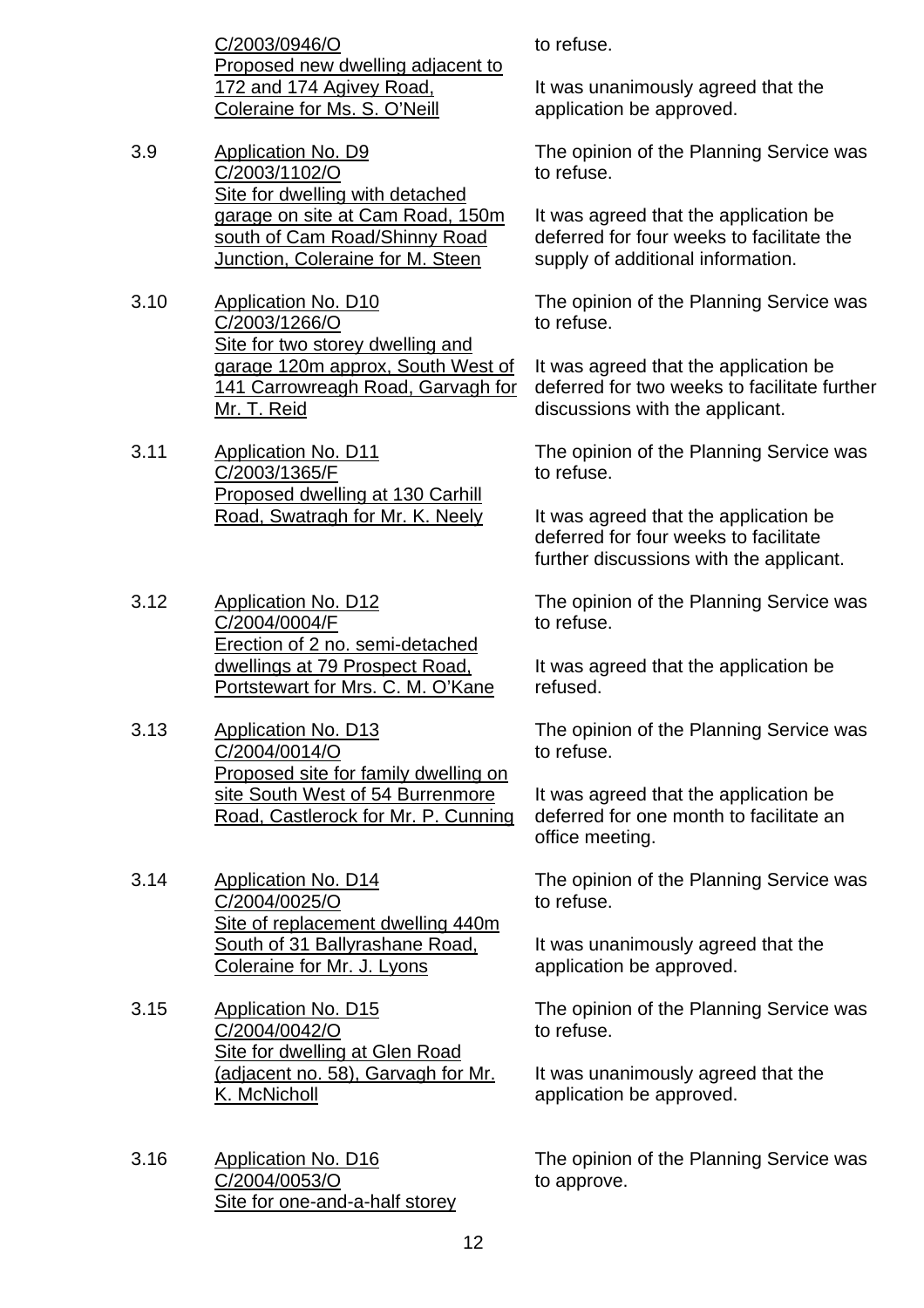dwelling and garage on land adj. 12 Crevolea Road, Coleraine for Mr. D. Monahan

- 3.17 Application No. D17 C/2004/0085/O Site of dwelling and garage South of 48 Ballyversal Road, Coleraine for Mr. Curry
- 3.18 Application No. D18 C/2004/0091/O Dwelling and garage on lands 100m west of no. 16 Ramsey Park, Macosquin, Coleraine for Mr. Richmond

 Application No. D19 C/2004/0095/O Dwelling and garage on lands 20m west of No. 16 Ramsey Park, Macosquin, Coleraine for Mr. Richmond

 Application No. D20 C/2004/0096/O Dwelling and garage on lands 100m east of No. 34 Ringrash Road, Macosquin, Coleraine for Mr. Richmond

 Application No. D21 C/2004/0098/O Site of dwelling 80m East of 34 Ringrash Road, Macosquin, Coleraine for Mr. S. Richmond

 Application No. D22 C/2004/0099/O Site of dwelling and garage 140m East of 34 Ringrash Road, Macosquin, Coleraine for Mr. S. Richmond

- 3.19 Application No. D23 C/2004/0100/F Extension to dwelling to provide disabled bedroom at 87 Killowen Street, Churchland, Coleraine for Mrs. M. McIlreavy
- 3.20 Application No. D24 C/2004/0106/O Site for dwelling on land adjacent to

It was agreed that the application be approved.

The opinion of the Planning Service was to refuse.

It was agreed that the application be deferred for two weeks to facilitate further discussions with the applicant.

The opinion of the Planning Service was that these applications be refused.

It was unanimously agreed that the applications be approved.

The opinion of the Planning Service was to approve.

It was agreed that the application be approved.

The opinion of the Planning Service was that the application be refused.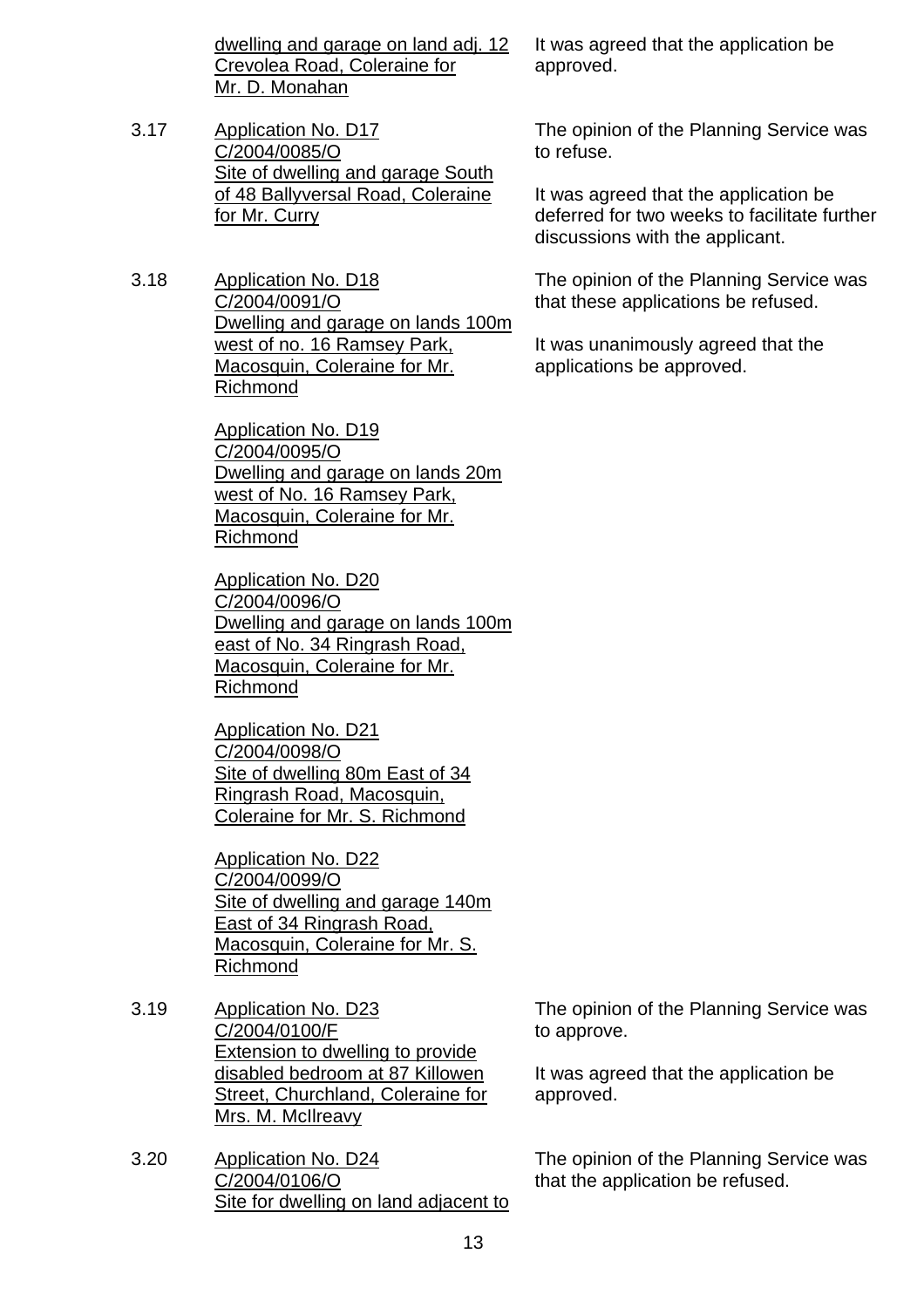12 Ardina Road, Articlave for Mr. M. Purcell

- 3.21 Application No. D25 C/2004/0110/O Site for dwelling on land to rear of 22 Tirkeeran Road, Garvagh for Mr. Boylan
- 3.22 Application No. D26 C/2004/0125/O Site for dwelling and garage on land adjacent 22 Ballyrogan Road. Garvagh for Mr. F. Smyth
- 3.23 Application No. D27 C/2004/0127/O Site for one dwelling on site adjacent to 23 Drumeil Road, Aghadowey for Mr. G. McAfee
- 3.24 Application No. D28 C/2004/0132/O Site for bungalow and garage on land adjacent 97 and 97a Ardreagh Road, Aghadowey for Mr. I. Hogg

It was agreed that the application be deferred for two weeks to facilitate further discussions with the applicant.

The opinion of the Planning Service was that the application be refused.

It was agreed that the application be refused.

The opinion of the Planning Service was that the application be refused.

It was agreed that the application be deferred for two weeks to facilitate further discussions with the applicant.

The opinion of the Planning Service was that the application be refused.

The application had now been withdrawn.

The opinion of the Planning Service was that the application be refused.

It was proposed by Councillor Mrs. Church and seconded by Councillor Watt:

That the application be approved.

On being put to the meeting the proposal was carried, eleven members voting in favour and no-one voting against.

The opinion of the Planning Service was that the application be approved.

It was agreed that the application be approved.

The opinion of the Planning Service was that the application be refused.

It was agreed that the application be deferred for one month to facilitate an office meeting.

The opinion of the Planning Service was that the application be refused.

It was agreed that the application be refused.

- 3.25 Application No. D29 C/2004/0136/F Two storey family dwelling and double garage on site to the rear of 6 Mill Lane, Moneybrannon Road, Aghadowey, Coleraine for Mr. K. Dallas
- 3.26 Application No. D30 C/2004/0142/O Site for dwelling on site to rear of 136 Castleroe Road, Coleraine for Mr. and Mrs. A. Kneeland

3.27 Application No. D31 C/2004/0179/O Site for dwelling and garage on site on Drumbane Road (160m east of 58 Glen Road), Garvagh for Mr. K.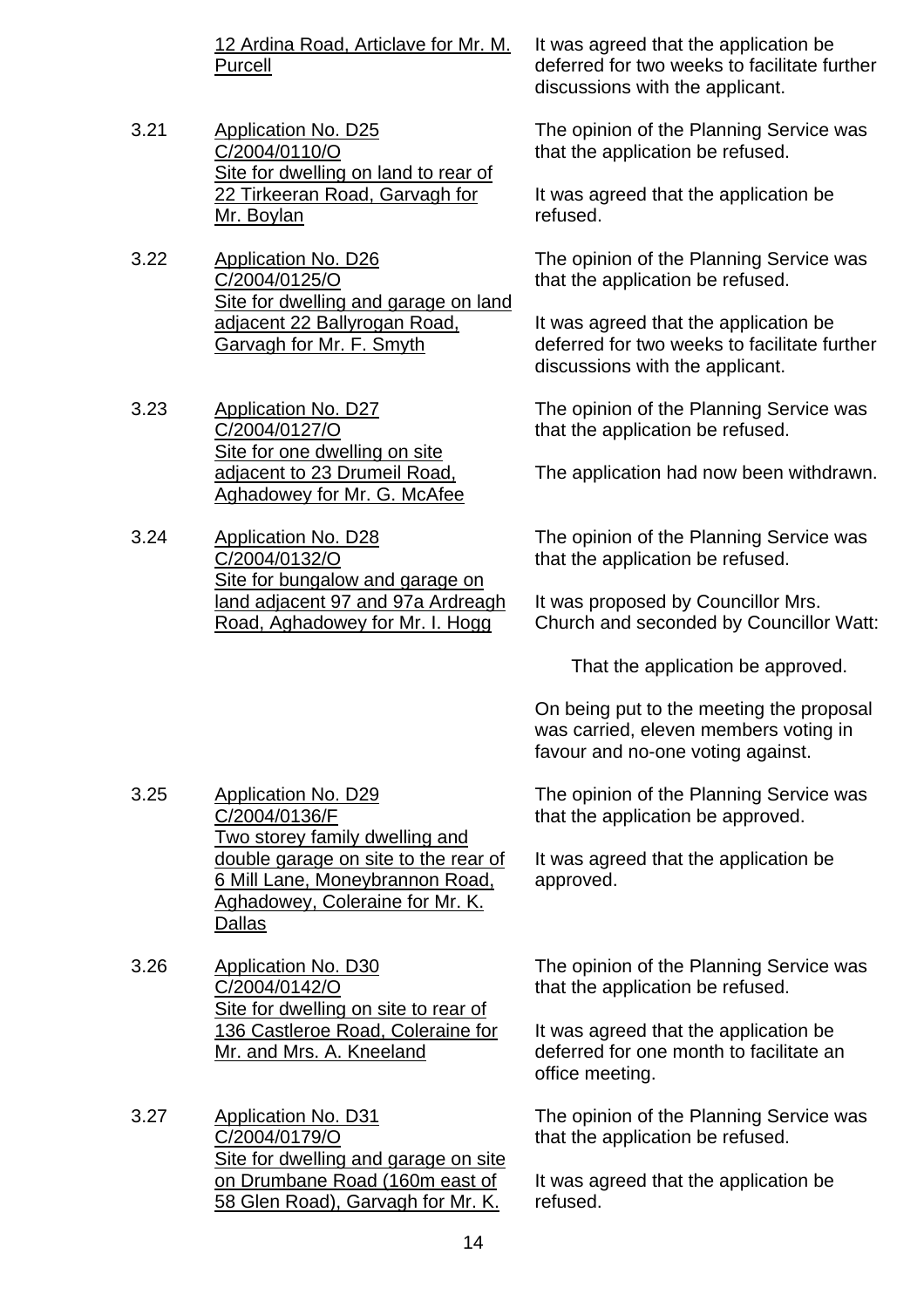# **Quigg**

- 3.28 Application No. D32 C/2004/0193/O Site for dwelling adjacent to 24 Kilmoyle Road, Ballybogey, Ballymoney for Mr. K. Brogan
- 3.29 Application No. D33 C/2004/0222/F New shed, animal shelter - domestic purposes at 160 Castleroe Road, Camus, Coleraine for D. Kyle
- 3.30 Application No. D34 C/2004/0244/F Proposed bungalow and garage at Isle Road, Coleraine (150m west of no. 20) for Mr. R. Martin
- 3.31 Application No. D35 C/2004/0253/O Site for dwelling adjacent to 10 Moneysallin Road, Kilrea for Mr. and Mrs. J. McCotter
- 3.32 Application No. D36 C/2004/0254/O Site of dwelling and garage 120m South of 90 Cashel Road, Macosquin for Mr. G. Nevin
- 3.33 Application No. D37 C/2004/0262/F Renovations, improvements and change of use from retail outlet to kitchen for the supply of external catering services with sit-in coffee shop facility at 4 Eglinton Lane, Portrush for Mr. P. McGill
- 3.34 Application No. D38 C/2004/0273/O 3 no. sites for new dwellings and detached garages 100m North East of 100 Mullaghinch Road, Clagan Park, Aghadowey for Miss S. O'Neill

3.35 Application No. D39 C/2004/0293/O Proposed site for dwelling and garage north of 44 Drumane Road, Kilrea for Mr. T. Madden

The opinion of the Planning Service was that the application be refused.

It was unanimously agreed that the application be approved.

The opinion of the Planning Service was that the application be refused.

The application had now been withdrawn.

The opinion of the Planning Service was that the application be approved.

It was agreed that the application be approved.

The opinion of the Planning Service was that the application be refused.

It was unanimously agreed that the application be approved.

The opinion of the Planning Service was that the application be refused.

It was agreed that the application be deferred for two weeks to facilitate further discussions with the applicant.

The opinion of the Planning Service was that the application be approved.

It was agreed that the application be approved.

The opinion of the Planning Service was that the application be refused.

It was agreed that the application be deferred for two weeks to facilitate further discussions with the applicant.

The opinion of the Planning Service was that the application be refused.

It was unanimously agreed that the application be approved.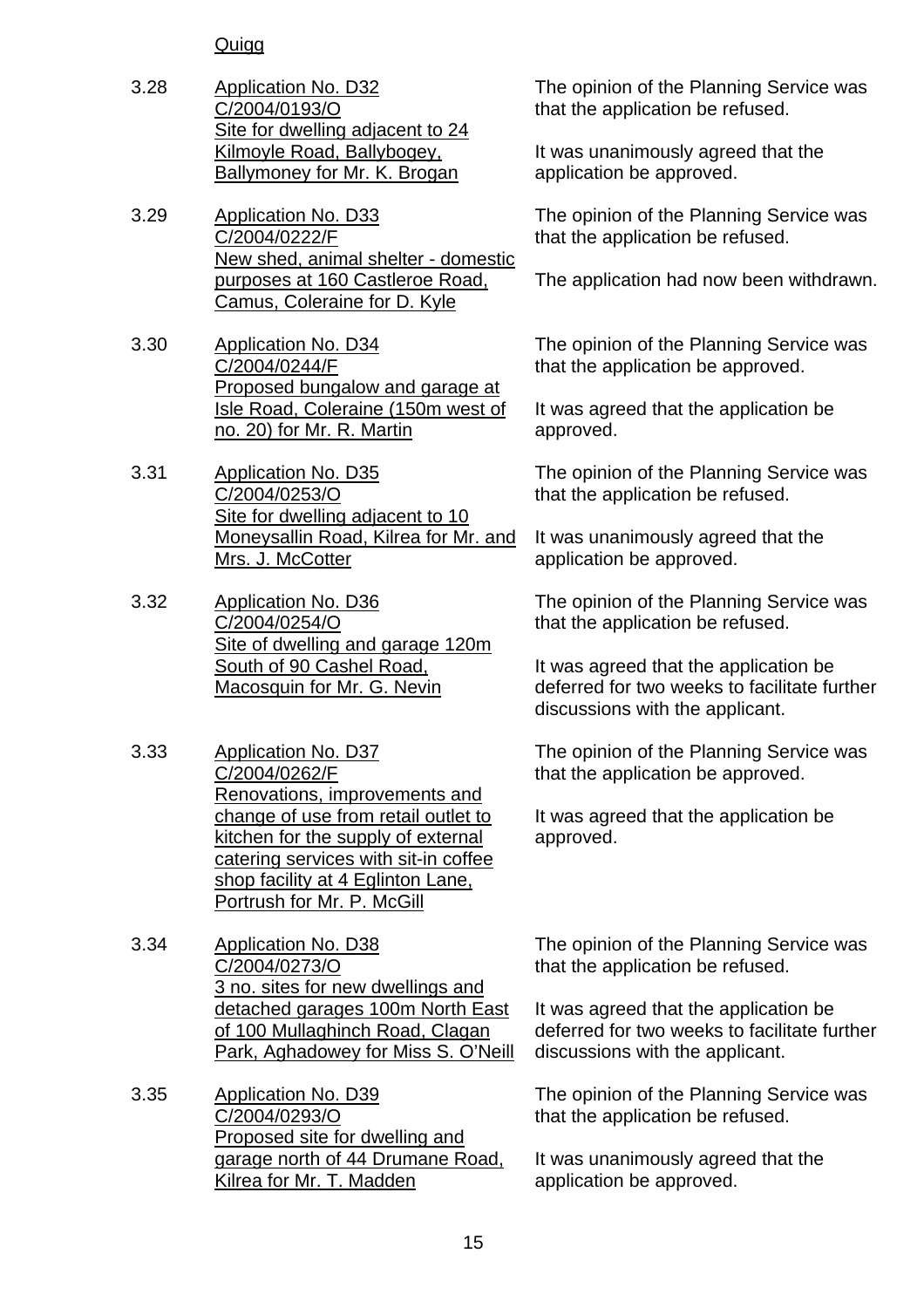- 3.36 Application No. D40 C/2004/0320/LB Addition of halo lit brass lettering to front elevation at the Old Courthouse, Castlerock Road, Coleraine for J. D. Wetherspoon Plc
- 3.37 Application No. D41 C/2004/0341/O Proposed site for bungalow adjacent to No. 28 Magheramore Road, Garvagh Mr. J. Mullan
- 3.38 Application No. D42 C/2004/0352/O Site of dwelling and detached garage adjacent to 11 Altikeeragh Lane, Castlerock for Mr. A. Boggs
- 3.39 Application No. D43 C/2004/0371/O Site for dwelling adjacent to 48 Glen Road, Garvagh for Mr. D. McNicholl
- 3.40 Application No. D44 C/2004/0382/O Site of one and a half storey dwelling and garage 90m East of 83 Moneydig Road, Garvagh for Mr. and Mrs. L. Stewart
- 3.41 Application No. D45 C/2004/0385/O Site of dwelling at Knockaduff Road, Coleraine for Mr. W. Reid
- 3.42 Application No. D46 C/2004/0388/O Site of dwelling adjacent to 28 Shanlongford Road, Ringsend for Mr. T. Brown-Kerr

Application No. D47 C/2004/0390/O Site of dwelling on site opposite 25b Shanlongford Road, Ringsend for Mr. T. Brown-Kerr

3.43 Application No. D48 C/2004/0404/O Site of dwelling and garage south of 14 Revellagh Road, Bushmills for

The opinion of the Planning Service was that the application be approved.

Following discussion it was agreed that the application be deferred to facilitate further consultation with Environment and Heritage Service.

The opinion of the Planning Service was that the application be refused.

It was unanimously agreed that the application be approved.

The opinion of the Planning Service was that the application be refused.

It was agreed that the application be deferred for one month to facilitate an office meeting.

The opinion of the Planning Service was that the application be refused.

It was unanimously agreed that the application be approved.

The opinion of the Planning Service was that the application be refused.

It was unanimously agreed that the application be approved.

The opinion of the Planning Service was that the application be refused.

The application had now been withdrawn.

The opinion of the Planning Service was that these applications be approved.

Reference was made to a refusal of planning permission issued to a Mr. Moon regarding a site for a dwelling at Shanlongford Road, Ringsend.

It was proposed by Councillor Watt, seconded by Councillor Mullan and agreed that the applications be approved.

The opinion of the Planning Service was that the application be approved.

It was agreed that the application be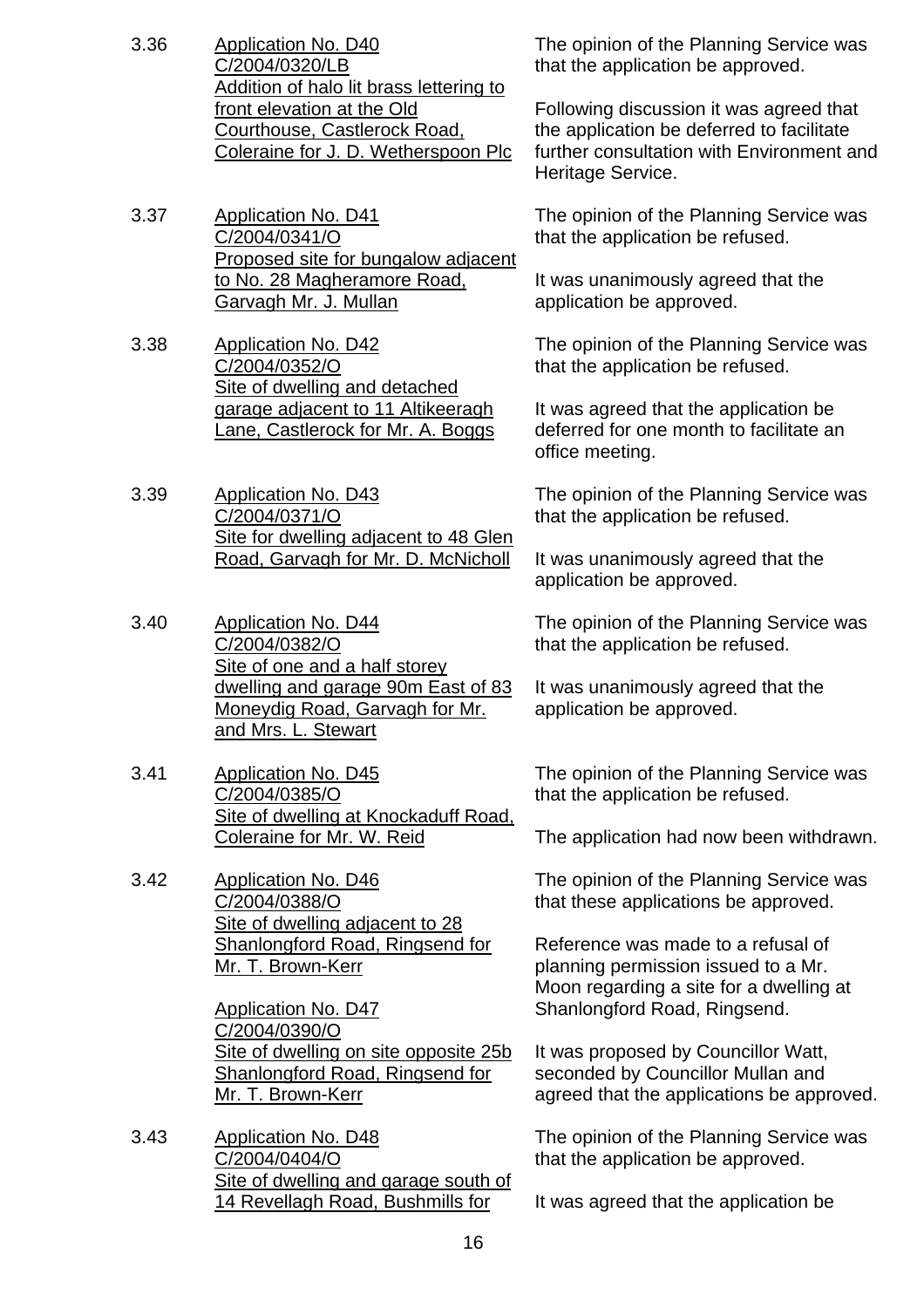Mr. I. McLean

- 3.44 Application No. D49 C/2004/0418/F Demolition of existing semi detached dwelling and replacement with 3 no. apartments, also new build of 6 no. apartments to rear of 33 Lodge Road, Coleraine for Cromore Builders
- 3.45 Application No. D50 C/2004/0419/O Site of dwelling approx. 250m to rear of 98 Dunboe Road, Coleraine for Mr. D. Hutchinson
- 3.46 Application No. 51 C/2004/0436/F Change of use from retail units (2 no.) to one retail unit and fast food outlet at 10 Ballinteer Road, Macosquin, Coleraine for Mr. Patterson
- 3.47 Application No. D52 C/2004/0447/O Site of two storey dwelling and detached garage adjacent to 24 Carragh Road, Bushmills for Mr. T. Pollock
- 3.48 Application No. D53 C/2004/0476/O Site of dwelling and garage 100m North East of 64 Letterloan Road, Macosquin for Mrs. R. Taylor
- 3.49 Application No. D54 C/2004/0487/F Alterations and Extension to dwelling at 93 Mountsandel Road, Coleraine for Mr. R. McLaughlin

# **NEW APPLICATIONS**

3.50 Application No. 2 C/2003/1316/O Site for dwelling on lands south-east of 88 Killyvalley Road, adjacent to Bellury Bridge, Garvagh for Mr. Henry

approved.

The opinion of the Planning Service was that the application be refused.

It was agreed that the application be deferred for one month to facilitate an office meeting.

The opinion of the Planning Service was that the application be refused.

It was agreed that the application be deferred for one month to facilitate an office meeting.

The opinion of the Planning Service was that the application be approved.

It was agreed that the application be approved.

The opinion of the Planning Service was that the application be refused.

It was agreed that the application be refused.

The opinion of the Planning Service was that the application be refused.

It was agreed that the application be deferred for two weeks to facilitate withdrawal.

The opinion of the Planning Service was that the application be approved.

It was agreed that the application be approved.

The opinion of the Planning Service was to refuse.

It was agreed that the application be deferred for one month to facilitate a Council site visit.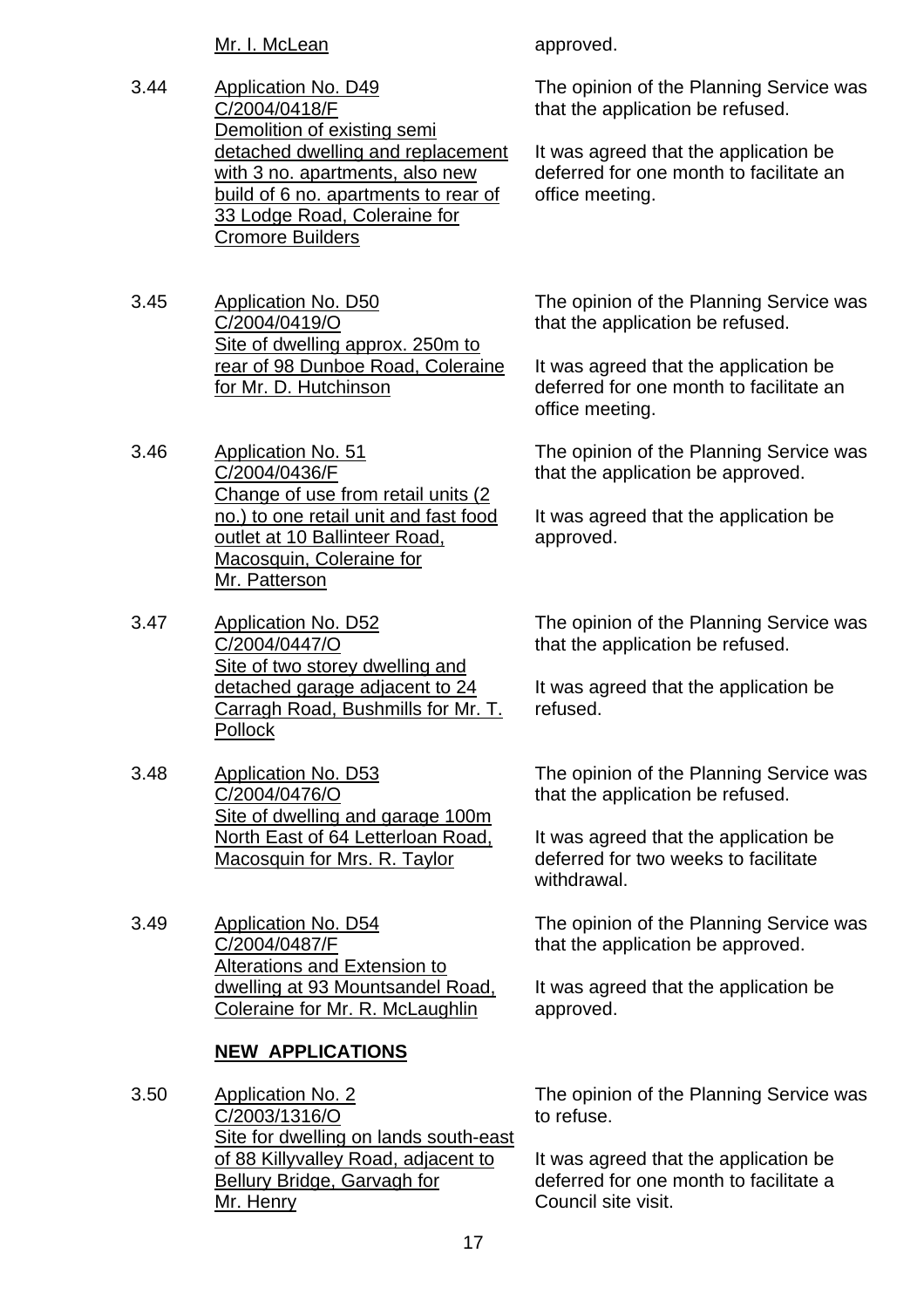- 3.51 Application No. 13 C/2004/0292/F Pair of semi-detached dwellings at 7 Strand Road, Portstewart for Mr. M. McCauley
- 3.52 Application No. 16 C/2004/0329/O Site for dwelling on site at 6 Bratwell Road, Castlerock for Mr. and Mrs. L. Bradley
- 3.53 Application No. 17 C/2004/0355/O Site of dwelling adjacent to Drumeil Road, Aghadowey for Mr. J. McAfee
- 3.54 Application No. 18 C/2004/0357/F Proposed dwelling with detached garage adjacent to 11 Altikeeragh Lane, Castlerock for Mr. and Mrs. A. Boggs
- 3.55 Application No. 19 C/2004/0366/O Site of single storey dwelling and garage approx. 30m South East of 6 Drumeil Road, Aghadowey for Mr. and Mrs. P. McNicholl
- 3.56 Application No. 20 C/2004/0458/F Proposed dwelling house and garage on site 100 metres South East of 12 Moneysallin Road, Kilrea for Mr. A. McWilliams
- 3.57 Application No. 23 C/2004/0466/F Mobile Classroom at 34 Damhead Road, Coleraine for North Eastern Education and Library Board
- 3.58 Application No. 26 C/2004/0491/F Dwelling and garage 200m North

The opinion of the Planning Service was that the application be refused.

It was agreed that the application be deferred for one month to facilitate a Council site visit.

The opinion of the Planning Service was that the application be refused.

It was agreed that the application be deferred for one month to facilitate a Council site visit.

The opinion of the Planning Service was that the application be refused.

It was agreed that the application be deferred for one month to facilitate a Council site visit.

The opinion of the Planning Service was that the application be refused.

It was agreed that the application be deferred for one month to facilitate an office meeting.

The opinion of the Planning Service was that the application be refused.

It was agreed that the application be deferred for one month to facilitate a Council site visit.

The opinion of the Planning Service was that the application be refused.

It was agreed that the application be deferred for one month to facilitate a Council site visit.

The opinion of the Planning Service was that the application be approved.

It was agreed that the Town Clerk write to the NEELB expressing Council's disappointment at this application. Council's representatives on the NEELB would also raise this matter.

The opinion of the Planning Service was that the application be refused.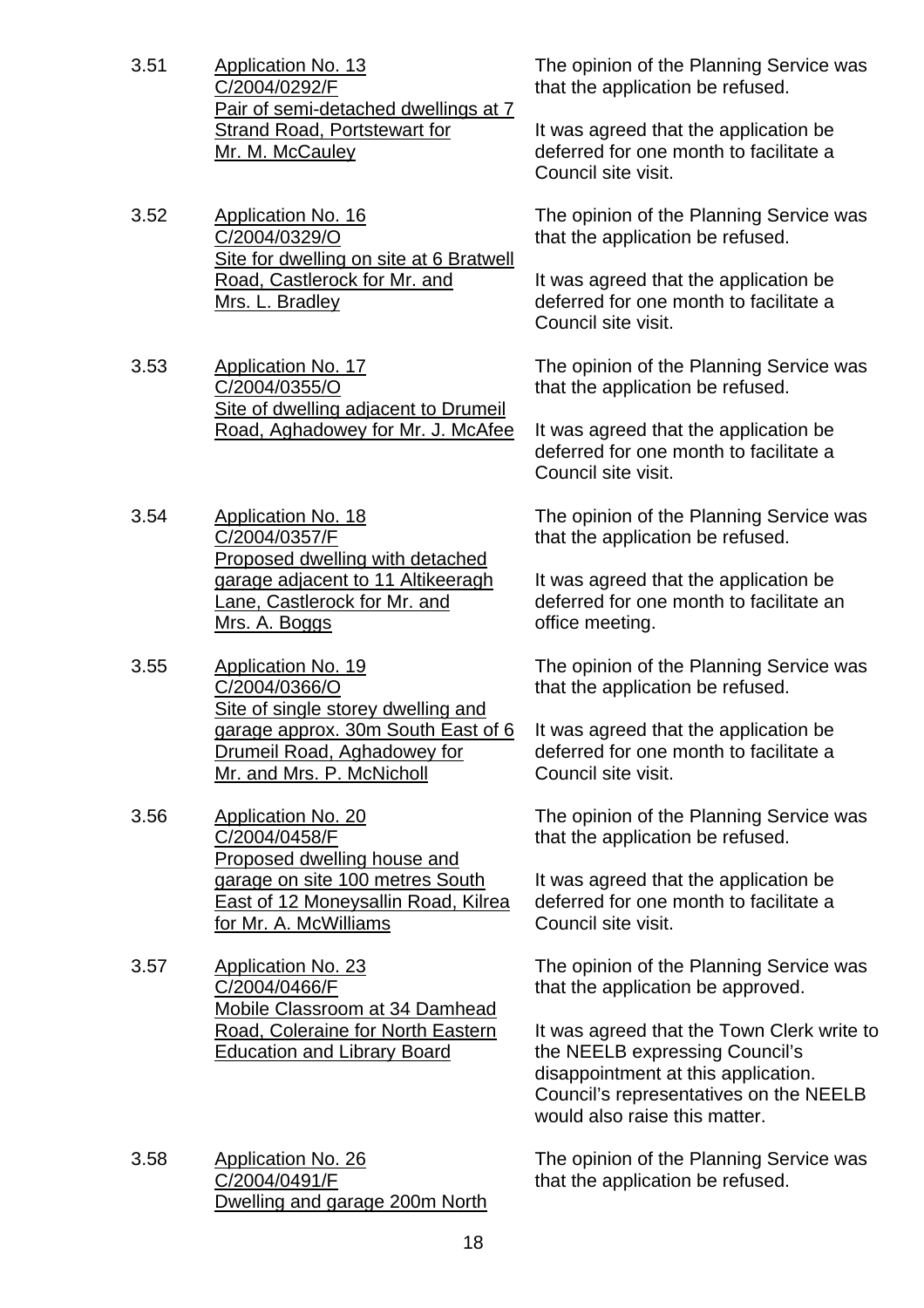East of 33 Carragh Road, Bushmills for Mr. A. Campbell

3.59 Application No. 27 C/2004/0501/O Site of dwelling at 17a Bath Terrace, Portrush for Mr. C. Metson

It was agreed that the application be deferred for one month to facilitate a Council site visit.

The opinion of the Planning Service was that the application be approved.

It was agreed that the application be deferred for one month to facilitate supply of further information.

# **4.0 SITE MEETINGS AGREED AT MEETING ON 27TH JULY, 2004**

 It was noted that it was hoped to arrange these site meetings for early September 2004.

# **5.0 GENERAL MATTERS**

- (a) Development to rear of 4 Agherton Lane, Portstewart
- (b) Rock Castle, Portstewart
- (c) Planning Application No. C/2004/0555
- (d) Fence at Kiddieland, Portrush
- (e) Windows at development adjacent to 9 Wheatsheaf Park, Coleraine

# **6.0 PLANNING REPRESENTATIVES**

 The Chairman thanked Messrs. Blackwood and Walker for their attendance and he extended best wishes to Mr. Blackwood in his new position within the Planning Service.

#### **7.0 APPOINTMENT OF REPRESENTATIVES TO BALANCED COMMUNITIES REVIEW GROUP**

 It was agreed that Councillors King and Stewart (Chairman and Vice Chairman of the Planning Committee) and Councillors Ms. Alexander and Dallat represent Council on the Balanced Communities Review Group.

# **8.0 SEMINARS**

- in the Countryside Consultation at this seminar. Craigavon Civic Centre - 2<sup>nd</sup> September, 2004
- 

8.1 NILGA - Developing a Response It was agreed that Councillors Mrs. Church, to the Sustainable Development Dallat, Stewart and Watt represent Council

8.2 Modernising Planning **It was agreed that Councillors King and**  Revisited - Stormont Hotel - Stewart (Chairman and Vice Chairman of  $8<sup>th</sup>$  September, 2004 the Planning Committee) and Councillor Barbour represent Council at this seminar.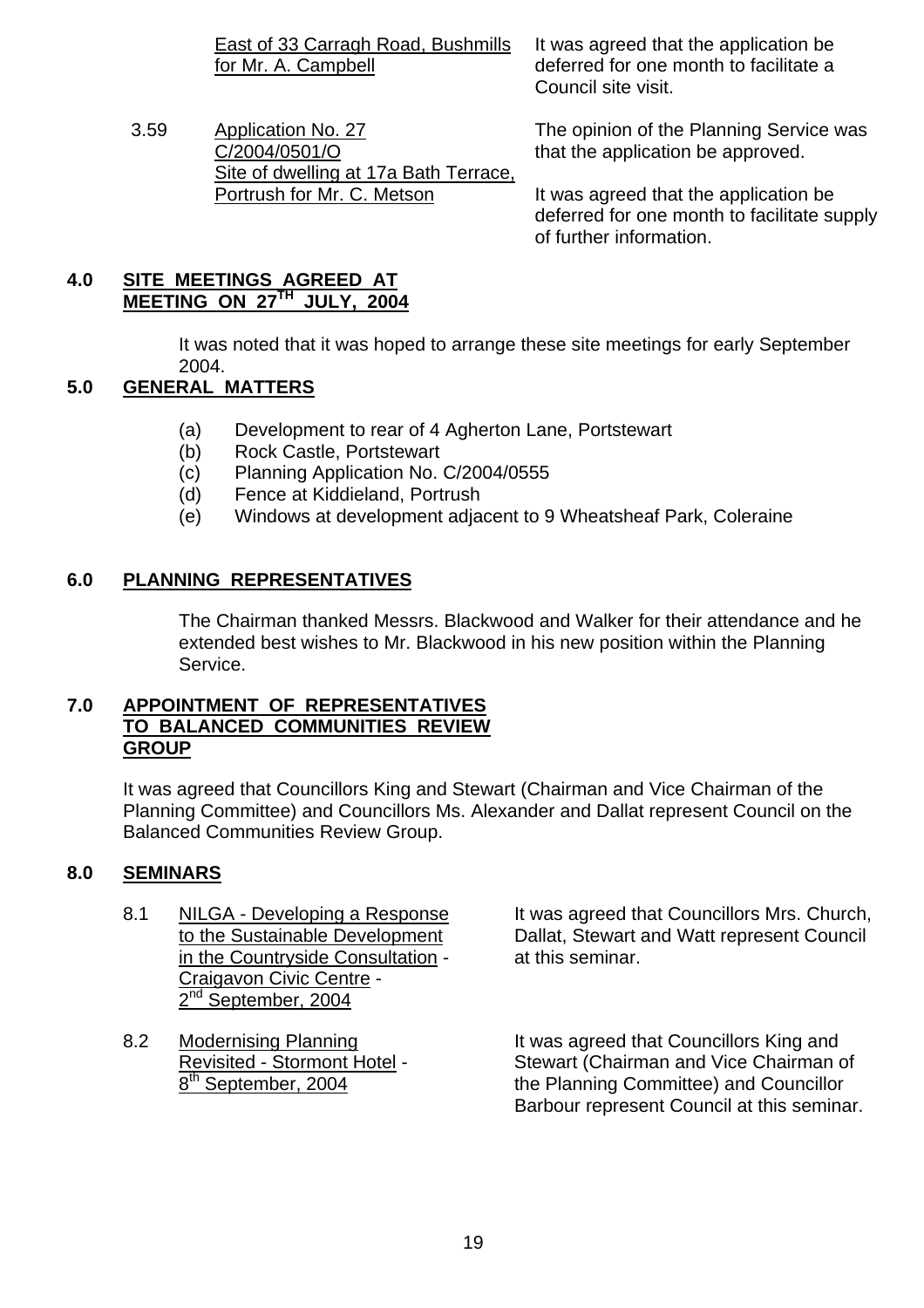#### **9.0 LEVEL OF SERVICE FROM THE LOCAL DIVISIONAL PLANNING OFFICE**

Consideration was given to a letter dated  $28<sup>th</sup>$  July, 2004 from Angela Smith MP (previously supplied) in reply to Council's request for a meeting regarding this topic.

The Minister was unable to accommodate this request at present due to diary pressures but suggested that these issues be raised at Council's forthcoming meeting with Mr. David Ferguson.

Following discussion it was agreed that the Town Clerk write to the Minister expressing Council's dissatisfaction with this reply.

### **10.0 NON-DETERMINATION PLANNING APPEALS**

Reported that Council had received notification of the following non-determination appeals:

| Application No. | Development                                                                                                                                                  | Location                                                      | <b>Draft Opinion</b> |
|-----------------|--------------------------------------------------------------------------------------------------------------------------------------------------------------|---------------------------------------------------------------|----------------------|
| C/2004/0356/O   | A residential development<br>to include a mix of<br>detached, semi-detached<br>and terraced dwellings and<br>also to include additional<br>amenity space     | Adjacent to and to the<br>rear of 10 Bann Road,<br>Kilrea     | Refusal              |
| C/2004/0427/F   | Housing development of<br>127 units comprising<br>apartments, semi-detached<br>and terraced dwellings and<br>1 no. retail unit and<br>associated car parking | Adjacent to 24 Atlantic<br>Court, Atlantic Road,<br>Coleraine | Refusal              |

Article 33 of the Planning (NI) Order 1991 allows applicants to appeal against the Planning Service's non-determination of their application.

 It was noted that jurisdiction in respect of these applications had now passed to the Planning Appeals Commission.

Reference was made to the increasing number of non-determination appeals being lodged with the Planning Service and the resultant lack of Council consultation.

The Town Clerk and Chief Executive would bring a further report regarding this topic to the next meeting of the Planning Committee.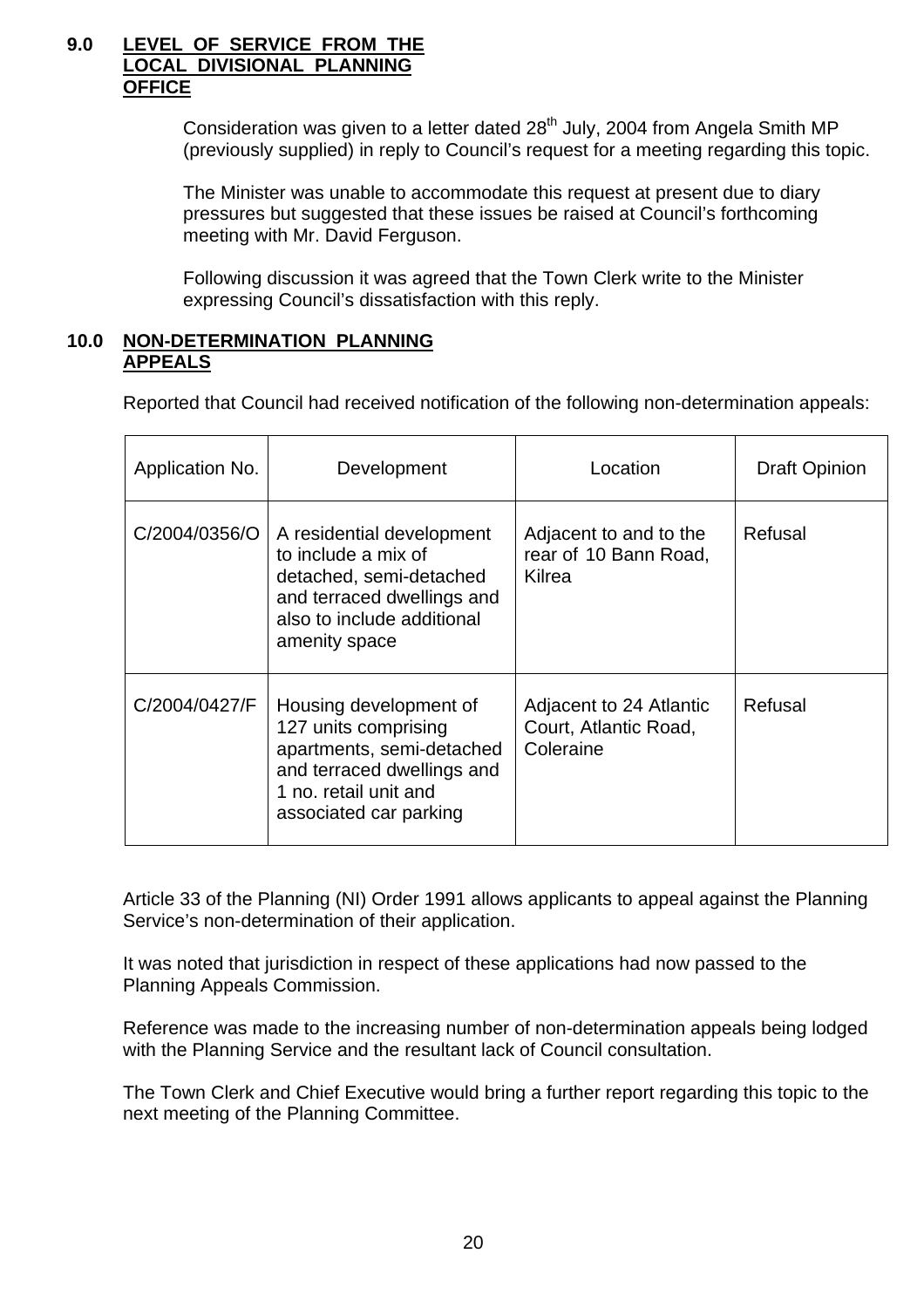#### **LEISURE AND ENVIRONMENT COMMITTEE**

## **7th September, 2004.**

| <b>Present:</b>                   | Councillor A. McQuillan, in the Chair                                                                                                                                                                                                                                                                            |                                                                                                        |
|-----------------------------------|------------------------------------------------------------------------------------------------------------------------------------------------------------------------------------------------------------------------------------------------------------------------------------------------------------------|--------------------------------------------------------------------------------------------------------|
|                                   | The Mayor, Councillor R. A. McPherson                                                                                                                                                                                                                                                                            |                                                                                                        |
|                                   | The Deputy Mayor, Alderman W. J. McClure                                                                                                                                                                                                                                                                         |                                                                                                        |
|                                   | <b>Aldermen</b>                                                                                                                                                                                                                                                                                                  |                                                                                                        |
|                                   | E. T. Black (Mrs.)<br><b>B.</b> Leonard<br>W. T. Creelman<br>(Items 2.0 - 17.2)                                                                                                                                                                                                                                  |                                                                                                        |
|                                   | <b>Councillors</b>                                                                                                                                                                                                                                                                                               |                                                                                                        |
|                                   | C. S. Alexander (Ms.)<br>O. M. Church (Mrs.)<br>J. J. Dallat<br>T. J. Deans<br>E. P. Fielding (Mrs.)<br>N. F. Hillis                                                                                                                                                                                             | E. A. Johnston (Mrs.)<br>W. A. King<br>G. L. McLaughlin<br>E. M. Mullan<br>R. D. Stewart<br>W. J. Watt |
| Officers in<br><b>Attendance:</b> | Town Clerk and Chief Executive, Director of Leisure Services,<br>Director of Technical Services, Director of Environmental Health,<br>Senior Building Control Officer (Items 7.0 - 17.2), Environment<br>Officer (Items 7.0 - 9.0), Leisure Services<br><b>Officer - Facilities and Administrative Assistant</b> |                                                                                                        |
| <b>Apologies:</b>                 | Alderman Mrs. Armitage, Councillors Barbour, Bradley and<br><b>McClarty</b>                                                                                                                                                                                                                                      |                                                                                                        |
|                                   |                                                                                                                                                                                                                                                                                                                  |                                                                                                        |

#### **1.0 CHAIRMAN**

 The Chairman, Councillor McQuillan, welcomed everyone to his first meeting as Chairman.

#### **2.0 BESLAN - RUSSIA**

Reference was made to the recent tragic events in Beslan, Southern Russia.

It was agreed that a letter of sympathy be forwarded to the Russian Embassy and a Book of Condolence be provided at Coleraine Town Hall.

#### **3.0 ELECTION OF VICE CHAIRMAN**

It was proposed by Councillor Watt and seconded by Alderman McClure:

That Alderman Mrs. Black be appointed Vice Chairman for the ensuing year.

It was proposed by Councillor Dallat and seconded by Councillor Ms. Alexander: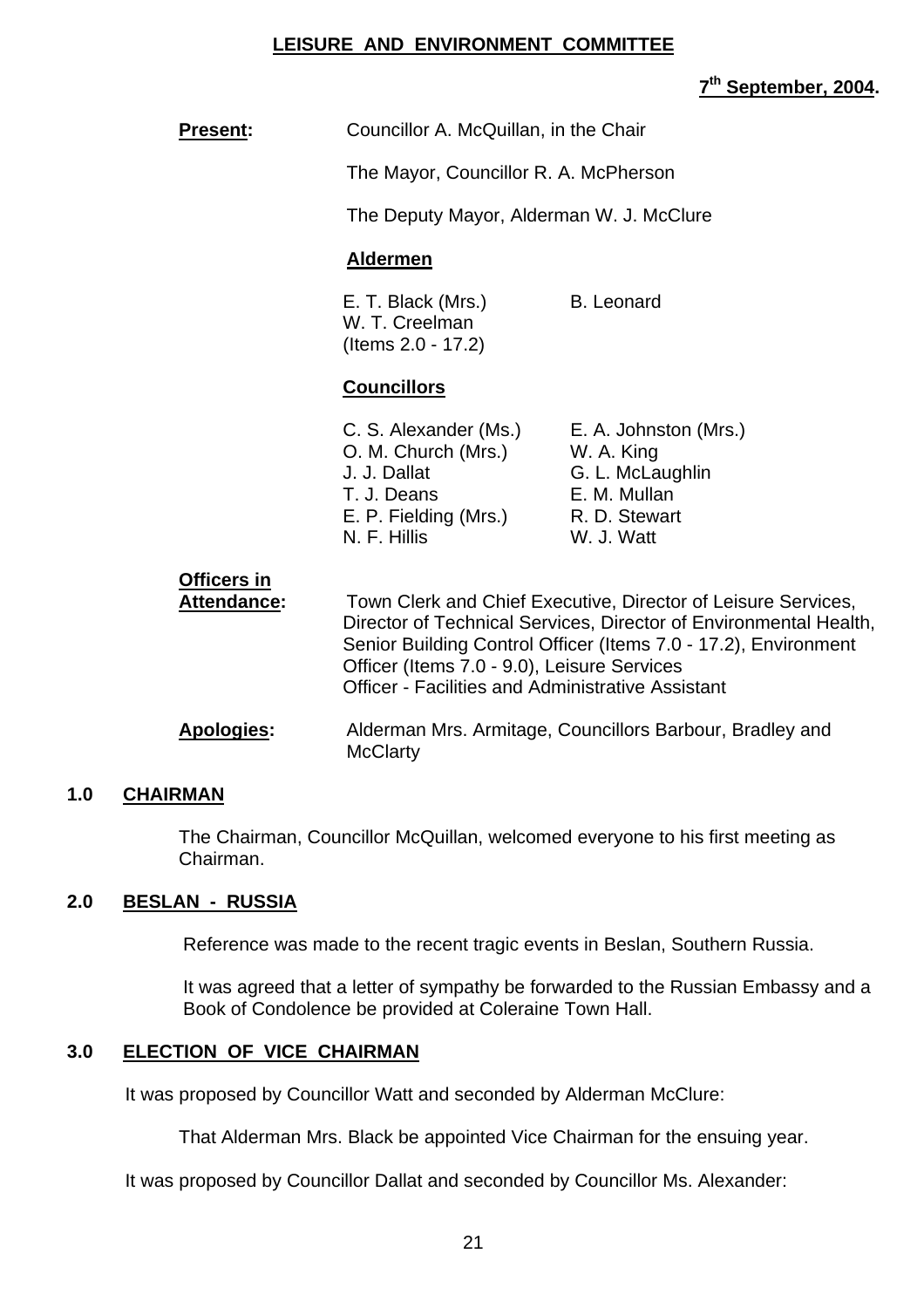That Councillor McLaughlin be appointed Vice Chairman for the ensuing year.

On being put to the meeting, Alderman Mrs. Black received ten votes and Councillor McLaughlin received five votes.

Alderman Mrs. Black was duly elected Vice Chairman for the ensuing year.

# **4.0 APPOINTMENT OF REPRESENTATIVES**

| 4.1 | <b>Craigahulliar Monitoring</b><br>Committee | It was agreed that Councillors Ms. Alexander,<br>Bradley, McLaughlin and Stewart be appointed<br>for the ensuing year.           |
|-----|----------------------------------------------|----------------------------------------------------------------------------------------------------------------------------------|
| 4.2 | Door Supervisors' Group                      | It was proposed by Councillor Mrs. Johnston,<br>seconded by Alderman Mrs. Black and agreed:                                      |
|     |                                              | That the Mayor, Councillor McPherson<br>and Councillors Ms. Alexander, Stewart<br>and Watt be appointed for the ensuing<br>year. |
| 4.3 | <b>Spanboard Liaison Group</b>               | It was proposed by Councillor Stewart,<br>seconded by Councillor Deans and agreed:                                               |
|     |                                              | That the Deputy Mayor, Alderman<br>McClure, be appointed for the ensuing<br>year.                                                |
| 4.4 | <b>Local Skateboarding</b><br>Partnership    | It was proposed by Councillor Mullan, seconded<br>by Councillor Dallat and agreed:                                               |
|     |                                              | <b>That Alderman Leonard and Councillors</b><br>Ms. Alexander, Bradley and McClarty be<br>appointed for the ensuing year.        |
| 4.5 | <b>Street Trading Sub Group</b>              | It was proposed by Councillor Deans, seconded<br>by Councillor Stewart and agreed:                                               |
|     |                                              | That the Deputy Mayor, Alderman<br>$M_{\odot}$ Clima and $\Omega$ ainaillean Ma $\Lambda$ lainan den                             |

McClure and Councillors Ms. Alexander, Hillis, McLaughlin and Watt be appointed for the ensuing year.

#### **5.0 NORTHERN GROUP OF COUNCILS' BUILDING CONTROL COMMITTEE CHIEF BUILDING CONTROL OFFICER'S ANNUAL REPORT 2003/2004**

 The Chairman welcomed Mr. R. White, Chief Building Control Officer, who was in attendance to present his report for 2003/2004.

 Mr. White thanked Council's representatives for their work on the Northern Group of Councils' Building Control Committee. He then presented his report and elaborated on various issues relating to the work carried out during the year.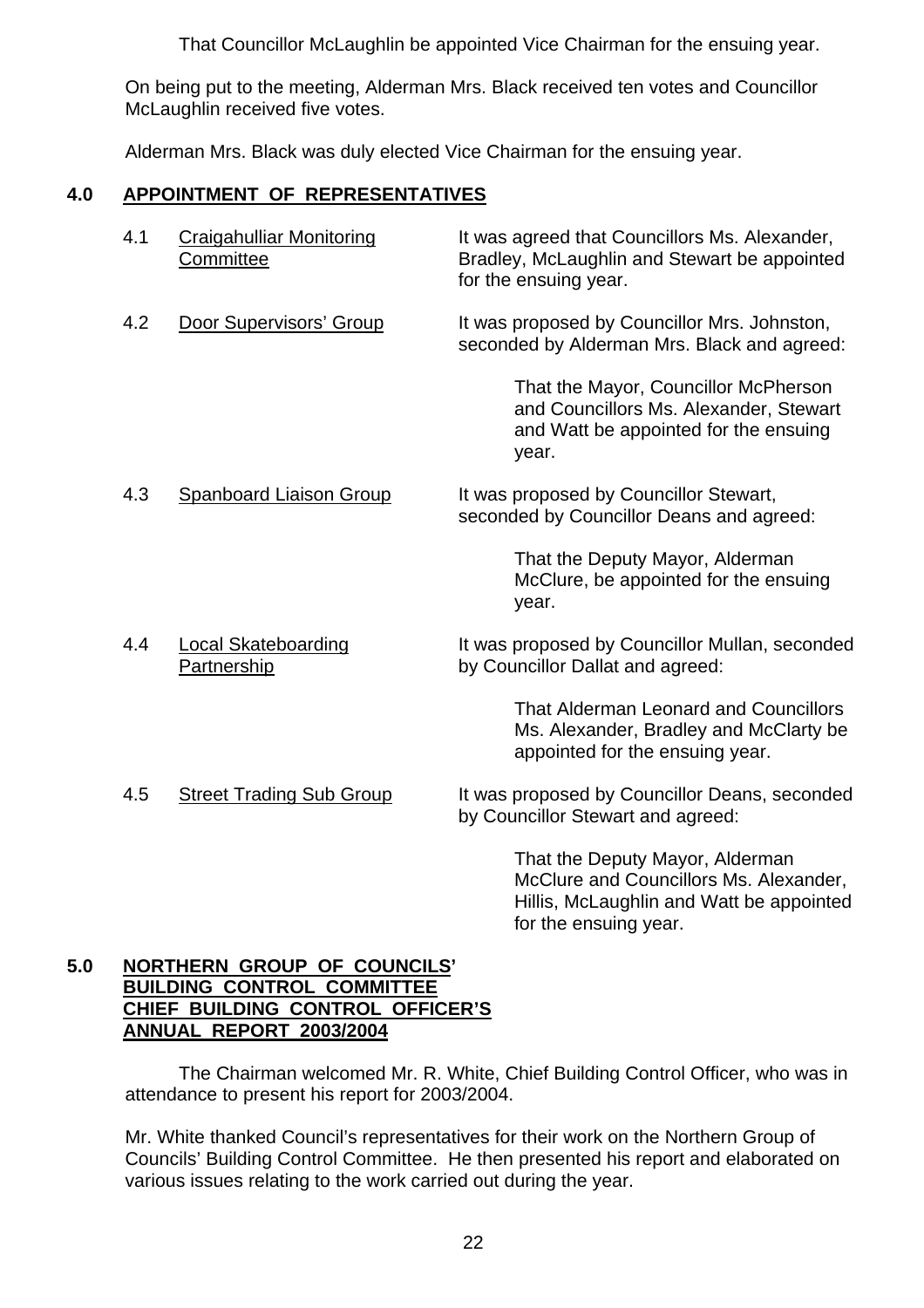The Chairman thanked Mr. White for his presentation, following which he withdrew.

# **6.0 ENVIRONMENTAL HEALTH REPORT**

The report of the Director of Environmental Health was considered (previously supplied).

| 6.1 | Department of Culture, Arts<br>and Leisure - Consultation<br>Document - New Legislation<br>for Safety at Sports Grounds<br>in Northern Ireland | Consideration was given to a consultation<br>document from the Department of Culture,<br>Arts and Leisure regarding new legislation for<br>safety at sports grounds in Northern Ireland.<br>Following discussion it was recommended that<br>the Director of Environmental Health reflect<br>members' comments on this topic in his<br>response to the Department. |
|-----|------------------------------------------------------------------------------------------------------------------------------------------------|-------------------------------------------------------------------------------------------------------------------------------------------------------------------------------------------------------------------------------------------------------------------------------------------------------------------------------------------------------------------|
| 6.2 | <b>Review of Liquor Licensing</b><br><b>Legislation</b>                                                                                        | Consideration was given to information, as<br>detailed in the report, regarding the review of<br>liquor licensing legislation.                                                                                                                                                                                                                                    |
|     |                                                                                                                                                | Following discussion it was recommended that<br>Council express support in general terms for the<br>review process but express concern that local<br>authorities were not represented on the Liquor<br>Review Team.                                                                                                                                               |
| 6.3 | <b>Review of District Council</b><br><b>Drinking in Public Bye-Laws</b>                                                                        | Consideration was given to information, as<br>detailed in the report, regarding the review of<br>District Council Drinking in Public Bye-Laws.                                                                                                                                                                                                                    |
|     |                                                                                                                                                | Following discussion it was recommended<br>that the proposed new powers be warmly<br>welcomed although the level of fixed penalty at<br>£25.00 was considered to be too low.                                                                                                                                                                                      |
|     |                                                                                                                                                | It was also recommended that strong<br>representation be made to have the requirement<br>to warn removed from the legislation.                                                                                                                                                                                                                                    |
|     |                                                                                                                                                | The offence should continue to be the<br>consumption of intoxicating liquor in a designated<br>place per se.                                                                                                                                                                                                                                                      |
| 6.4 | <b>Appointment of Public Analyst</b>                                                                                                           | Council is recommended to formally appoint the<br>following named persons as Public Analysts -<br>Ron Ennion, Gary Burton, Jeremy Wootten and<br>Duncan Arthur.                                                                                                                                                                                                   |
| 6.5 | <b>Outcome of Legal Proceedings</b>                                                                                                            | Committee noted information, as detailed in the<br>report, regarding a number of convictions against a<br>Coleraine dog owner for repeated offences under<br>The Dogs (N.I.) Order 1983 as amended by The<br>Litter (N.I.) Order 1999.                                                                                                                            |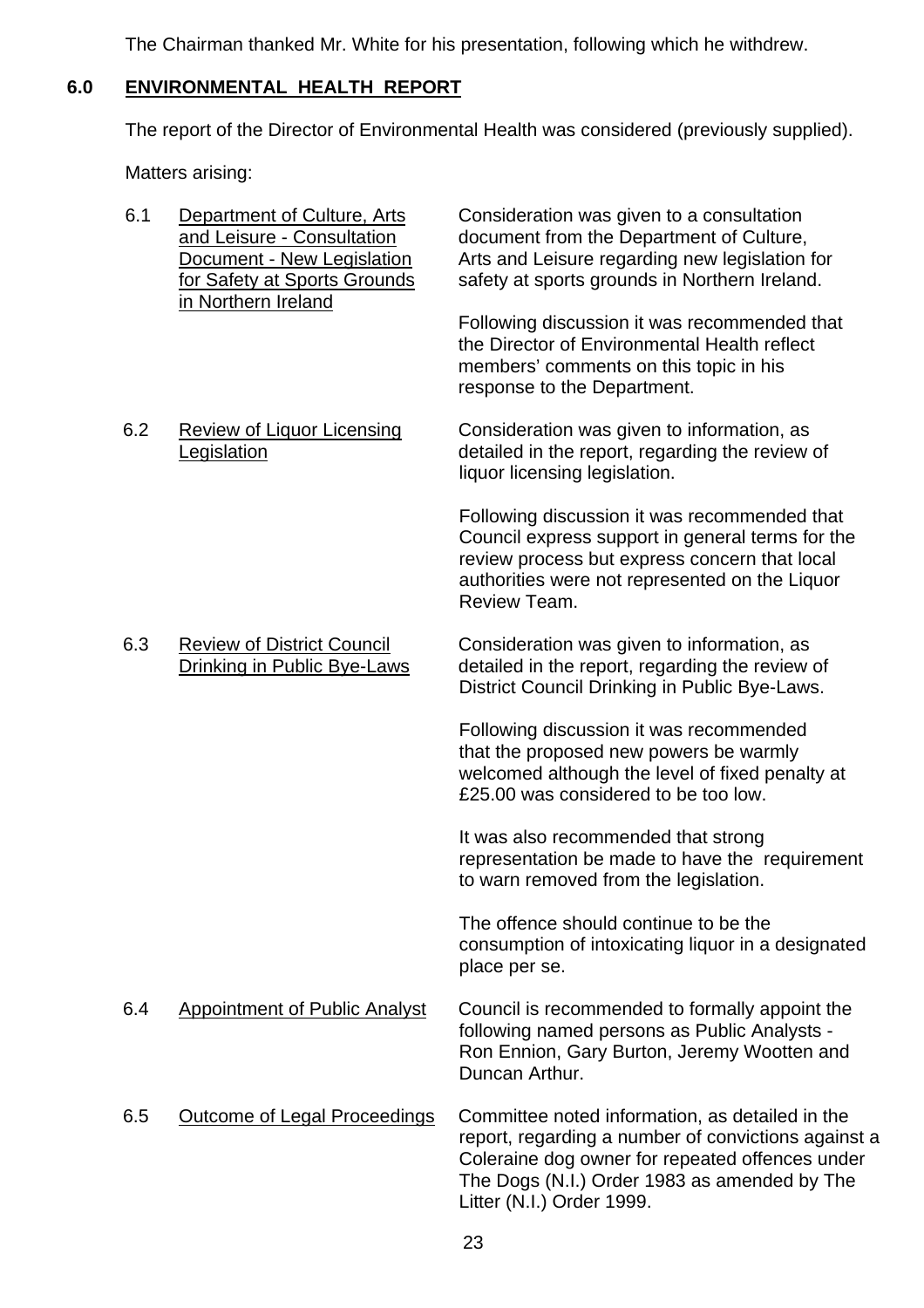| 6.6 | Drinking in Public Places -<br>Bye-Laws        | Committee noted the successful outcome of<br>five prosecutions under the Drinking in Public<br>Places Bye-Laws as detailed in the report.<br>It was noted that a total of 149 cases were<br>currently in progress. |
|-----|------------------------------------------------|--------------------------------------------------------------------------------------------------------------------------------------------------------------------------------------------------------------------|
|     |                                                | Council is recommended to continue with its<br>existing policy to instigate legal proceedings on all<br>such cases.                                                                                                |
| 6.7 | Dangerous Wild Animals<br>(N.I.) Order 2004    | Committee welcomed the recent introduction of<br>the Dangerous Wild Animals (N.I.) Order 2004<br>as detailed in the report.                                                                                        |
| 6.8 | <b>Public Health - Public Water</b><br>Samples | Following discussion it was agreed that a<br>detailed report on this topic be considered at<br>a future meeting of Committee when statistics<br>for the 2004 season are available.                                 |

#### $7.0$ **LEISURE SERVICES REPORT**

The report of the Director of Leisure Services was considered (previously supplied).

|     |                                                            | <b>Coleraine</b><br><b>Portrush</b><br><b>Kilrea</b><br>Garvagh<br><b>Portstewart</b>                                                                                      | Friday, 26 <sup>th</sup> November, 2004<br>Friday, 3 <sup>rd</sup> December, 2004<br>Saturday, 4 <sup>th</sup> December, 2004<br>Monday, 6 <sup>th</sup> December, 2004<br>Friday, 10 <sup>th</sup> December, 2004 |  |
|-----|------------------------------------------------------------|----------------------------------------------------------------------------------------------------------------------------------------------------------------------------|--------------------------------------------------------------------------------------------------------------------------------------------------------------------------------------------------------------------|--|
| 7.5 | Christmas 2004                                             | Council is recommended to agree to the<br>following switch on dates for Christmas 2004:                                                                                    |                                                                                                                                                                                                                    |  |
| 7.4 | <b>Coleraine Twinning</b><br>Association                   | Council is recommended to contribute £5,750<br>towards the work of the Coleraine Twinning<br>Association for 2004/05.                                                      |                                                                                                                                                                                                                    |  |
| 7.3 | Kilrea Enterprise Group Ltd. -<br><b>Sculpture Project</b> | completion.                                                                                                                                                                | Council is recommended to accept the manage-<br>ment and maintenance of the sculpture which<br>would be placed at Maghera Street, Kilrea on its                                                                    |  |
|     |                                                            |                                                                                                                                                                            | The cost of the project would be met by a donation<br>from the local Rotary Club who would apply for a<br>grant from Landfill Tax monies.                                                                          |  |
| 7.2 | Centennial Garden - Christie<br><b>Park</b>                | Council is recommended to agree to the<br>creation of a small garden in Christie Park,<br>Coleraine in the shape of the "Cogged Wheel" logo<br>of the Rotary Organisation. |                                                                                                                                                                                                                    |  |
| 7.1 | <b>Somerset and Camus Jetties</b>                          | Council is recommended to agree to the transfer<br>of the Camus and Somerset Jetties to<br>Waterways Ireland.                                                              |                                                                                                                                                                                                                    |  |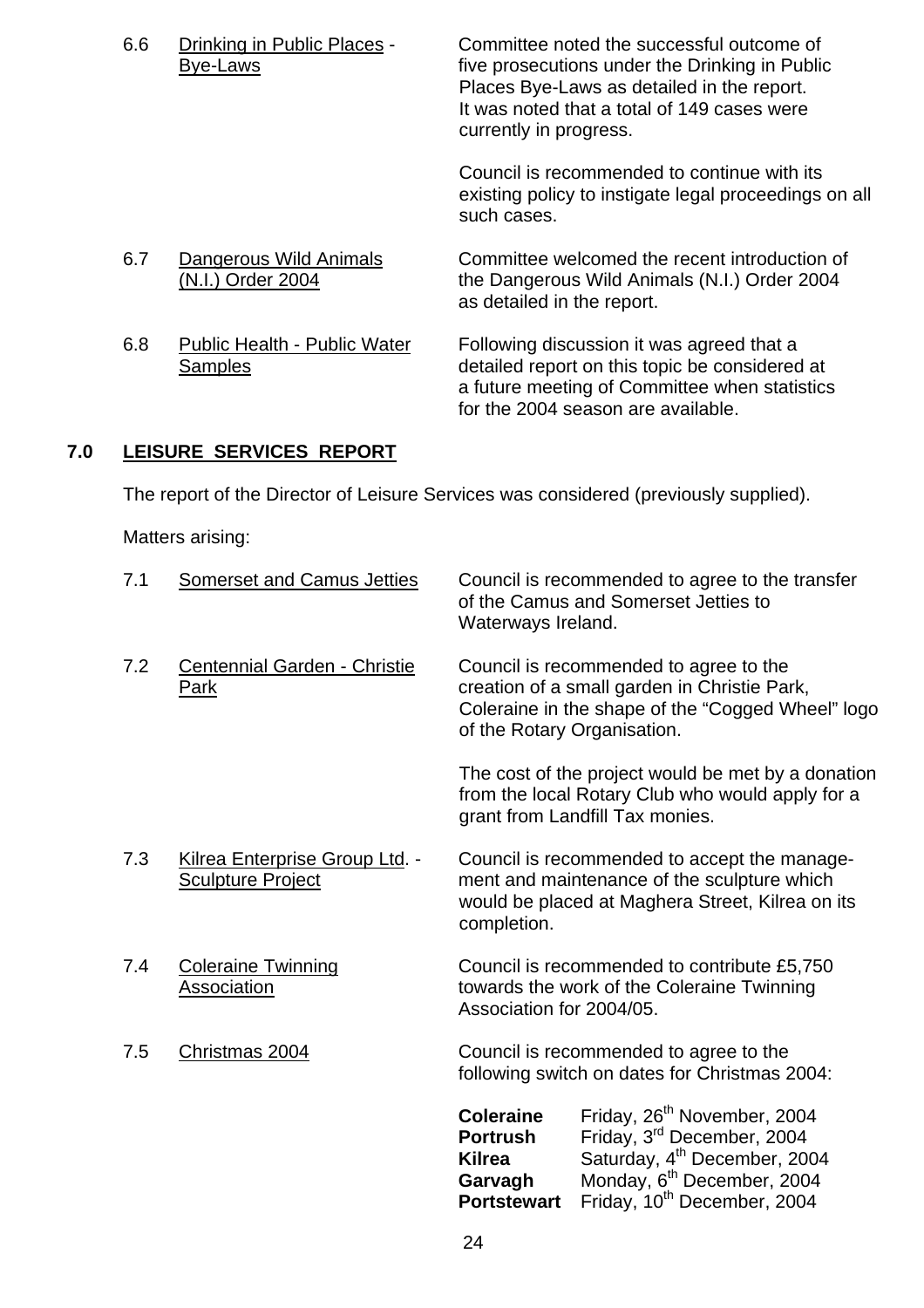| 7.6 | <b>Ardbeg Community Open</b><br><b>Space</b> | Committee noted that the Community Open<br>Space at Ardbeg Drive, Coleraine was now<br>complete. A formal handover of this<br>Department of Social Development funded<br>project to Council would be arranged by the<br>end of September 2004. |  |
|-----|----------------------------------------------|------------------------------------------------------------------------------------------------------------------------------------------------------------------------------------------------------------------------------------------------|--|
| 7.7 | <b>Anderson Park - Phase III</b>             | Committee noted that the Mayor would formally<br>open Anderson Park Phase III on Saturday,<br>11 <sup>th</sup> September, 2004 at 12 noon.                                                                                                     |  |
| 7.8 | <b>Ulster in Bloom Competition</b>           | Congratulations were extended to the Parks<br>section on Coleraine having obtained second<br>place in the Ulster in Bloom Competition.                                                                                                         |  |
| 7.9 | For Information                              | The Director of Leisure Services included<br>information in his report on the following:                                                                                                                                                       |  |
|     |                                              | Ulster Orchestra Concerts - provisional<br>(a)<br>dates for 2004/2005;                                                                                                                                                                         |  |
|     |                                              | <b>Museums Association Annual</b><br>(b)<br>Conference - Edinburgh - 13th - 15th<br>September, 2004;                                                                                                                                           |  |
|     |                                              | Museum Exhibition - School Days -<br>(c)<br>Coleraine Town Hall - 23 <sup>rd</sup> September -<br>$5th$ October, 2004.                                                                                                                         |  |

# **8.0 TECHNICAL SERVICES REPORT**

The report of the Director of Technical Services was considered (previously supplied).

| 8.1 | <b>Peace II/Natural Resources</b> |  |  |
|-----|-----------------------------------|--|--|
|     | <b>Rural Tourism Initiative</b>   |  |  |
|     | (N.R.R.T.I.) Grant Applications   |  |  |

| 8.1.1 | <b>Castlerock Viewing</b><br>Point - Tunnel Brae<br>Car Park | Committee noted that the tendered cost of<br>this scheme was £32,327, as detailed in the<br>report. The scheme would attract grant to the<br>value of 100 per cent. |
|-------|--------------------------------------------------------------|---------------------------------------------------------------------------------------------------------------------------------------------------------------------|
|       | 8.1.2 Portstewart Harbour<br><b>Hill Viewing Point</b>       | Committee noted that the estimated cost of<br>this scheme, as detailed in the report, was<br>£80,000 with a grant of £50,000 being offered.                         |
|       |                                                              | Council is recommended to seek tenders for this<br>work.                                                                                                            |
|       | 8.1.3 East Strand Public<br><b>Amenity Block, Portrush</b>   | Committee noted that a grant of £100,000 had<br>been offered for the construction of a new toilet<br>block at the East Strand Car Park, Portrush.                   |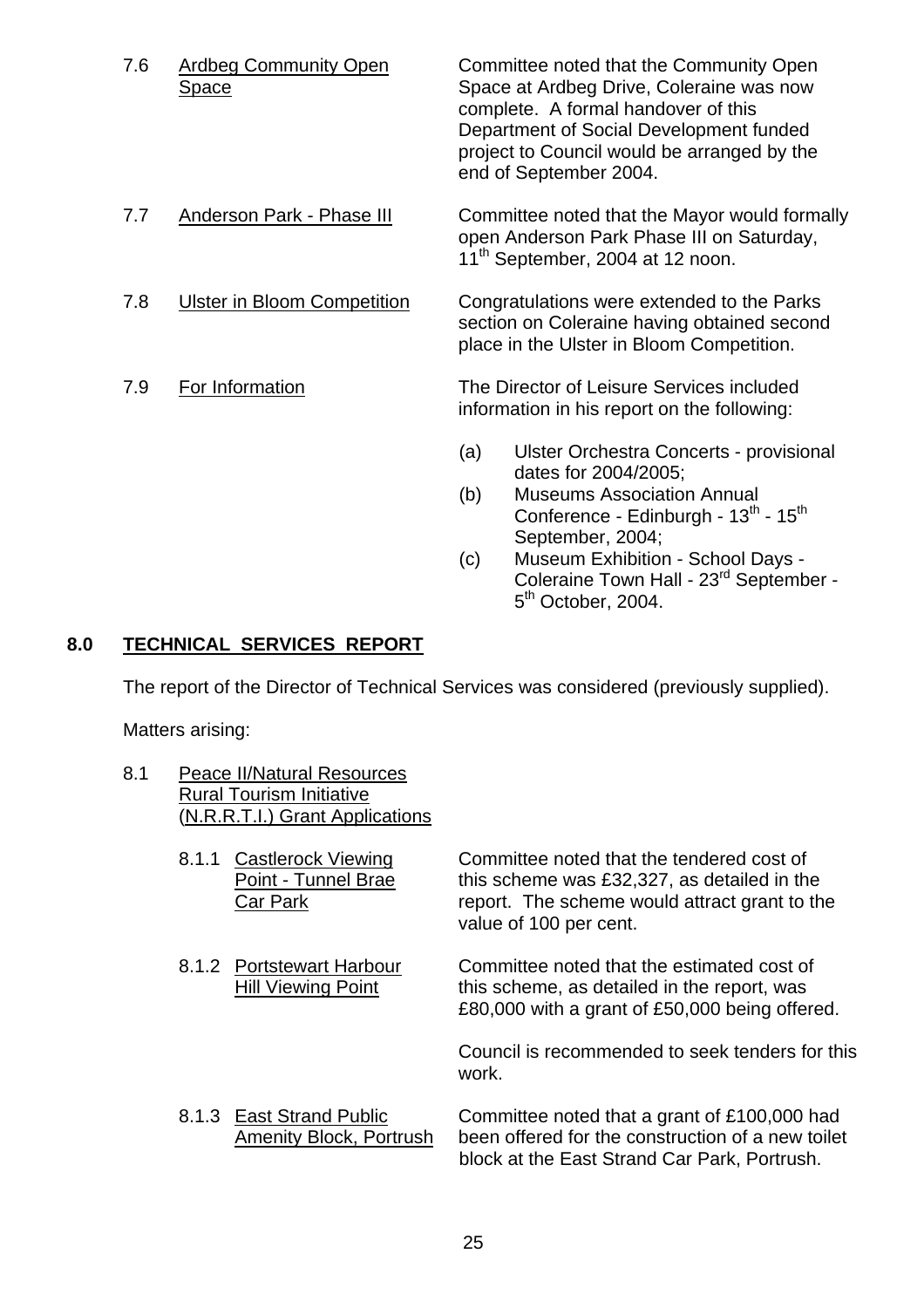A feasibility study was underway to assess the need for a watersports centre and if positive a

combined scheme would be designed. Separate funding had been identified for the watersports facility.

Council is recommended to agree to the appointment of an architect for this scheme. Development of the project would be reported to Council in due course.

 8.2 Tenders - Refurbishment of Six tenders had been received in response to Car Park/Viewing Point at public advertisement - viz:

| Contractor                    | <b>Total Cost</b> |
|-------------------------------|-------------------|
| Patrick Bradley Ltd.,         |                   |
| Kilrea                        | £32,327.00        |
| Kennedy Quarries Ltd.,        |                   |
| Coleraine                     | £35,399.00        |
| R. Hogg & Sons Ltd.,          |                   |
| Magherafelt                   | £39,367.25        |
| M.P. Coleman, Stewartstown    | £41,073.00        |
| R.J. Maxwell & Son Ltd.,      |                   |
| Coleraine                     | £41,943.50        |
| <b>Carnlough Developments</b> |                   |
| Ltd., Swatragh                | £48,833.00        |

Council is recommended to accept the lowest tender from Patrick Bradley Ltd., Kilrea for £32,327.00.

 8.3 Christmas Lighting, Coleraine Committee noted information, as detailed in the report, regarding improvements to the Christmas lighting in Coleraine.

> The Director of Technical Services agreed to consider the level of Christmas lighting provision in the other towns of the Borough.

- 8.4 North West Region Waste It was agreed that a special meeting of Council Management Group be arranged for the evening of Thursday, 30<sup>th</sup> (N.W.R.W.M.G.) September, 2004 to hear presentations from N.W.R.W.M.G. representatives and the Consultants, Kirk McClure Morton.
	- 8.4.1 Seminar Future Recommended: **Strategic Municipal**

Tunnel Brae, Castlerock

Waste Management That the Mayor, Councillor McQuillan, Facilities the Technical and Waste Management Officer and Director of Technical Services attend on Thursday, 7<sup>th</sup> October, 2004 at the Royal Hotel, Cookstown.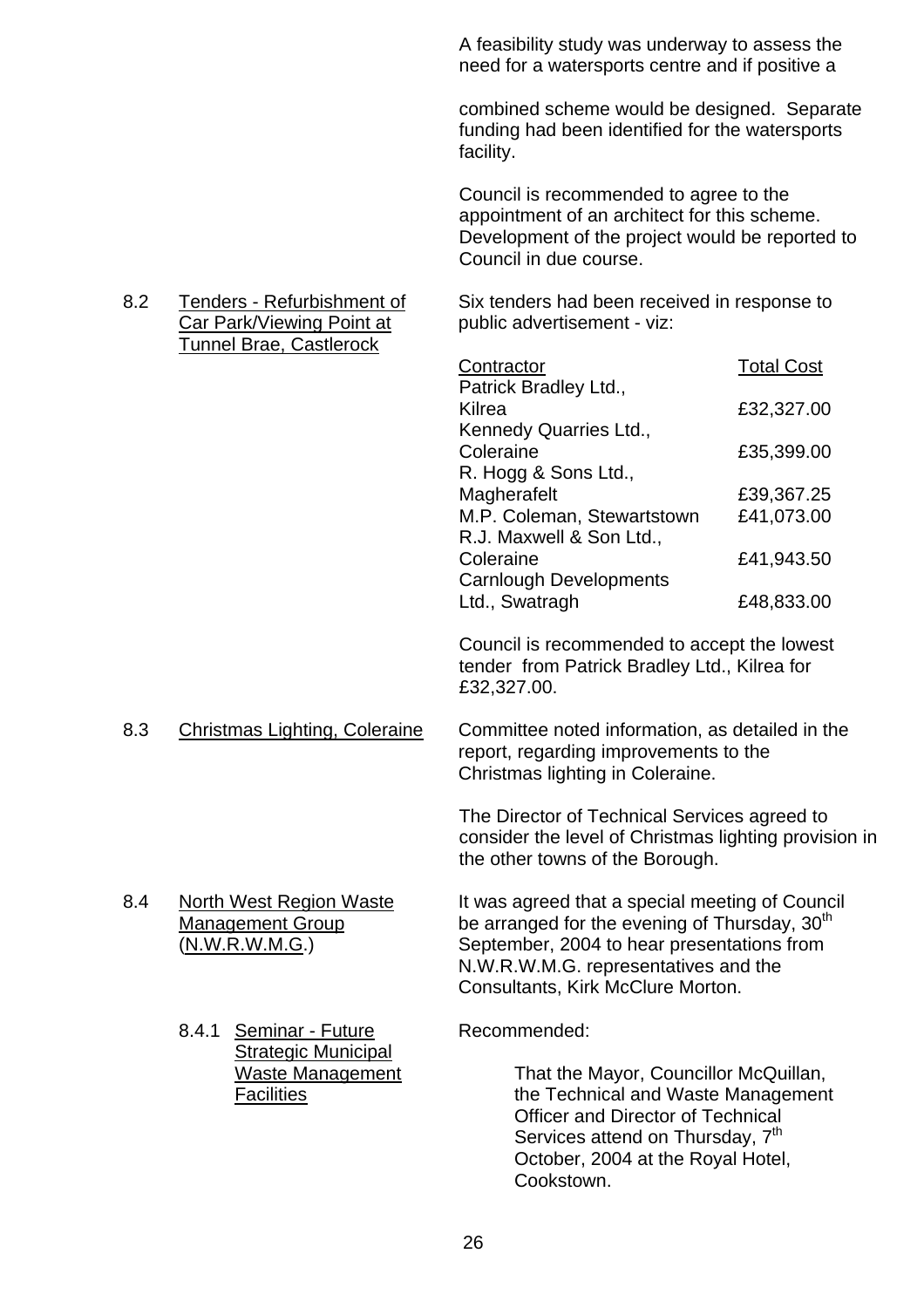#### 8.5 Entertainments Licence

| 8.5.1 Portstewart Arms, |
|-------------------------|
| 2 Coleraine Road,       |
| Portstewart             |

An application for the grant of an Entertainments Licence had been received from Mr. P. Kelly, c/o Portstewart Arms. 2 Coleraine Road, Portstewart.

Recommended:

 That Council grant an Entertainments Licence subject to compliance with Fire Authority report and any other licensing requirements.

#### 8.6 Building Control

8.6.1 Approvals **Approval had been granted for two hundred** and nine applications.

 8.6.2 Building Regulations The Director of Technical Services would (N.I. 2000) - Consultation respond to this consultation through liaison on Proposed Amend- with the Northern Group District Building ment of Part E: Fire Control Officers' Forum. Safety and Technical Booklet E

8.7 Civic Amenity Site Closures Committee noted information, as detailed in the report, regarding this topic. These sites would be formally closed on 30<sup>th</sup> September, 2004.

> The Director of Technical Services would consider possible options to accommodate residents in the vicinity of those locations.

8.8 Tender for Portballintrae Committee noted that tenders were being Bay Works **Bay Works** sought to complete Phase I of protection works at Portballintrae bay.

> A report would be presented to Council in due course.

8.9 Portballintrae Reference was made to the need for Portballintrae to be included in the Causeway Tourism Master Plan.

> The Director of Technical Services advised members that he was currently considering access issues to the beach.

#### **9.0 NEW ANTI-LITTER CAMPAIGN**

The Chairman welcomed Mr. Jim Allen, Environment Officer, who was in attendance to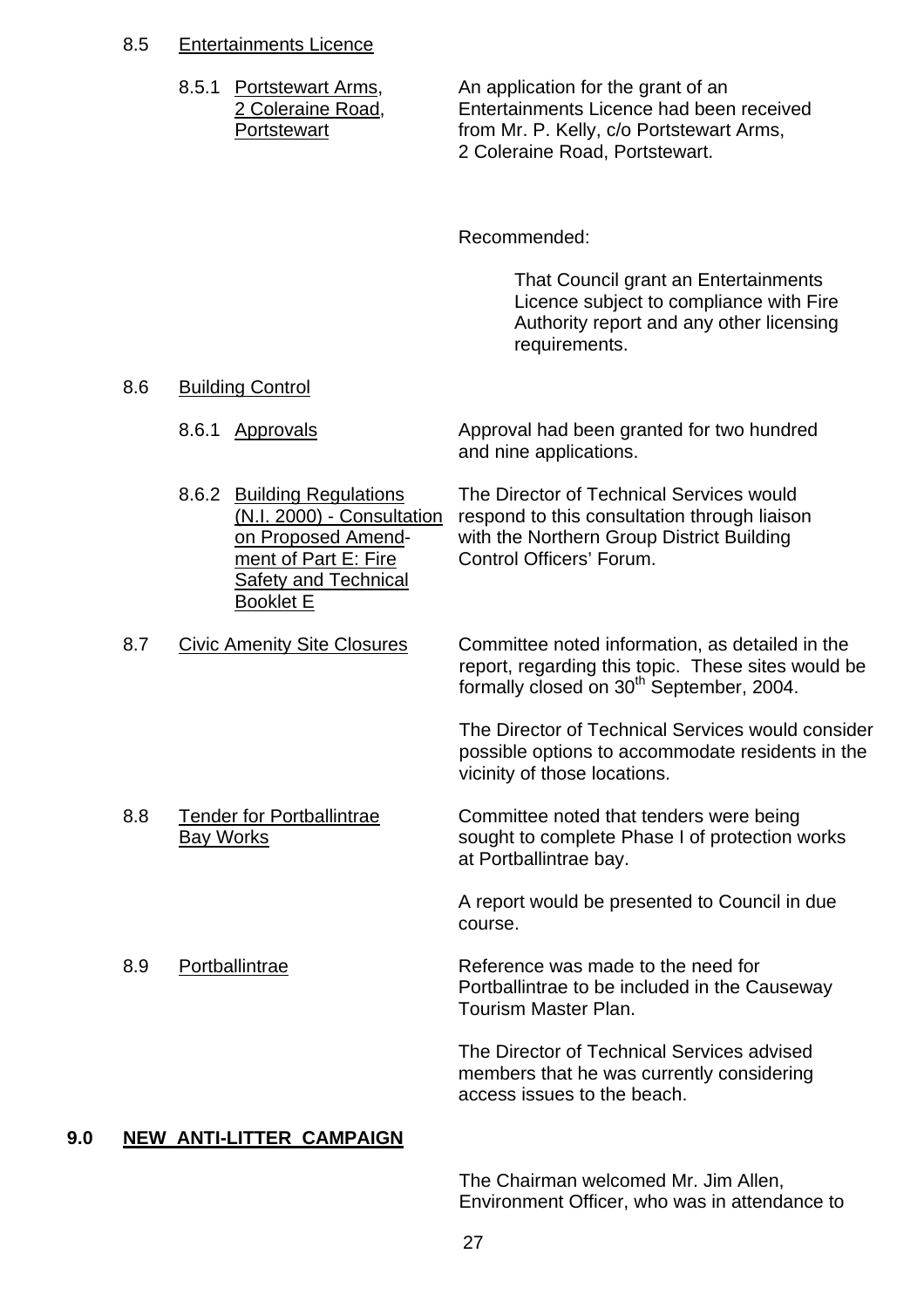Mr. Allen elaborated on the campaign which was based on the word "attitude" and consisted of four elements viz:

- (a) Environmental Improvement Scheme
- (b) Car Litter Campaign
- (c) Best Practice Guide
- (d) Enforcement

A full discussion ensued during which Mr. Allen answered various members' questions.

The Chairman thanked Mr. Allen for his interesting and informative presentation and wished him every success with the campaign.

#### **10.0 PORTBALLINTRAE RESIDENTS' ASSOCIATION MEETING - 3RD SEPTEMBER, 2004**

Members were requested to notify the Town Clerk and Chief Executive if they required a copy of the community audit findings arising from the survey undertaken by C.R.U.N. (Coleraine Rural and Urban Network). Portballintrae Residents' Association would make a presentation on this report at the Council Meeting on 28<sup>th</sup> September, 2004.

#### **11.0 SPECIAL MEETINGS**

 The Town Clerk and Chief Executive requested members to show maximum flexibility regarding dates for forthcoming special meetings which are likely to arise over coming weeks and months.

#### **12.0 RETIREMENT PRESENTATION - MR. C. A. MILLER - PRINCIPAL ADMINISTRATIVE OFFICER**

The Town Clerk and Chief Executive reported that Council's retirement presentation for Mr. Clive Miller had been arranged for Tuesday, 21<sup>st</sup> September, 2004 prior to the Policy and Development Committee.

#### **13.0 COUNCILLOR KING - WORLD PLOUGHING CHAMPIONSHIPS**

Members congratulated Councillor King and his Committee on the successful organisation of the recent World Ploughing Championships held at Ballykelly.

Councillor King thanked members for their kind remarks.

13.1 Mr. T. Cochrane It was agreed that a letter of congratulations be forwarded to Mr. T. Cochrane on having achieved second place in the recent World Ploughing Championships.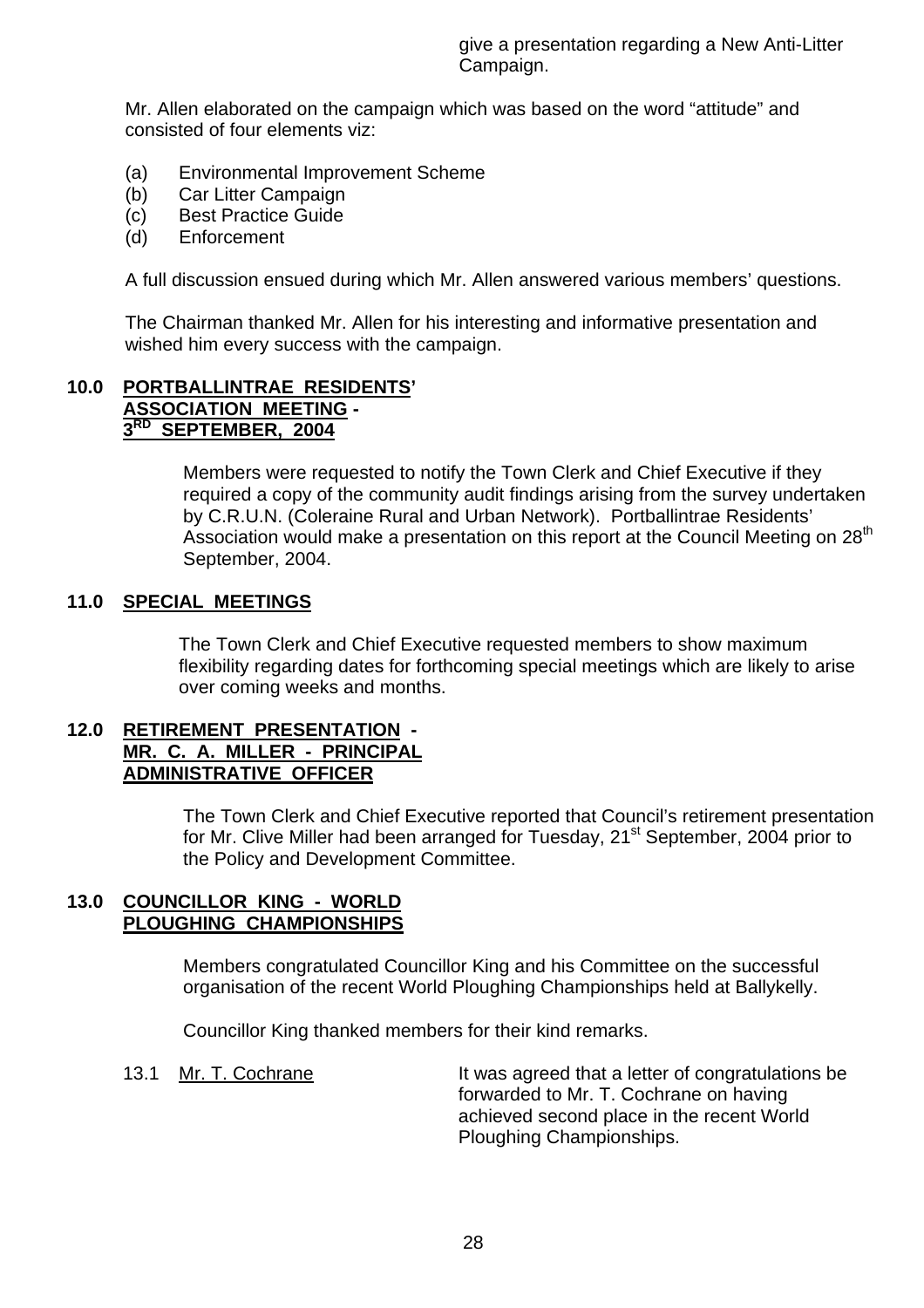#### **14.0 CRAIGAHULLIAR MONITORING COMMITTEE**

 The Director of Technical Services would shortly be organising a meeting of the Craigahulliar Monitoring Committee.

#### **15.0 FRED DALY**

 Reference was made to the possibility of providing a plaque at the former home of the late Fred Daly (a past winner of the British Open Golf) at Victoria Street, Portrush.

#### **16.0 SEATING AT THE DIAMOND, COLERAINE**

Reference was made to the seating recently provided at The Diamond, Coleraine.

 The Director of Technical Services explained that the seating was marble with a steel back but would keep the design issues raised under review.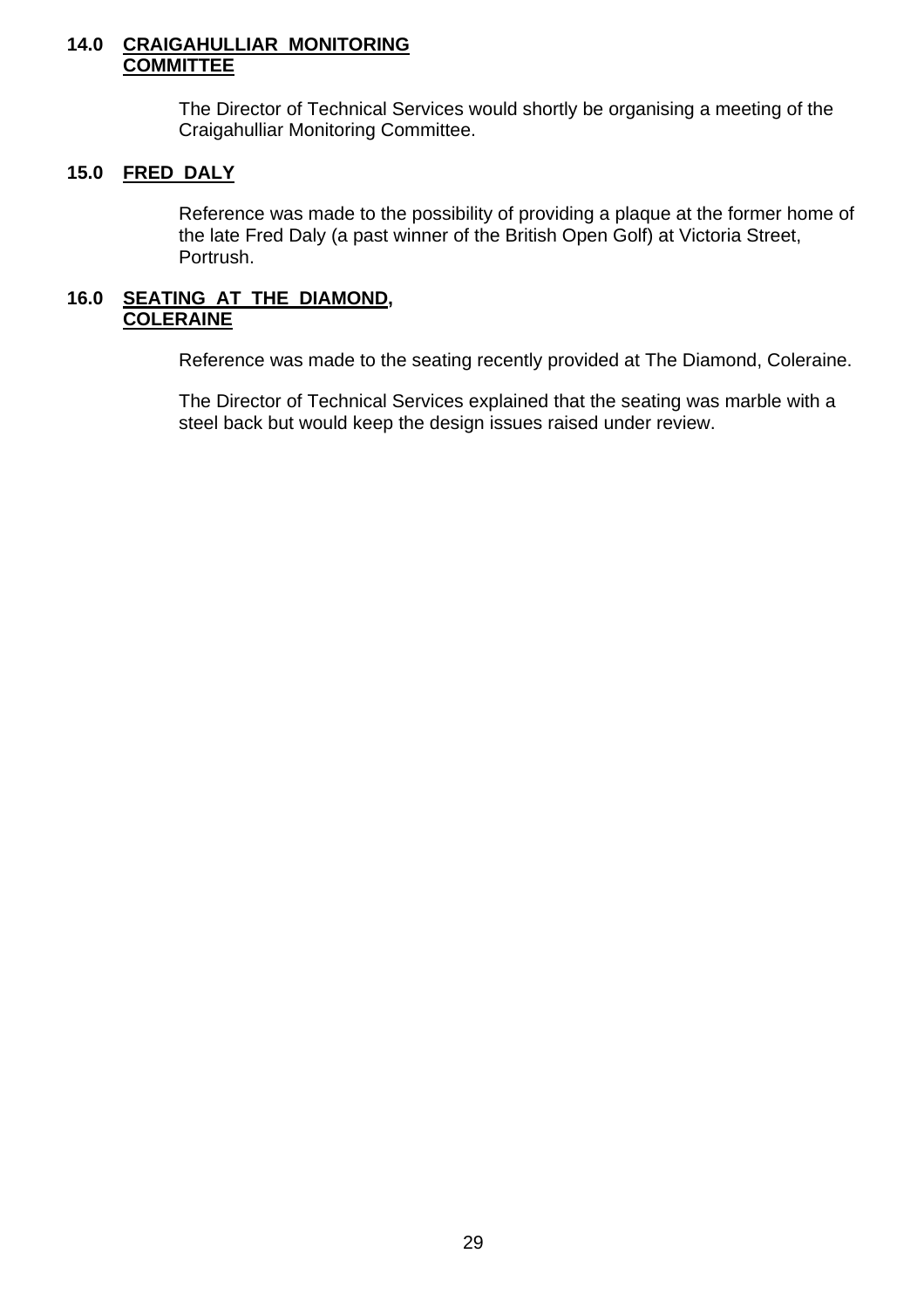#### **PLANNING COMMITTEE**

# **14th September, 2004.**

| Councillor R. D. Stewart in the Chair                                                                                                            |                                                                                                        |  |
|--------------------------------------------------------------------------------------------------------------------------------------------------|--------------------------------------------------------------------------------------------------------|--|
| The Mayor, Councillor R. A. McPherson                                                                                                            |                                                                                                        |  |
| The Deputy Mayor, Alderman W. J. McClure                                                                                                         |                                                                                                        |  |
| <b>Aldermen</b>                                                                                                                                  |                                                                                                        |  |
| E. T. Black (Mrs.)<br>W. T. Creelman                                                                                                             | <b>B.</b> Leonard                                                                                      |  |
| <b>Councillors</b>                                                                                                                               |                                                                                                        |  |
| C. S. Alexander (Ms.)<br>J. J. Dallat<br>E. P. Fielding (Mrs.)<br>N. F. Hillis<br>$($ ltem 1.0)<br>E. A. Johnston (Mrs.)<br>(Items $1.0 - 5.4$ ) | D. McClarty<br>(Items $1.0 - 4.0$ )<br>G. L. McLaughlin<br>$($ ltem 1.0)<br>A. McQuillan<br>W. J. Watt |  |
| Representatives from the Planning Service -<br>Ms J. McMath and Mr. G. Walker                                                                    |                                                                                                        |  |
| Town Clerk and Chief Executive, Administrative Officer<br>and Administrative Assistant                                                           |                                                                                                        |  |
| Alderman Mrs. Armitage, Councillors Barbour, Bradley,<br>Mrs. Church, Deans, King and Mullan                                                     |                                                                                                        |  |
|                                                                                                                                                  |                                                                                                        |  |

#### **1.0 REFERRALS TO PLANNING MANAGEMENT BOARD AND GENERAL LEVEL OF SERVICE - COLERAINE DIVISIONAL PLANNING OFFICE**

 The Chairman welcomed representatives from the Planning Service – Mr. D. Ferguson, Chief Executive, Mr. P. McBride, Director of Operations and Mrs. M. McIntyre, Divisional Planning Manager, who were in attendance to discuss the above topics.

 The Chief Executive gave an up to date report on the efforts to deal with the current heavy workload and backlog of applications within the local Planning Office. Substantial additional resources had been applied to address the increasing demands on the service although it could be some time before the full benefit of these resources would be felt. The Chief Executive asked for the support of Council in future attempts to streamline the statutory consultation process.

Both the Chief Executive and Mr. McBride then spoke on the issue of referrals to the Planning Management Board and assured members that Council's views always received full consideration.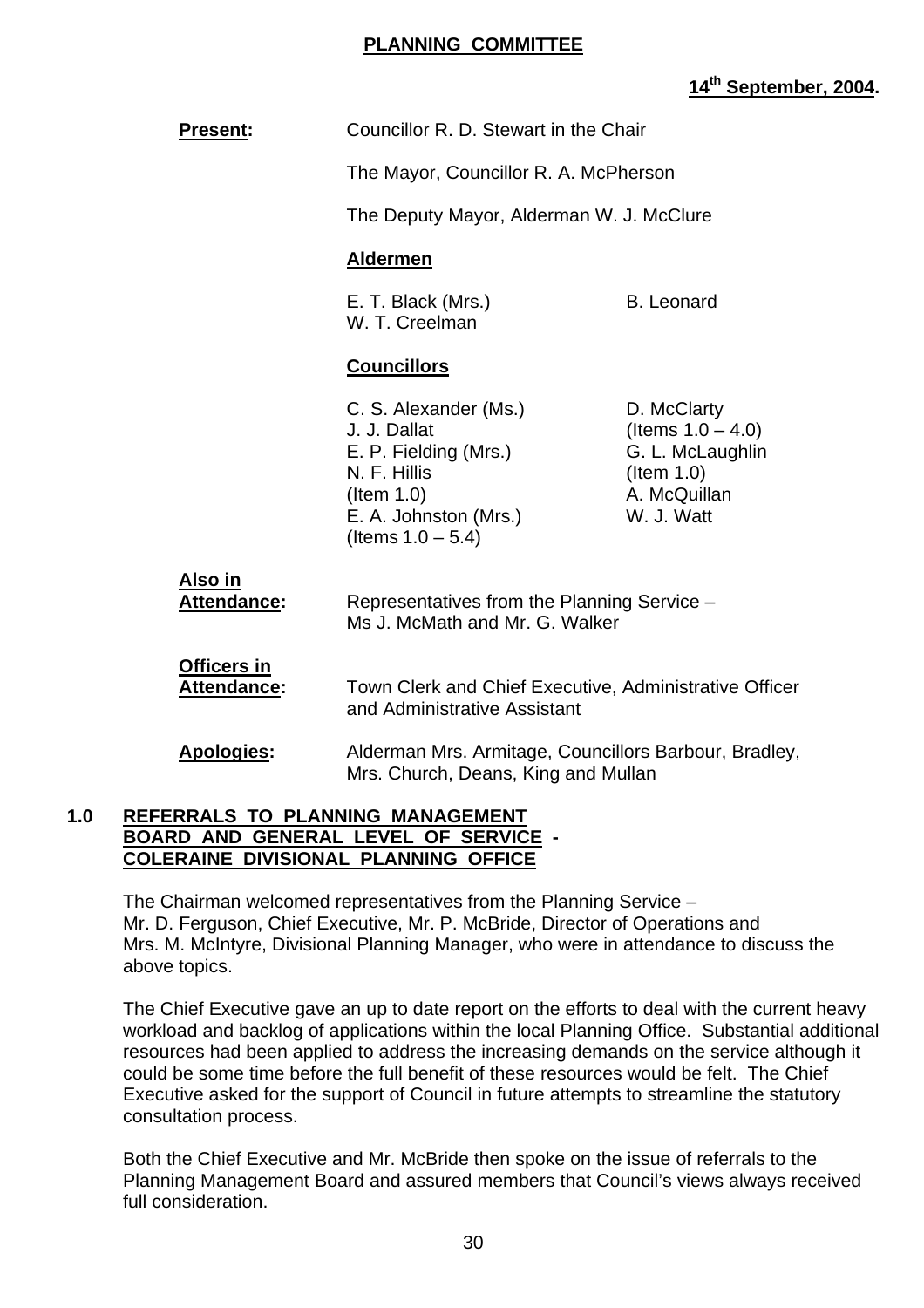A comprehensive discussion ensued during which the Planning Service representatives answered a wide variety of members' questions.

The Chairman thanked the representatives for attending, after which they withdrew.

# **2.0 COUNCILLOR MCLAUGHLIN - UNWELL**

 The Chairman advised members that Councillor McLaughlin had left the meeting early as he was feeling unwell.

### **3.0 PLANNING APPLICATIONS**

A list of eighty-two applications was considered (previously supplied).

#### **Applications Deferred from Previous Meeing**

- 3.1 Application No. D1 C/2004/0148/F Extensions to existing dwelling at 7 Westminster Park, East Crossreagh, Portstewart for Mr. and Mrs. P. Eymere
- 3.2 Application No. D2 C/2004/0221/O Site for dwelling adjacent to 176 Bann Road, Aghadowey for Mrs. R. Aicken
- 3.3 Application No. D3 C/2004/0267/O Site for dwelling at Artidillon Road, Castlerock for Mr. J. Hyndman

# **NEW APPLICATIONS**

3.4 Application No. 1 C/2003/0810/F To replace existing rectory in new site previously approved (ref. C/2001/1132/O) (Amended scheme) adjacent to 59 Strand Road, Portstewart for The Select Vestry of Agherton Parish Church

3.5 Application No. 2 C/2003/1218/F Demolition of existing dwelling and erection of two and a half storey guesthouse. Amendments to previously approved application

The opinion of the Planning Service was to refuse.

It was agreed that the application be deferred for one month to facilitate the receipt of amended plans.

The opinion of the Planning Service was to approve.

It was agreed that the application be approved.

The opinion of the Planning Service was to refuse.

It was agreed that the application be refused.

The opinion of the Planning Service was to approve.

It was agreed that the application be deferred for one month to facilitate an office meeting.

The opinion of the Planning Service was to approve.

It was agreed that the application be deferred for one month to facilitate an office meeting.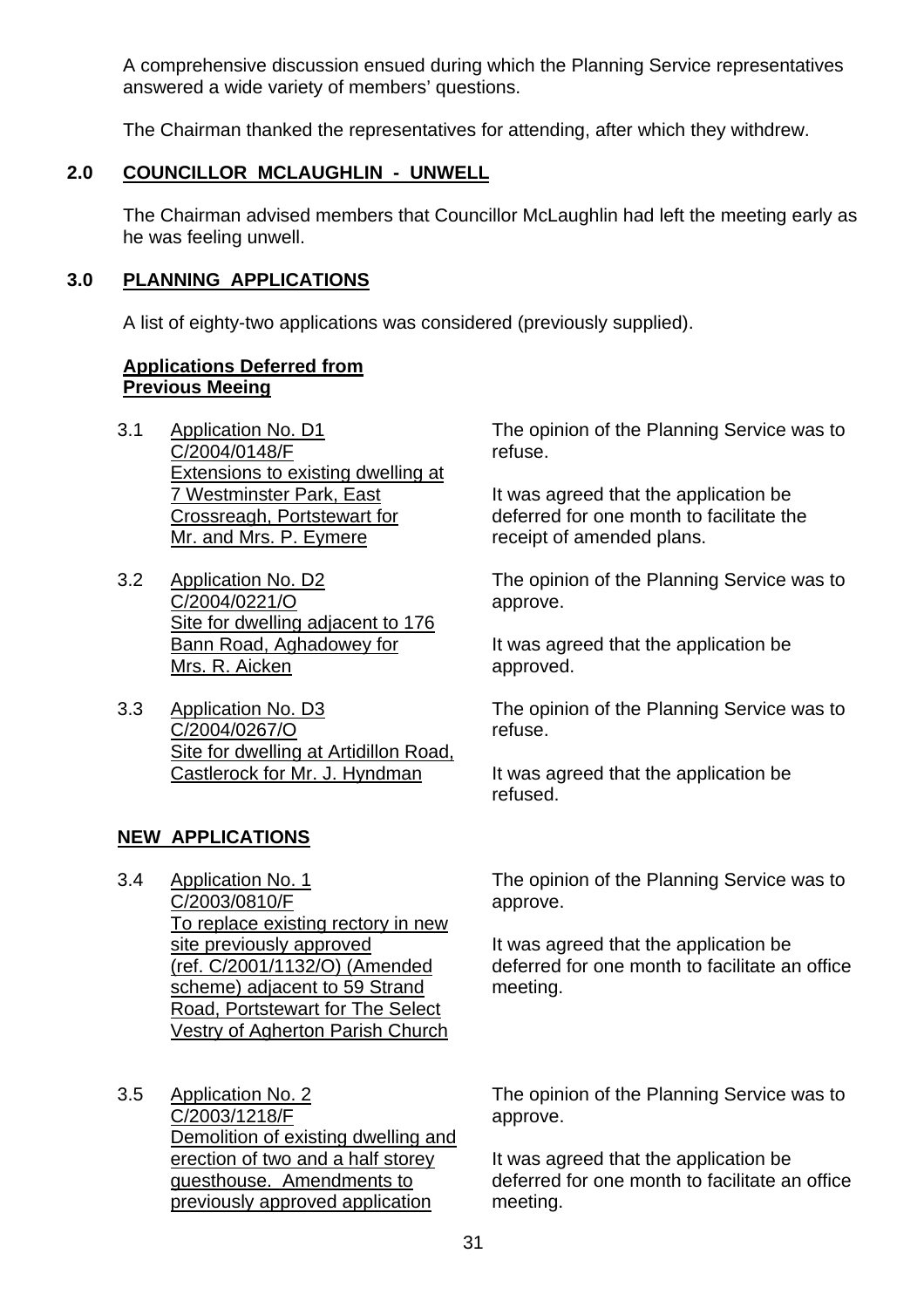ref. C/2002/0156/F at 105 Strand Road, West Tullaghmurry, Portstewart for T. McKeever

- 3.6 Application No. 5 C/2003/1366/F Provision of 3 no. townhouses and 23 no. apartments as additional to the previous housing development planning approvals C/2000/0937 and C/2000/0938 at West Bay, Dhu Varren, Portrush bounded by Portstewart Road, West Strand Road, The Promenade and Brookvale Terrace and the railway embankment now to include Carrick Dhu bungalow and associated additional lands for Seaport Investments
- 3.7 Application No. 14 C/2004/0286/O Site for dwelling and garage 60m south west of 5 Lismoyle Road, Kilrea for Mr. S. McEldowney

Application No. 15 C/2004/0288/O Site for dwelling and garage adjacent to 5 Lismoyle Road, Kilrea for Mr. S. McEldowney

- 3.8 Application No. 19 C/2004/0389/O Site for dwelling adjacent to 20 Shanlongford Road, Ringsend, Coleraine for Mr. T. Brown-Kerr
- 3.9 Application No. 24 C/2004/0449/O Site for dwelling and garage off Priestland Road, south east of Ballytober Primary School, Coleraine for Mr. I. McLean
- 3.10 Application No. 26 C/2004/0455/O Site for dwelling 140m north west of 28 Ballyagan Road, Garvagh, Coleraine for Mr. B. Moore
- 3.11 Application No. 27 C/2004/0457/O Site for dwelling 240m north of

The opinion of the Planning Service was to approve.

Letter dated  $17<sup>th</sup>$  January, 2004 from R. Medcalf, 2 Morrison Park, Portrush had previously been circulated to each member.

It was agreed that the application be deferred for one month to facilitate a Council site visit.

The opinion of the Planning Service was to refuse both applications.

It was agreed that the applications be deferred for one month to facilitate a Council site visit.

The opinion of the Planning Service was to refuse.

It was agreed that the application be deferred for one month to facilitate a Council site visit.

The opinion of the Planning Service was to approve.

It was agreed that the application be deferred for one month to facilitate an office meeting.

The opinion of the Planning Service was to refuse.

The application had now been withdrawn.

The opinion of the Planning Service was to refuse.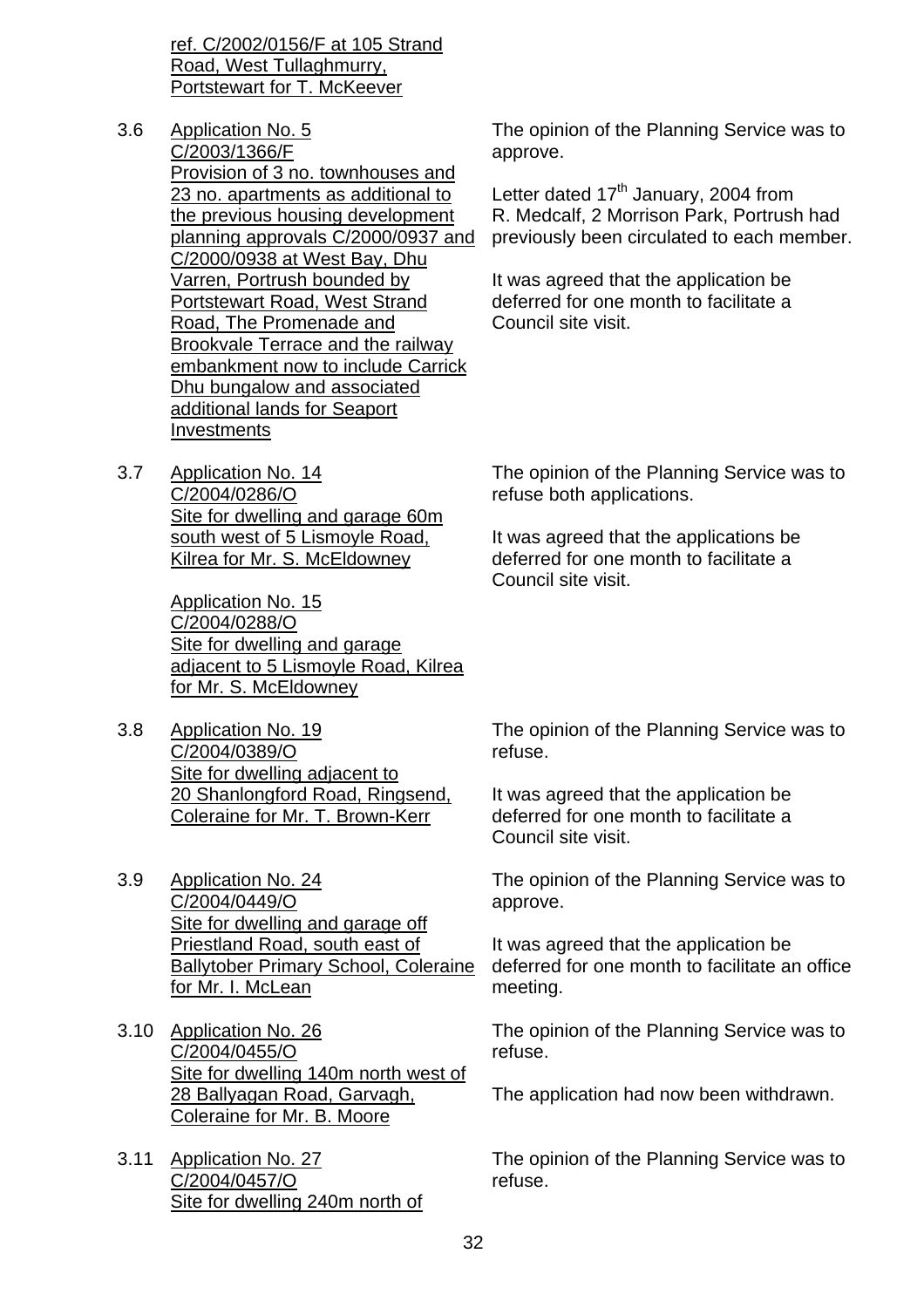28 Ballyagan Road, Garvagh, Coleraine for Mr. B. Moore

- 3.12 Application No. 30 C/2004/0468/O Site for dwelling 90m north of 115 Agivey Road, Kilrea for Mr. B. Torrens
- 3.13 Application No. 32 C/2004/0484/O Site for dwelling beside 48 Coolnasillagh Road, Garvagh for Miss J. McKillop
- 3.14 Application No. 36 C/2004/0518/F Residential development of 8 no. townhouses and 9 no. apartments with associated car parking at 179, 181 Coleraine Road and 37 Woodvale Road, Portstewart for Atlantic Properties
- 3.15 Application No. 43 C/2004/0536/F Dwelling/cottage to the rear of 26 Dullaghy Road, Garvagh for Mr. Burke
- 3.16 Application No. 44 C/2004/0538/O Site for dwelling adjoining 47A Coolnasillagh Road, Garvagh for Mr. Mullan
- 3.17 Application No. 49 C/2004/0553/O Private two storey dwelling with detached garage to rear of 20a Drumeil Road, Aghadowey, Coleraine for Mr. K. Doherty
- 3.18 Application No. 55 C/2004/0584/O Proposed site for bungalow adjacent to No. 4 Movanagher Road, Kilrea (site on Agivey Road) for Mr. K. McGuckin

It was agreed that the application be deferred for one month to facilitate a Council site visit.

The opinion of the Planning Service was to refuse.

It was agreed that the application be deferred for one month to facilitate a Council site visit.

The opinion of the Planning Service was to refuse.

It was agreed that the application be deferred for one month to facilitate a Council site visit.

The opinion of the Planning Service was to refuse.

It was agreed that the application be deferred for one month to facilitate an office meeting.

The opinion of the Planning Service was to refuse.

It was agreed that the application be deferred for one month to facilitate a Council site visit.

The opinion of the Planning Service was to refuse.

It was agreed that the application be deferred for one month to facilitate a Council site visit.

The opinion of the Planning Service was to refuse.

It was agreed that the application be deferred for one month to facilitate a Council site visit.

The opinion of the Planning Service was to refuse.

It was agreed that the application be deferred for one month to facilitate a Council site visit.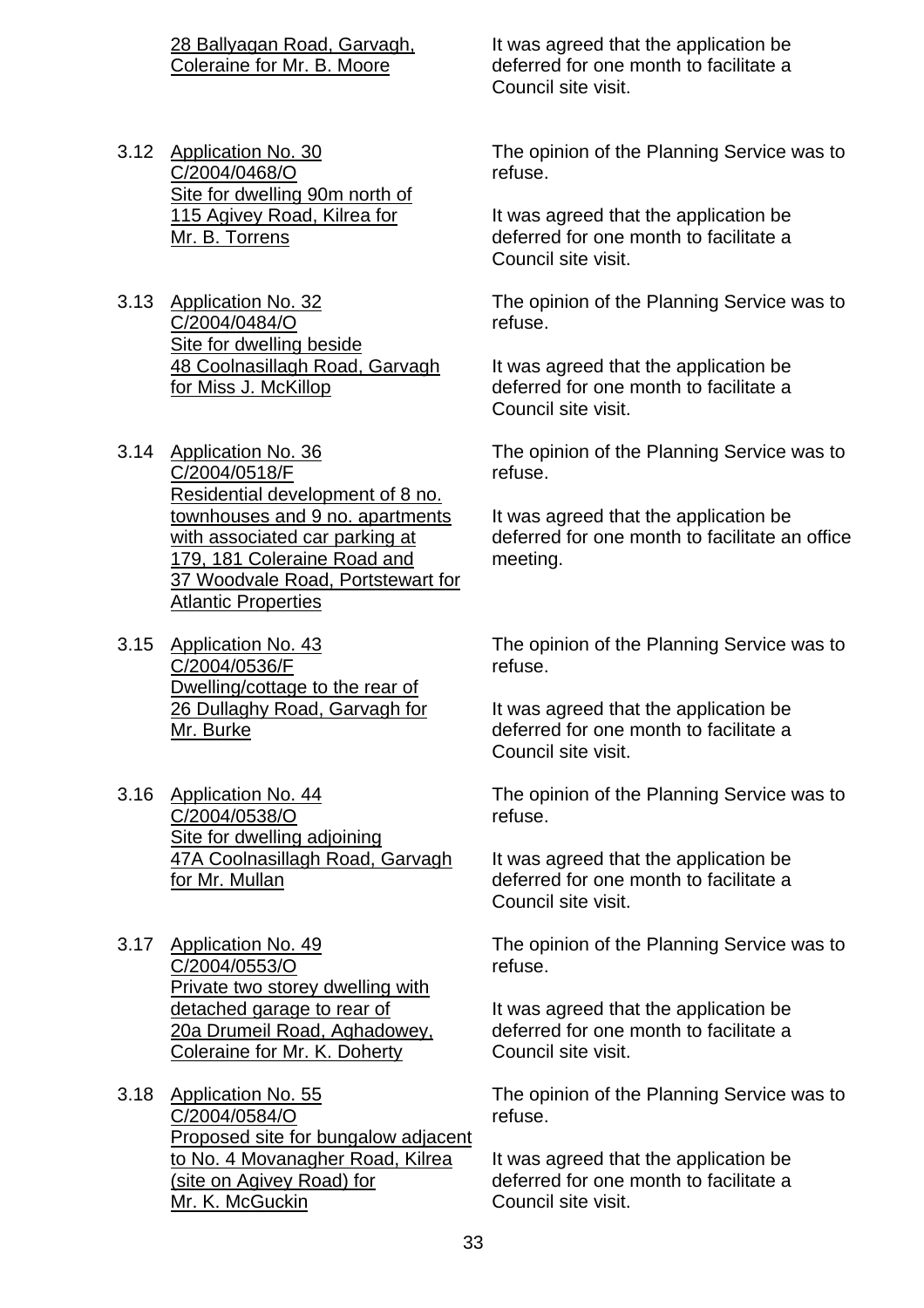- 3.19 Application No. 57 C/2004/0588/F Proposed large animal veterinary care building and porch at 12 Ballyrashane Road, Coleraine for **Harding Frizzell McKee**
- 3.20 Application No. 58 C/2004/0591/O Proposed site for new dwelling and garage diagonally opposite 24 Kilmoyle Road, Ballymoney for Mr. A. Chrisitie
- 3.21 Application No. 64 C/2004/0611/O Site for dwelling adjacent to 16 Ballyhome Road, Coleraine for Mr. R. McClure
- 3.22 Application No. 65 C/2004/0620/F Extension to rear of 52 Loguestown Road, Portrush for Mr. P. Tweedie

Application No. 66 C/2004/0621/L Demolition of sheds to rear and erection of rear extension at 52 Loguestown Road, Portrush for Mr. P. Tweedie

The opinion of the Planning Service was to refuse.

It was agreed that the application be deferred for one month to facilitate a Council site visit.

The opinion of the Planning Service was to refuse.

It was agreed that the application be deferred for one month to facilitate a Council site visit.

The opinion of the Planning Service was to refuse.

It was agreed that the application be deferred for one month to facilitate a Council site visit.

The opinion of the Planning Service was to refuse both applications.

It was agreed that the applications be deferred for one month to facilitate an office meeting.

# **4.0 GENERAL MATTERS**

- Planning application Mr. G. W. Hamilton,119 Cashel Road, Macosquin;
- Salmon Fisheries.

# **5.0 NON DETERMINATION APPEALS**

 The Town Clerk and Chief Executive's Report on Non Determination Appeals was considered (previously supplied). The following non determination appeals were considered:

5.1 Application No. C/2004/0167/F Erection of 34 no. apartments (14 no. 3 bed, 20 no. 2 bed) at 63 Beach Road, Portballintrae

Consideration was given to letter dated 14<sup>th</sup> July, 2004 from the Planning Service (previously supplied).

Following discussion it was proposed by The Mayor, seconded by Alderman Mrs. Black and agreed:

> That Council support a refusal.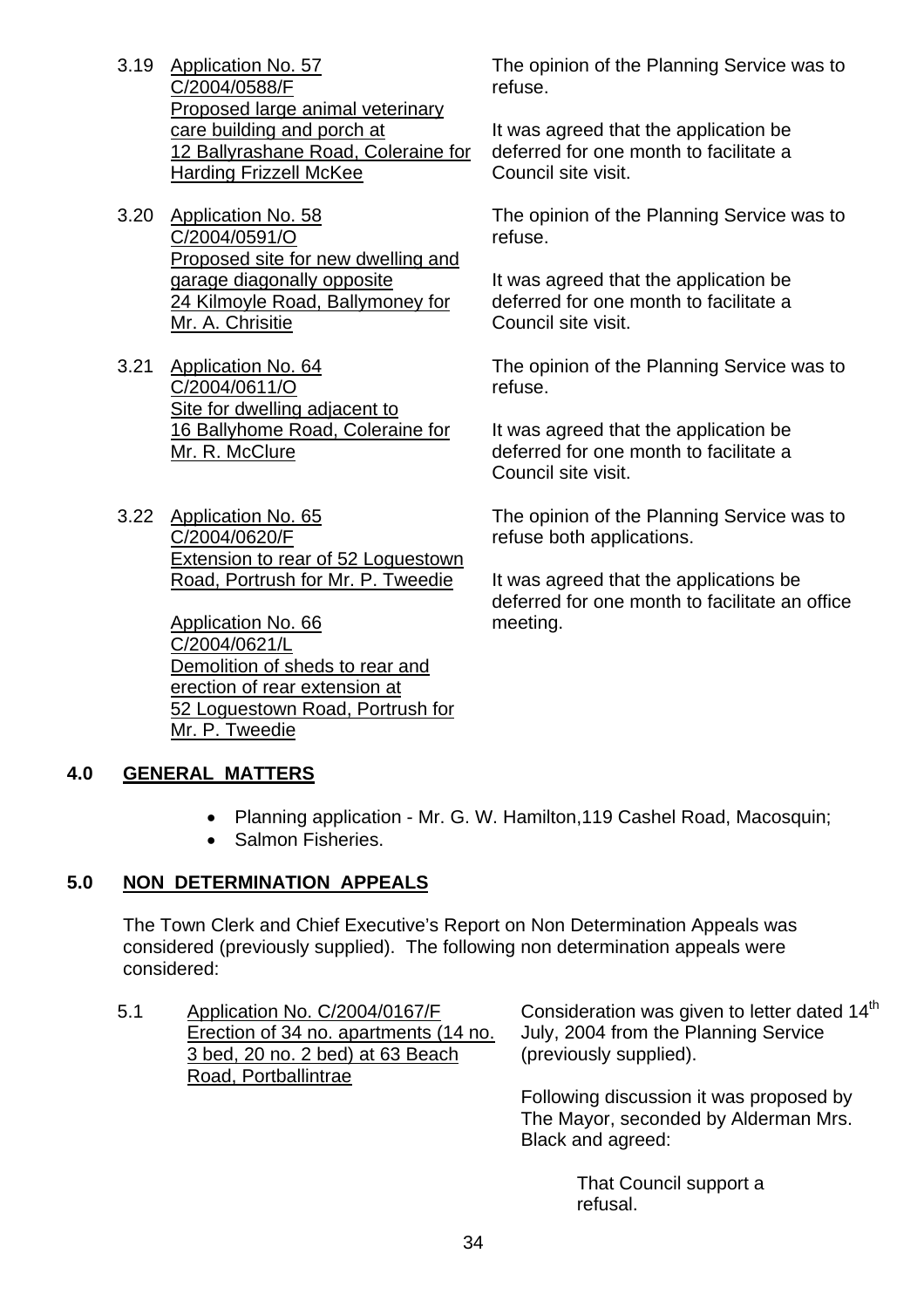5.2 Application No. C/2003/1357/F Redevelopment of existing caravan park to create site for residential development and redevelopment of No. 24 and No. 26 Burnside Road to provide access to same at O'Neill's Caravan Park, Burnside Road, **Portstewart** 

The Town Clerk and Chief Executive was asked to check that there was no encroachment onto Council owned land.

Consideration was given to letter dated 16<sup>th</sup> July, 2004 from the Planning Service (previously supplied).

Following discussion it was proposed by Councillor Ms. Alexander and seconded by Alderman Leonard:

> That Council support a refusal.

On a request for a recorded vote the members voted thus:

**For:** Alderman Leonard Councillors Ms. Alexander and Dallat (3)

**Against:** Aldermen Mrs. Black, Creelman and McClure

> Councillors Mrs. Fielding, Mrs. Johnston, McQuillan and Watt (7)

**Abstent-** The Mayor and Councillor **ions:** Stewart (2)

The proposal was lost, three members voting in favour and seven members voting against.

Consideration was given to letter dated  $16<sup>th</sup>$ July, 2004 from the Planning Service (previously supplied).

Following discussion it was proposed by Councillor Ms. Alexander, seconded by Alderman Leonard and agreed:

> That Council support a refusal.

5.4 Application No. C/2004/0356/O A residential development to include a mix of detached, semi-detached and terraced dwellings and also to include additional amenity space adjacent to and to the rear of 10 Bann Road, Kilrea

5.3 Application No. C/2004/0275/F

Proposed housing development comprising 9 no townhouses, 15 no. apartments and roadway for private streets determination at 72 and 74

Portstewart Road, Coleraine

Consideration was given to letter dated 9<sup>th</sup> August, 2004 from the Planning Service (previously supplied).

Following discussion it was proposed by Alderman Leonard and seconded by Councillor Ms. Alexander: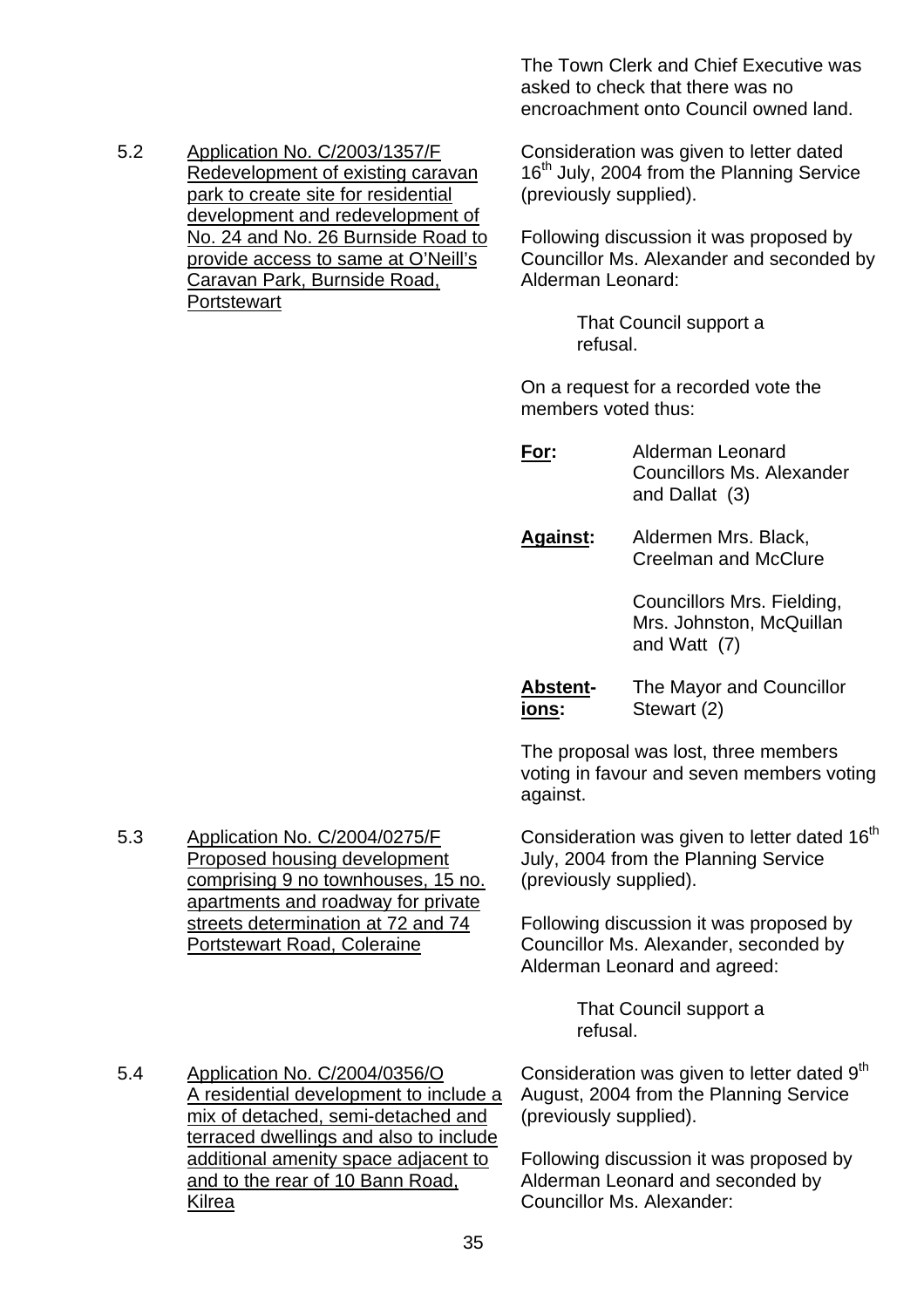That Council support a refusal.

On being put to the Meeting the proposal was carried, three members voting in favour and no one voting against.

5.5 Application No. C/2004/0427/F Housing development of 127 units comprising apartments, semidetached and terraced dwellings and 1 no. retail unit and associated car parking adjacent to 24 Atlantic Court, Atlantic Road, Coleraine

Consideration was given to letter dated 9<sup>th</sup> August, 2004 from the Planning Service (previously supplied).

Following discussion it was agreed that Council support a refusal.

### **6.0 GENERAL PLANNING ISSUES**

 It was agreed that Planning Service forward an update on the General Planning Issues to the Town Clerk and Chief Executive for distribution to members (List previously supplied).

#### **7.0 CONSULTATION ON PLANNING POLICY STATEMENT 14 - ISSUES PAPER 'SUSTAINABLE DEVELOPMENT IN THE COUNTRYSIDE'**

Following discussion it was agreed that consideration of BDP Planning's Draft Response on Planning Policy Statement 14 be deferred to the Council Meeting on 28<sup>th</sup> September, 2004.

### **8.0 PUBLIC CONSULTATION PAPER - "REFORMING PLANNING - PROPOSALS TO AMEND PRIMARY PLANNING LEGISLATION IN NORTHERN IRELAND"**

The Town Clerk and Chief Executive advised members that BDP Planning would prepare a draft response to the above consultation paper for presentation at the October meeting of Committee.

#### **9.0 NILGA/PLANNING SERVICE FORUM ON PLANNING - SEMINAR**

 Reported that a seminar entitled 'Planning for the Future' would be held in Malone House, Barnett Demesne, Malone Road, Belfast on Tuesday, 12<sup>th</sup> October, 2004.

Any member interested in attending should contact the Administrative Officer.

#### **10.0 PORTBALLINTRAE COMMUNITY AUDIT NEEDS ANALYSIS REPORT**

 The Town Clerk and Chief Executive advised members that copies of the Portballintrae Community Audit Needs Analysis Report were now available on request.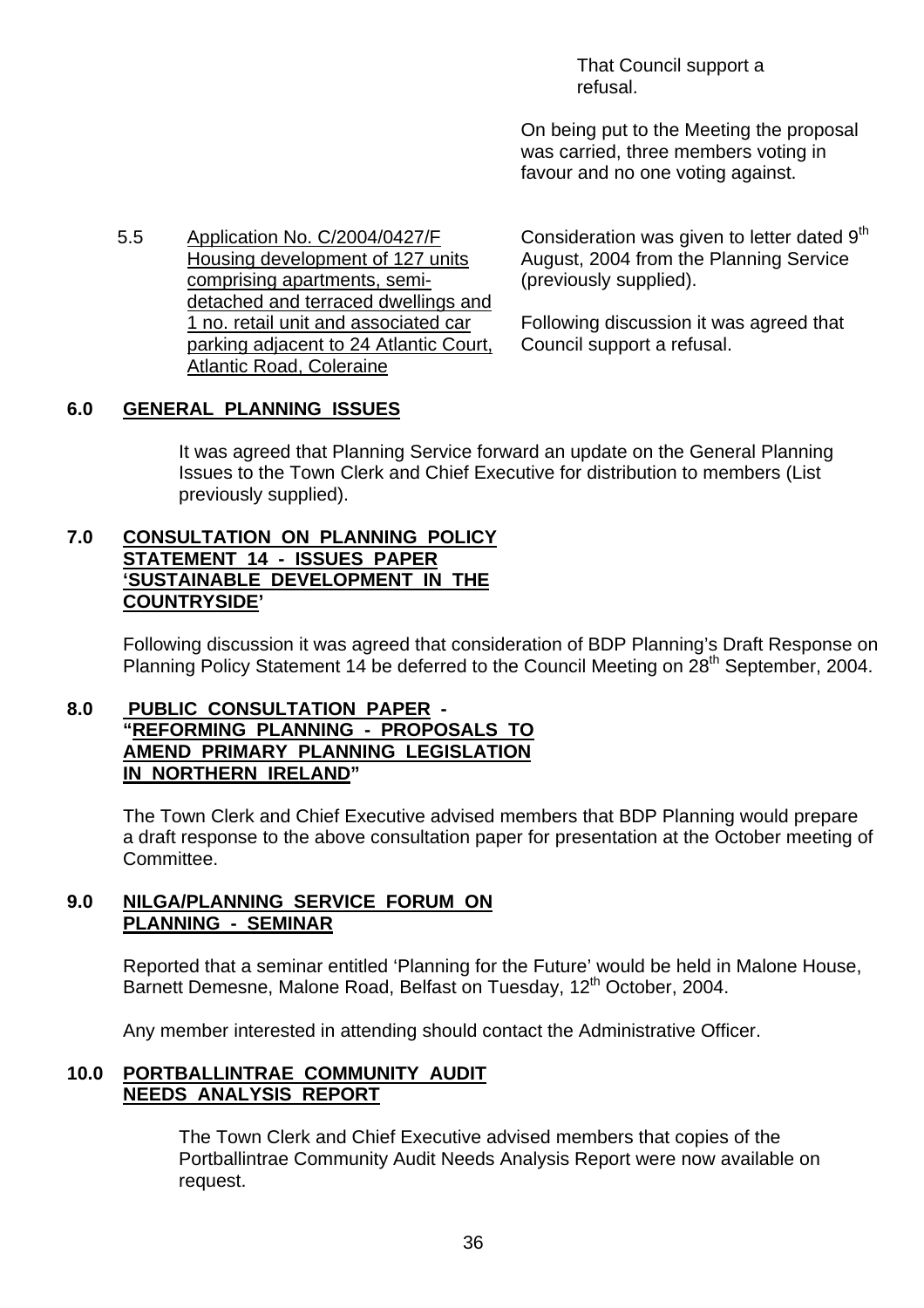#### **11.0 COLERAINE SHOWGROUNDS**

 Reported that a Special Meeting, in connection with Coleraine Showgrounds, would be held on Wednesday,  $6<sup>th</sup>$  October, 2004. The Council's consultants would be in attendance.

# **12.0 WATER CHARGES**

 Reference was made to the recent proposals regarding the introduction of water charges. It was agreed that this matter be considered at the Policy and Development Committee Meeting to be held on 21<sup>st</sup> September, 2004.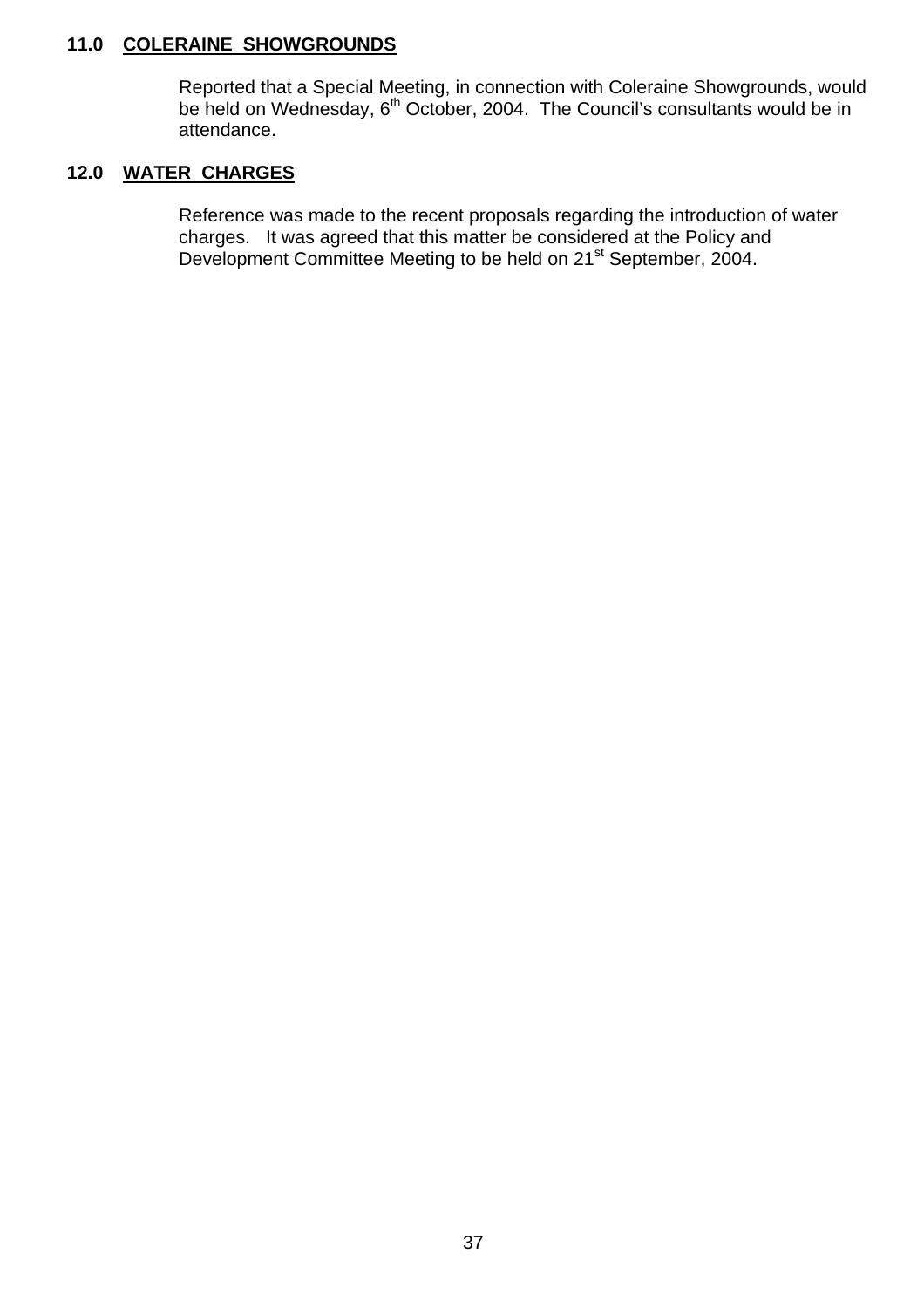#### **POLICY AND DEVELOPMENT COMMITTEE**

# **21st September, 2004.**

**Present:** Councillor D. D. Barbour, in the Chair

The Mayor, Councillor R. A. McPherson

The Deputy Mayor, Alderman W. J. McClure

#### Aldermen

E. T. Black (Mrs.) W. T. Creelman (Items  $1.0 - 15.5$ )

**Councillors**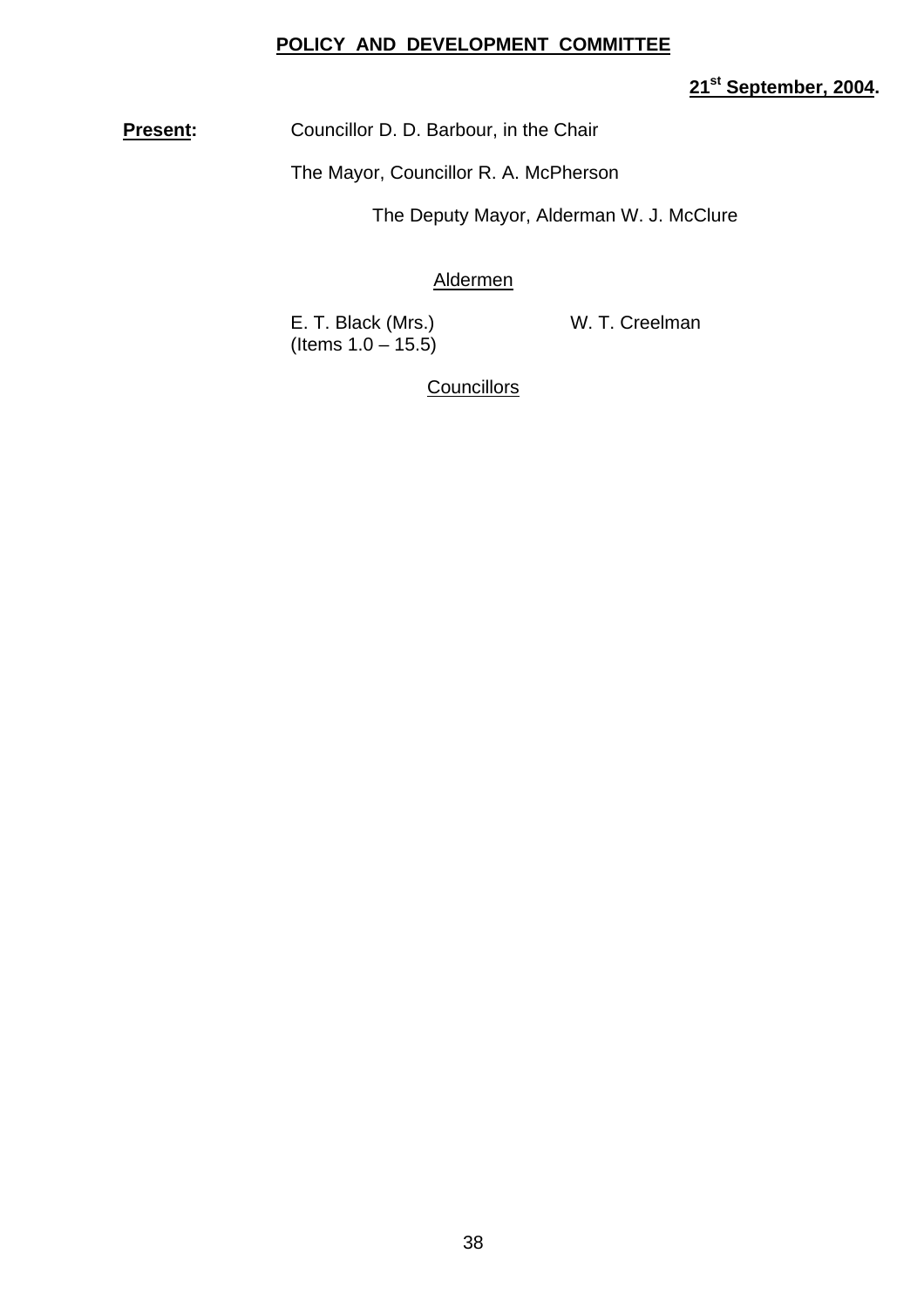- C. S. Alexander (Ms.) O. M. Church (Mrs.)
- J. J. Dallat
- E. P. Fielding (Mrs.)
- N. F. Hillis
	- E. A. Johnston (Mrs.)
	- W. A. King
	- D. McClarty
	- G. L. McLaughlin
	- A. McQuillan
	- E. M. Mullan
	- R. D. Stewart
	- W. J. Watt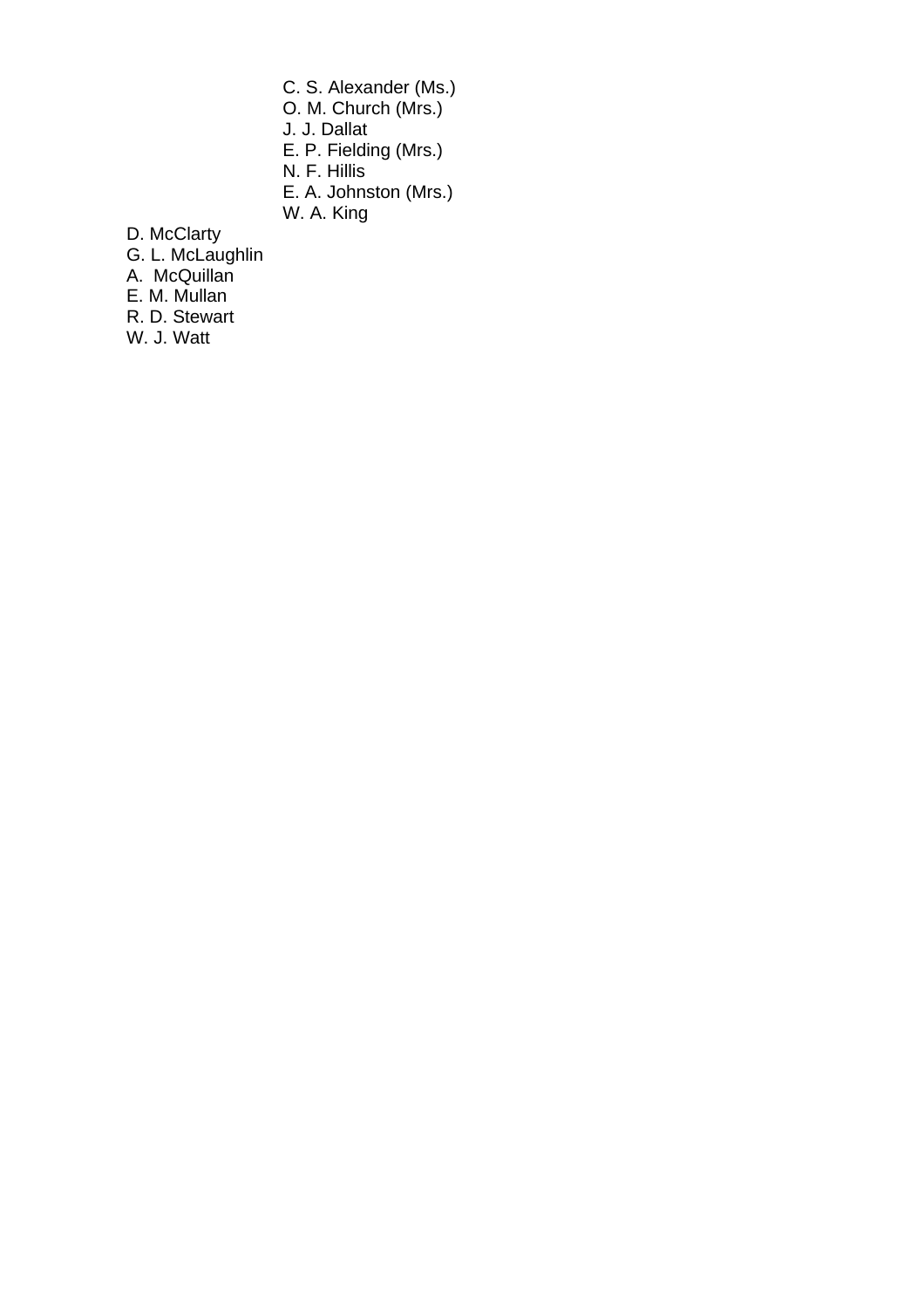**Officers in** Attendance: Town Clerk and Chief Executive, Director of Corporate Services, Head of Development Services (Items 1.0 – 2.0), Personnel Officer (Items  $1.0 - 2.0$ ), Finance Officer (Items  $1.0 - 2.0$ ), Tourism Manager (Items 1.0 – 2.0), Policy Development Officer, Administrative Officer and Administrative Assistant

**Apologies:** Aldermen Mrs. Armitage and Leonard; Councillor Deans

# **1.0 DEVELOPMENT SERVICES REPORT**

The Report of the Head of Development Services was considered (previously supplied).

| 1.1 | <b>Public Relations</b>                                      | Consideration was given to information on<br>Council's Public Relations unit, as contained in the<br>report, and it was proposed by Councillor Hillis,<br>seconded by the Mayor and recommended:                                                                                                         |
|-----|--------------------------------------------------------------|----------------------------------------------------------------------------------------------------------------------------------------------------------------------------------------------------------------------------------------------------------------------------------------------------------|
|     |                                                              | That Council engage an Administrative<br>Assistant for the Public Relations unit and<br>buy in additional services for specific tasks<br>on an ad-hoc basis.                                                                                                                                             |
| 1.2 | <b>CCTV</b>                                                  | Recommended:                                                                                                                                                                                                                                                                                             |
|     |                                                              | That a Special Workshop be held to<br>consider all aspects of CCTV provision.                                                                                                                                                                                                                            |
| 1.3 | <b>Advertising Agency</b>                                    | Eleven companies which had originally responded<br>to a tender for Council's tourism advertising and<br>promotional campaigns had been asked to provide<br>a detailed brief for a specific campaign. Four<br>responses had been received and the companies<br>had made presentations on their proposals. |
|     |                                                              | Based on the results of this exercise it was<br>recommended:                                                                                                                                                                                                                                             |
|     |                                                              | That RLA be appointed as Council's<br>advertising agency for a period of three<br>years, subject to annual reviews, with an<br>option to extend beyond the three year<br>period, also subject to review.                                                                                                 |
| 1.4 | <b>Causeway Coast and Glens</b><br><b>Tourism Masterplan</b> | Consideration was given to information on the<br>Causeway Coast and Glens Masterplan, as<br>contained in the report and it was recommended:                                                                                                                                                              |
|     |                                                              | That Council approve the following actions:                                                                                                                                                                                                                                                              |
|     |                                                              | A review of the area from Portballintrae to<br>Downhill to consider the best potential use<br>of Council lands and properties.                                                                                                                                                                           |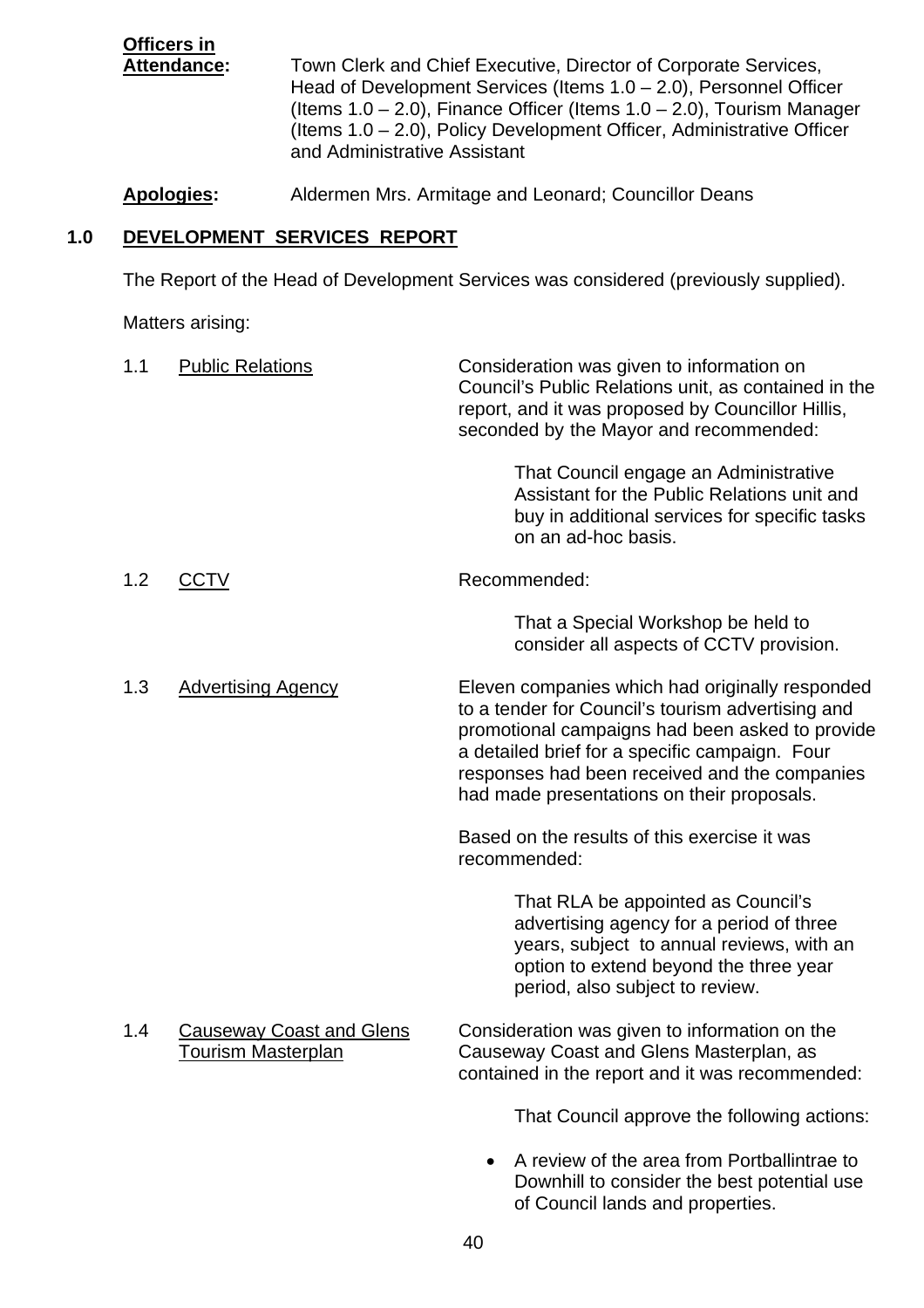• A meeting to be called with key stakeholders to commence discussion on the development of a resort regeneration programme for Portrush.

 A full report on developments with the regional tourism plan would be presented at the October meeting of Committee.

- 1.5 Causeway Coast AONB Group The following nominations were proposed for two places on the Causeway Coast AONB Group:
	- (i) Councillor Mullan was proposed by Councillor McLaughlin and seconded by Councillor Ms. Alexander.
	- (ii) Councillor Stewart was proposed by Alderman Creelman and seconded by Councillor Mrs. Fielding.
	- (iii) Councillor Hillis was proposed by Councillor Mrs. Johnston and seconded by Councillor McClarty.
	- (iv) Alderman Mrs. Black was proposed by Councillor King and seconded by Councillor Watt.

Following discussion, Councillor Mullan and Alderman Mrs. Black withdrew from the nominations. It was, therefore, recommended:

> That Councillors Hillis and Stewart be nominated as Council's representatives on the Causeway Coast AONB Group.

1.6 Summary of Successful NRRTI NRRTI funding from the Peace II programme had<br>Grant Aid Applications agreed grant aid for the following tourism related agreed grant aid for the following tourism related projects:

|                                                    | <b>Total Project</b><br>Cost | <b>Grant Aid</b>            |
|----------------------------------------------------|------------------------------|-----------------------------|
| A] North Coast Beach<br><b>Improvement Schemes</b> | £55,551                      | £41,633 (75%)               |
| <b>B</b> ] East Strand Toilet Block                | £133,293                     | £100,000 (100% on<br>£100k) |
| C] Harbour Hill, Portstewart View<br>Point         | £79,308                      | £50,000 (100% on £50k)      |
| D] Castlerock Tunnel Brae<br>Viewpoint             | £32,327                      | £32,327 (100%)              |
| E] Car Touring Scenic Routes,<br>Sperrins          | £104,060                     | £104,060 (100%)             |
| F] Countryside Interpretative<br>Project           | £2,600                       | £2,600 (100%)               |
| G] Environmental Management<br>Project             | £10,000                      | £10,000 (100%)              |
| H] Walking Route Upgrade Project                   | £13,000                      | £9,750 (75%)                |
| TOTAL                                              | £430,139                     | £350,370                    |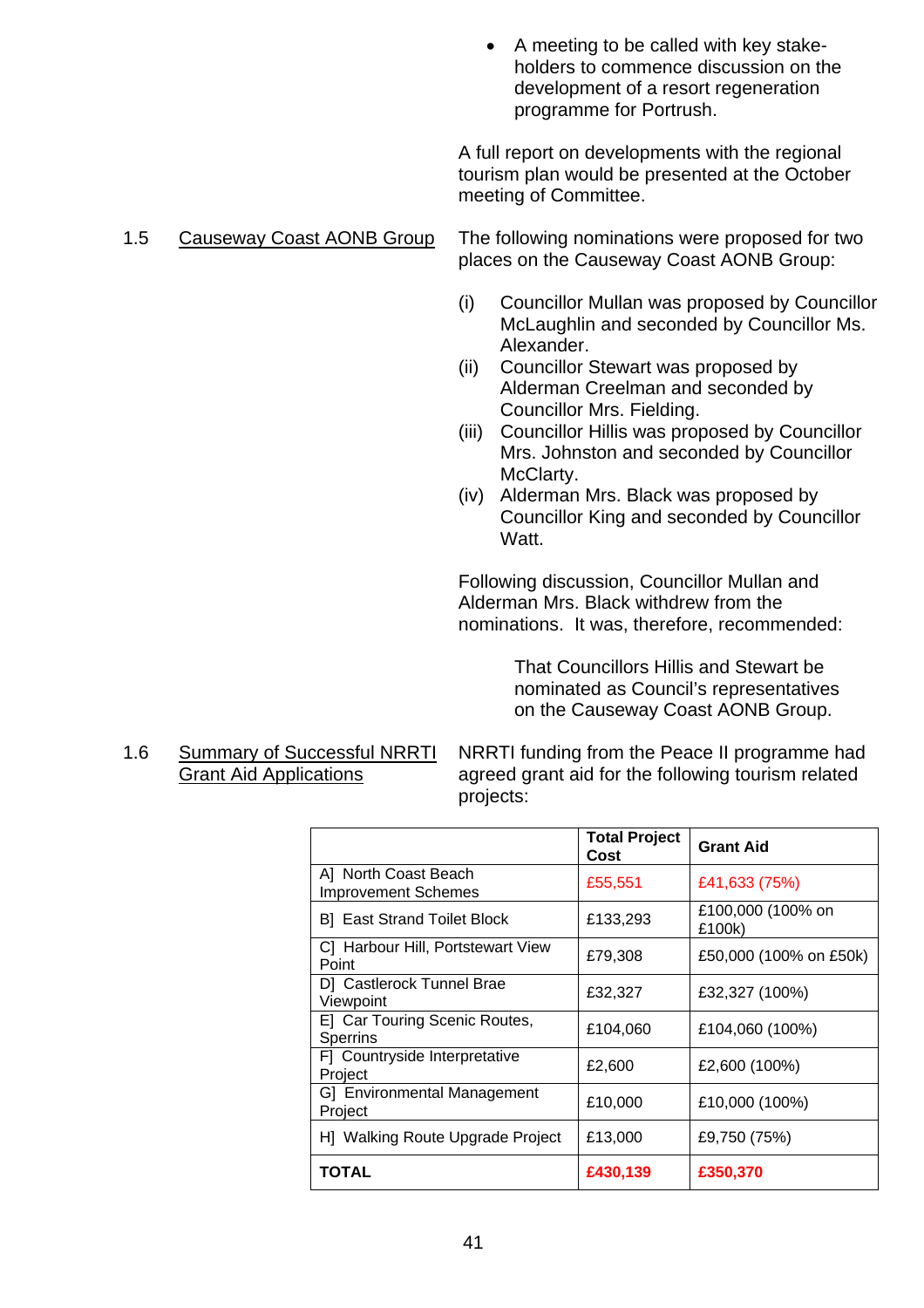The commencement of projects A-D had previously been approved by Council; it was, therefore, recommended:

> That approval be given to proceed with projects E – H, viz:

- Car Touring Scenic Routes, Sperrins
- Countryside Interpretative Project
- Environmental Management Project
- Walking Route Upgrade Project

1.7 For Information Members noted information on the following topics, as contained in the report:

- Lower Bann Partnership
- Tourism Signage Update
- 1.8 Local Democracy Week Committee noted that, as part of Local Democracy<br>18<sup>th</sup> 24<sup>th</sup> October, 2004 Week, it was proposed to hold an Open Day in the Week, it was proposed to hold an Open Day in the Council Chamber to allow Sixth Form politics students from local schools to debate the importance of politics and the workings of Council.

 The proposed date for the Open Day is Tuesday 19th October, 2004 from 10.00 am to 12.00 noon.

# **2.0 CORPORATE SERVICES REPORT**

The Report of the Director of Corporate Services was considered (previously supplied).

| 2.1 | NILGA - E-Government Vision                                        | Council is recommended to adopt this vision<br>statement in principle.                                                                                                                             |
|-----|--------------------------------------------------------------------|----------------------------------------------------------------------------------------------------------------------------------------------------------------------------------------------------|
| 2.2 | <b>Website Provision</b>                                           | Council is recommended to adopt the proposals<br>on website provision as contained in the report,<br>viz:                                                                                          |
|     |                                                                    | That Council move to a 'maintenance<br>(i)<br>phase' of website provision with Causeway<br>Data Communications for the year to<br>September 2005 at a cost of £8,000.                              |
|     |                                                                    | That, in due course, Council<br>(ii)<br>advertise a tender for the creation of a new,<br>separate, tourism-related website for the<br>Borough.                                                     |
| 2.3 | <b>Permanent Painter - Technical</b><br><b>Services Department</b> | Council is recommended to approve a change to<br>the establishment of Painters in the Technical<br>Services Department, from two permanent and two<br>seasonal posts to three permanent positions. |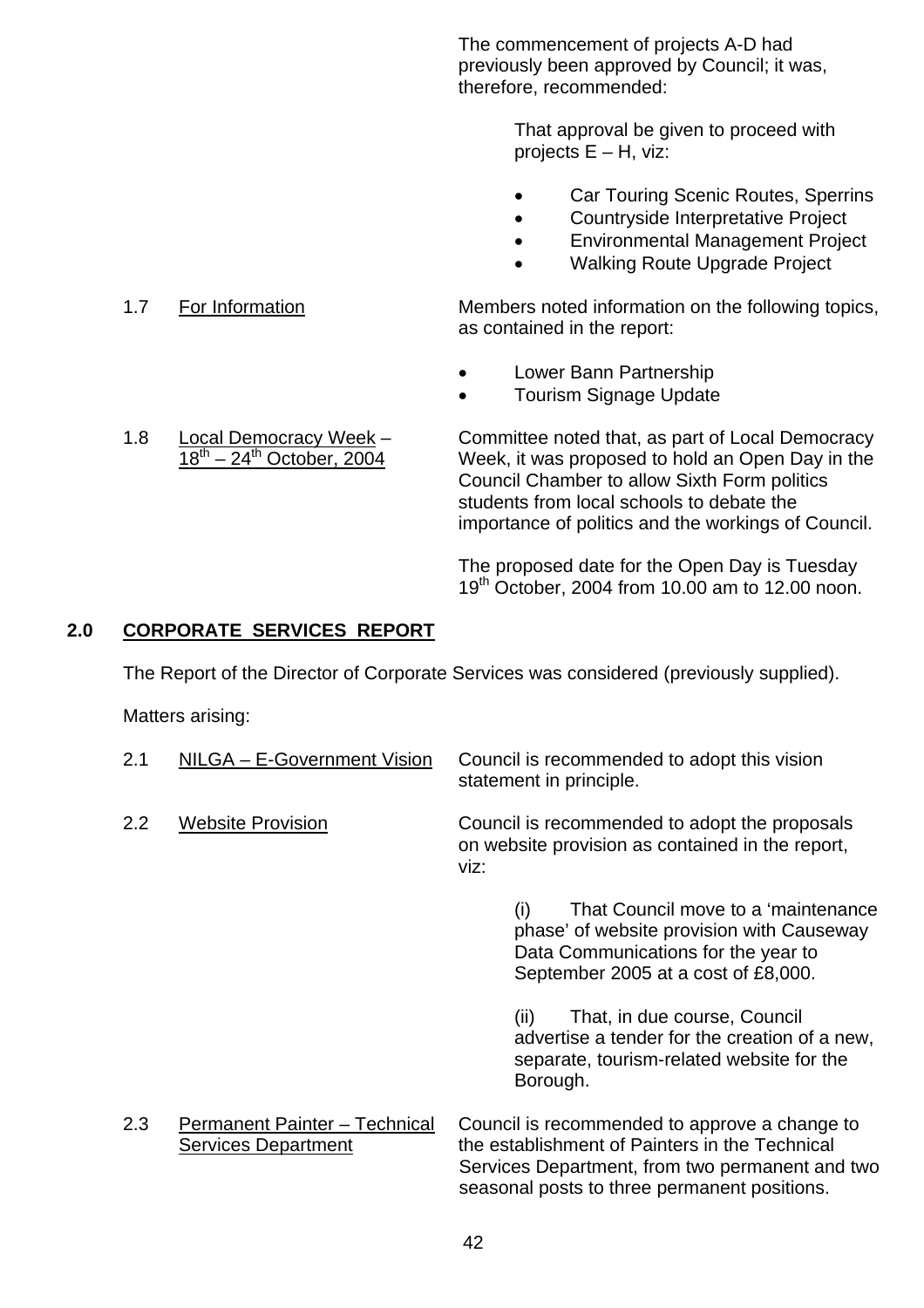#### 2.4 Checking of Accounts Recommended:

 That the following Councillors examine creditors' payment vouchers for the next three months:

Councillors King and McLaughlin.

#### 2.5 Matters for Information

2.5.1 Letter from the Members noted information as contained in Department of the this letter (previously supplied). Environment – Borrowing and Capital Receipts Recommended:

> That the Capital Programme Workshop be held on Monday 1<sup>st</sup> November, 2004.

2.5.2 Annual Report and Committee noted information as contained in the Accounts **Annual Report for the year ended 31<sup>st</sup> March**, 2004 (previously supplied).

> Members also noted that Audit Day would take place on Wednesday 27<sup>th</sup> October, 2004.

- 2.5.3 Financial Statement for Members noted information on the financial **Period Ended 31<sup>st</sup>** statement for the four month period ended August, 2004 31<sup>st</sup> August, 2004 as contained in the report.
- 2.5.4 Accounts Committee noted that creditors' payments for August 2004, as per lists circulated, had been issued as follows:

| Revenue A/C      |  | £ 406,858.80 |
|------------------|--|--------------|
| Capital A/C      |  | £ 375,008.41 |
| Petty Cash A/C - |  | £ 245,343.05 |

2.5.5 Appointments The following appointments had been made in accordance with the Local Government Staff Commission's Code of Procedures on Recruitment and Selection.

Leisure Services Department

 Administrative Assistant – Flowerfield Arts Centre (Replacement): Mrs. A. McIlhatton

Part-Time Clerk/Typist – Coleraine Leisure Centre (Replacement): Mrs. K. Kerr

Chief Executive's Department

Community Development Assistant (Replacement): Miss J. Welsh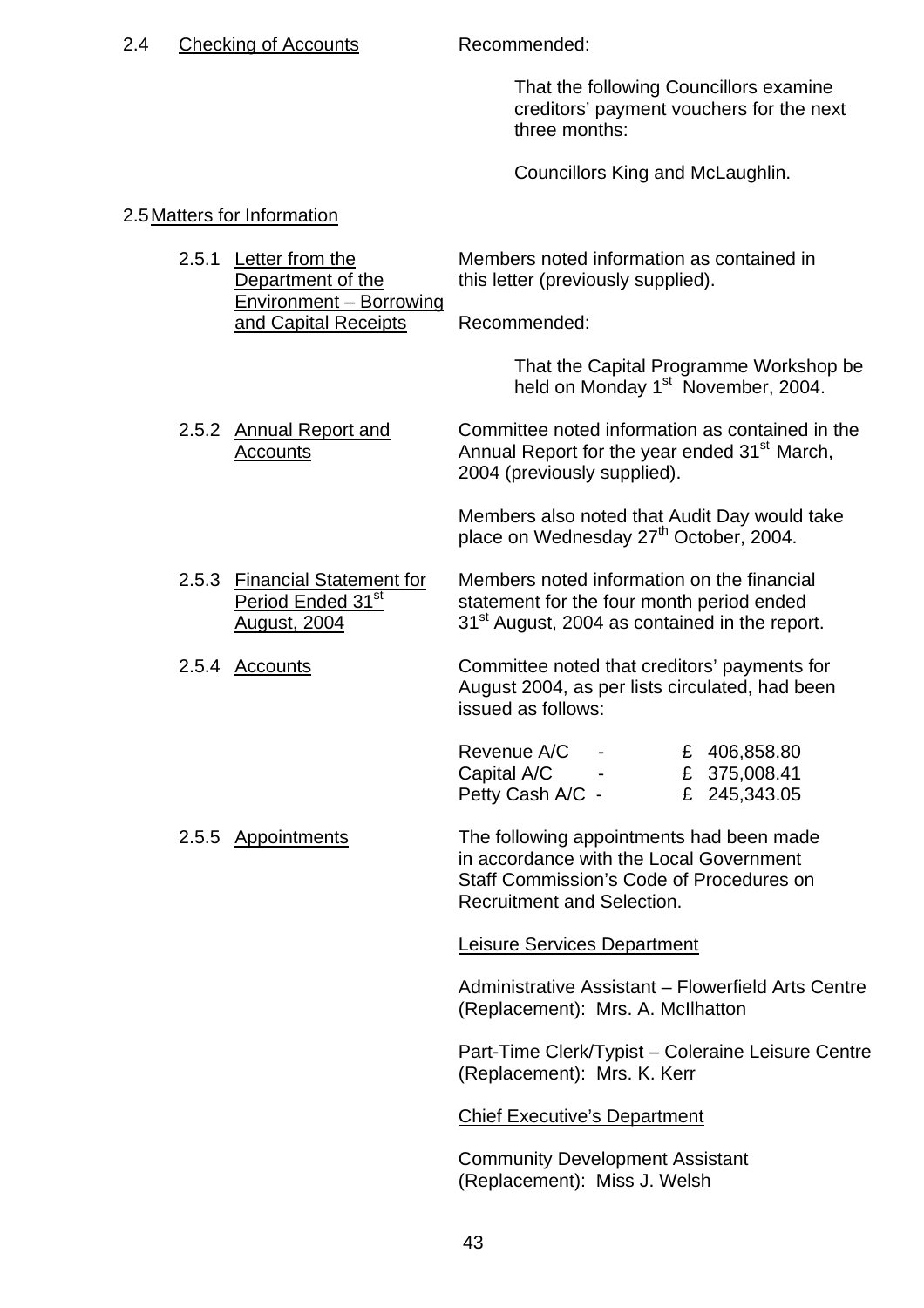# **3.0 REFORM OF THE DOMESTIC RATING SYSTEM IN NORTHERN IRELAND**

Committee noted the contents of this Consultation Paper (previously supplied).

## **4.0 WATER REFORM NORTHERN IRELAND - DOMESTIC WATER CHARGES**

Committee noted the contents of this Minister's Statement (previously supplied).

 A full debate ensued during which various proposals were discussed. It was then proposed by Councillor Ms. Alexander, seconded by Councillor Mullan and recommended:

> • That a Special Meeting of Council be held to discuss the issues contained within the Minister's Statement.

 Available information on this topic would be collated by the Town Clerk and Chief Executive for consideration at the Special Meeting.

• That a further Special Meeting of Council also be held to discuss the issues contained within the Consultation Paper "Reform of the Domestic Rating System in Northern Ireland" (item 3.0 above).

# **5.0 CONSULTATION LIST**

The following consultation papers have been received and are available for members who wish to consider making a response:

 (i) Department of Education - "Review of Pre-School Education in Northern Ireland" (previously supplied)

Comments due by: 15<sup>th</sup> October, 2004

 (ii) Department of Agriculture and Rural Development - "Consultation on New European Fisheries Fund"

Comments due by: 5<sup>th</sup> November, 2004

 (iii) Office of the First Minister and Deputy First Minister - "Promoting the Social Inclusion of Older People - Ageing in an Inclusive Society" (previously supplied)

Comments due by: 19<sup>th</sup> November, 2004

#### **6.0 ROYAL TOWN PLANNING INSTITUTE - ELECTED REPRESENTATIVES - AUTUMN SEMINAR**

This seminar would be held on Tuesday 26<sup>th</sup> October, 2004 in the Templeton Hotel, Templepatrick, 9.00 am – 12.30 pm.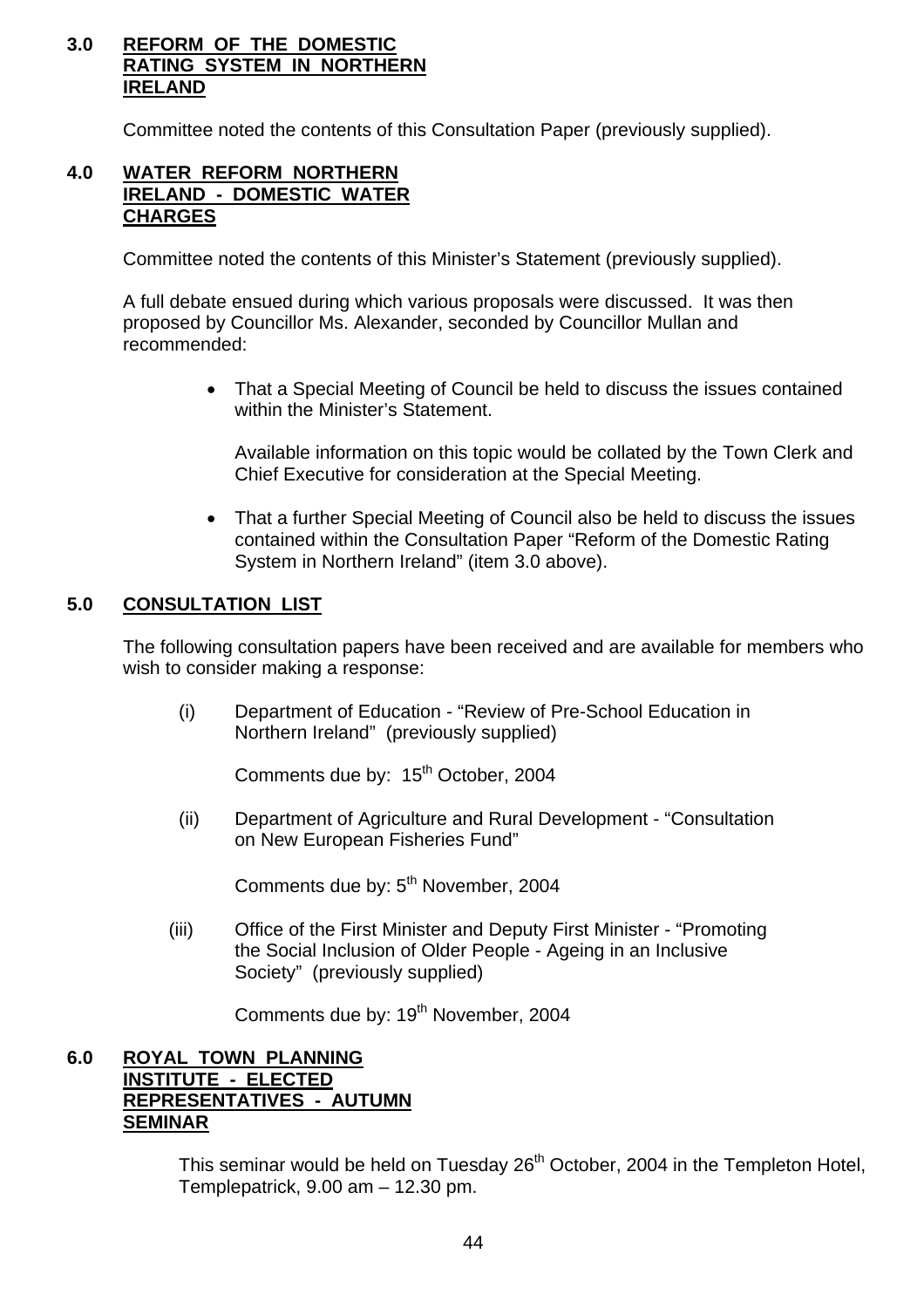Six places were available for members interested in attending who were requested to contact the Town Clerk and Chief Executive.

#### **7.0 LETTER FROM ARDS BOROUGH COUNCIL**

 Read letter from Ards Borough Council in relation to a press release issued by NILGA on 5<sup>th</sup> May, 2004 in response to the Minister's earlier comments on the Review of Public Administration.

Ards Borough Council's position on this issue was noted by members.

#### **8.0 THE SOMME ASSOCIATION - ANNUAL SUBSCRIPTION**

 Read letter from The Somme Association advising of an increase in the annual subscription.

Recommended:

That Council renew its membership at the agreed annual fee of £350.

#### **9.0 'THEIR PAST YOUR FUTURE' - IMPERIAL WAR MUSEUM TRAVELLING EXHIBITION**

This travelling exhibition, planned as part of the  $60<sup>th</sup>$  anniversary for the ending of World War II and fully funded by the New Opportunities Fund, had been offered to Council for a period of one month in 2005.

Recommended:

That the Bann Gallery be made available to accommodate this exhibition.

# **10.0 LETTERS OF THANKS**

Read letters of thanks for Council support from:

- Northern Ireland Milk Cup Committee
- New Horizon

Noted.

#### **11.0 DOCUMENTS TABLED**

- (i) The Electoral Commission Corporate Plan for the years 2004-05 to 2008-09.
- (ii) Department for Regional Development Regional Transport Programme 2004-2005.
- (iii) Department for Regional Development 'Developing an Accessible Transport Strategy for Northern Ireland' – Report on Initial Public Consultation Responses.